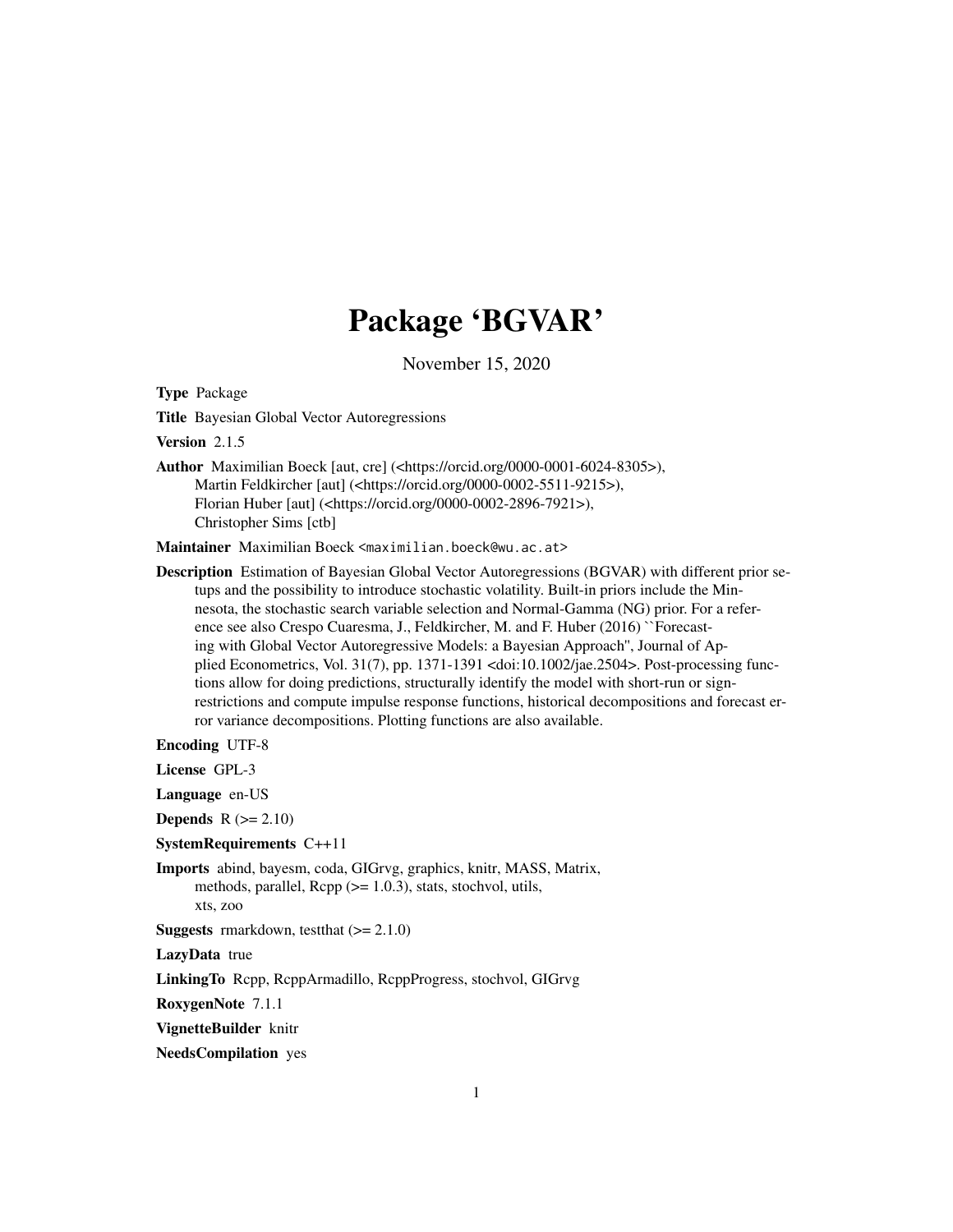<span id="page-1-0"></span>**Repository CRAN** Date/Publication 2020-11-15 17:10:08 UTC

## R topics documented:

|                                                                                                                                          | $\overline{2}$ |
|------------------------------------------------------------------------------------------------------------------------------------------|----------------|
| bgvar                                                                                                                                    | $\overline{4}$ |
| coef                                                                                                                                     | 11             |
|                                                                                                                                          | 12             |
|                                                                                                                                          | 13             |
| DIC.                                                                                                                                     | 14             |
| eerData                                                                                                                                  | 15             |
| eerDatasmall<br><u>. In the second second second second second second second second second second second second second second second</u> | 16             |
|                                                                                                                                          | 17             |
| fevd                                                                                                                                     | 18             |
|                                                                                                                                          | 19             |
| gfevd                                                                                                                                    | 20             |
|                                                                                                                                          | 21             |
| irf                                                                                                                                      | 22             |
| irfcf                                                                                                                                    | 28             |
|                                                                                                                                          | 29             |
|                                                                                                                                          | 30             |
| lps                                                                                                                                      | 31             |
|                                                                                                                                          | 31             |
|                                                                                                                                          | 32             |
|                                                                                                                                          | 33             |
| plot                                                                                                                                     | 34             |
|                                                                                                                                          | 35             |
|                                                                                                                                          | 36             |
|                                                                                                                                          | 38             |
| $\text{rm} \text{S}$                                                                                                                     | 39             |
|                                                                                                                                          | 40             |
|                                                                                                                                          | 40             |
|                                                                                                                                          |                |
|                                                                                                                                          | 42             |
|                                                                                                                                          |                |

### **Index**

```
avg.pair.cc
```
Average Pairwise Cross-sectional Correlations

### **Description**

Computes average pairwise cross-sectional correlations of the data and the country models' residuals.

#### **Usage**

avg.pair.cc(object, digits=3)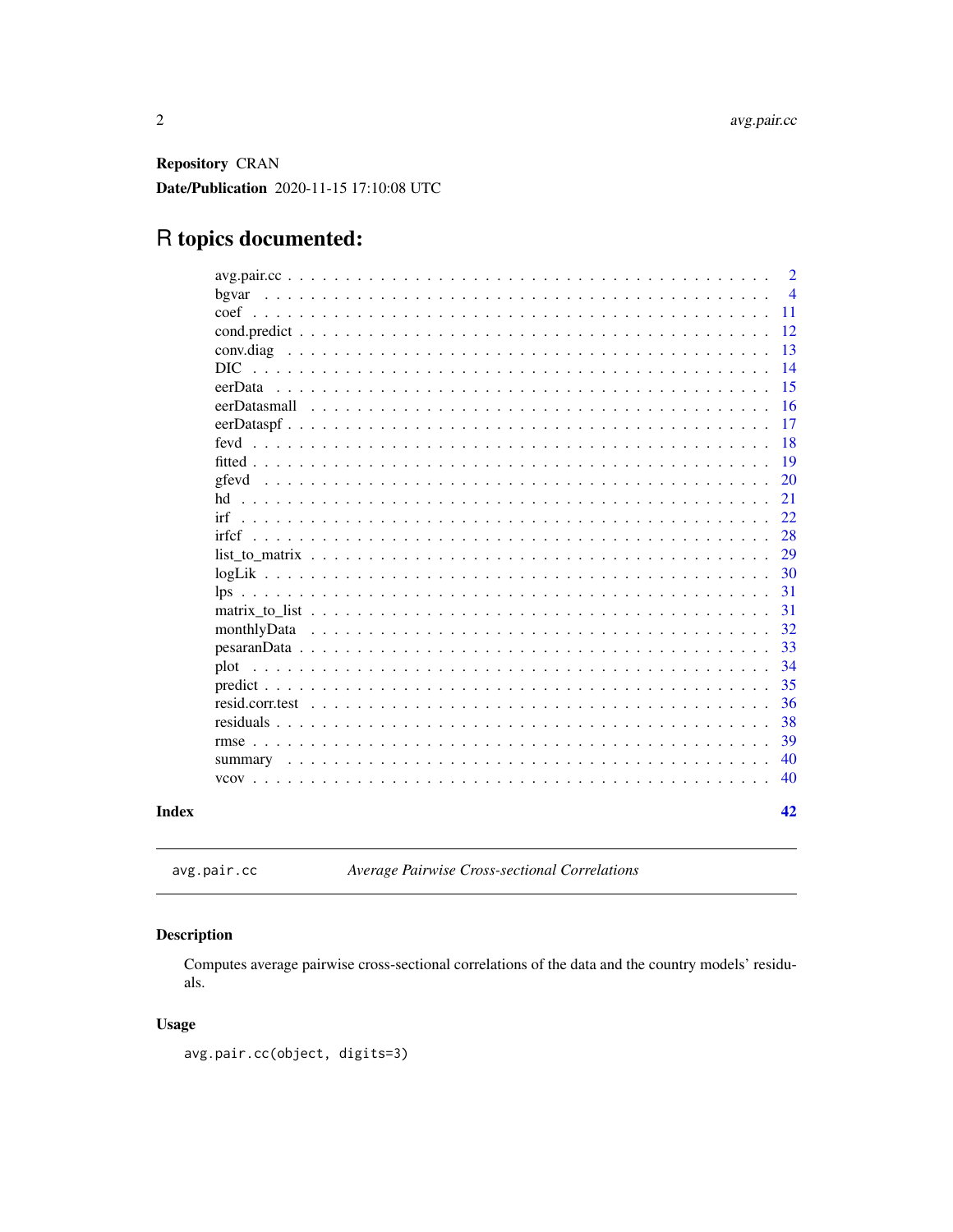#### <span id="page-2-0"></span>avg.pair.cc 3

#### **Arguments**

| object | Either an object of class bgvar or residuals of class bgvar. res.    |
|--------|----------------------------------------------------------------------|
| digits | Number of digits that should be used to print output to the console. |

#### Details

If used for analyzing the country models' residuals, avg.pair.cc computes for each country and a given variable, the average cross-sectional correlation (either for the data or for the residuals). In theory, including foreign variables should soak up cross-sectional residual dependence and correlation of the residuals should be small. Otherwise dynamic analysis, especially using GIRFs, might lead to invalid results. See Dees et al. (2007) for more details.

#### Value

Returns a list with the following elements

| is a matrix containing in the rows the cross-sections and in the columns the<br>cross-sectional pairwise correlations of the data per variable.                                                                                                                    |
|--------------------------------------------------------------------------------------------------------------------------------------------------------------------------------------------------------------------------------------------------------------------|
| is a matrix containing in the rows the cross-sections and in the columns the<br>cross-sectional pairwise correlations of the country models' residuals per vari-<br>able.                                                                                          |
| is a matrix containing in the rows the cross-sections and in the columns the<br>cross-sectional pairwise correlations of the global models' residuals per vari-<br>able. Only available when avg.pair.cc has been applied to a bgvar.res object<br>from residuals. |
| is a summary object showing the number and percentage of correlations $< 0.1$ ,<br>between $0.1$ -0.2, 0.2-0.5 and $< 0.5$ per variable of the data.                                                                                                               |
| is a summary object showing the number and percentage of correlations $< 0.1$ ,<br>between $0.1$ -0.2, 0.2-0.5 and <0.5 per variable of the country models' residuals.<br>This is also what is used by print. bgvar.                                               |
| is a summary object showing the number and percentage of correlations $< 0.1$ ,<br>between 0.1-0.2, 0.2-0.5 and <0.5 per variable of the global models' residuals.<br>Only available when avg.pair.cc has been applied to a bgvar. res object<br>from residuals.   |
|                                                                                                                                                                                                                                                                    |

#### Author(s)

Martin Feldkircher

#### References

Dees, S., Di Mauro F., Pesaran, M. H. and Smith, L. V. (2007) *Exploring the international linkages of the euro area: A global VAR analysis.* Journal of Applied Econometrics, Vol. 22, pp. 1-38.

#### See Also

[bgvar](#page-3-1) for estimation of a bgvar object. [residuals](#page-37-1) for calculating the residuals from a bgvar object and creating a bgvar.res object.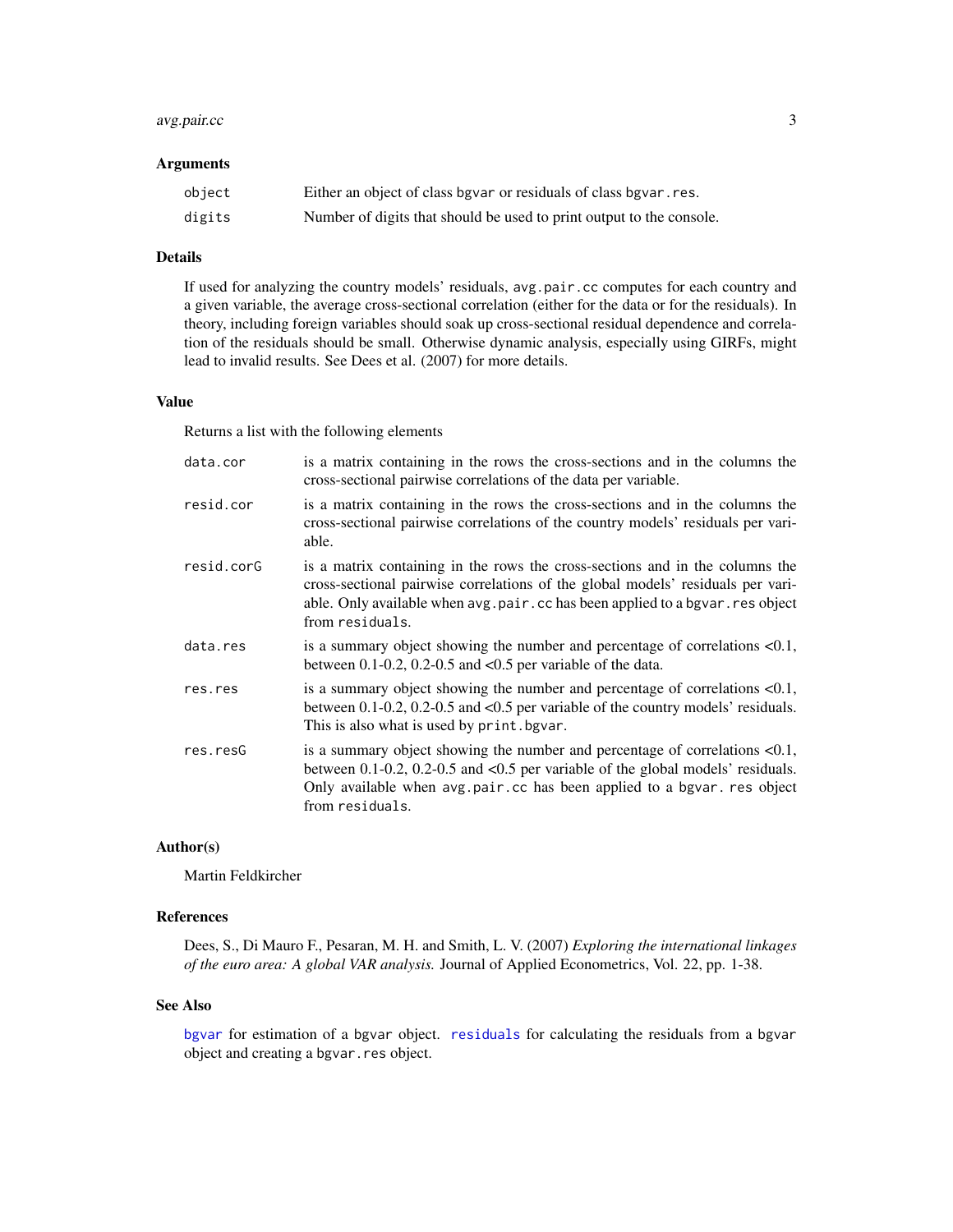4 bgvar beste blev at den større blev at den større blev at den større blev at de byvar blev at de byvar blev

#### Examples

```
library(BGVAR)
data(eerDatasmall)
model.mn <- bgvar(Data=eerDatasmall,W=W.trade0012.small,plag=1,SV=TRUE,
                  draws=100,burnin=100,prior="MN")
avg.pair.cc(model.mn)
res <- residuals(model.mn)
avg.pair.cc(res)
```
<span id="page-3-1"></span>bgvar *Estimation of Bayesian GVAR*

#### Description

Estimates a Bayesian GVAR with either the Stochastic Search Variable Selection (SSVS), the Minnesota prior (MN), or the Normal-Gamma prior. All specifications can be estimated with stochastic volatility.

#### Usage

```
bgvar(Data, W, plag=1, draws=5000, burnin=5000, prior="NG", SV=TRUE, h=0, thin=1,
    hyperpara=NULL, eigen=FALSE, variable.list=NULL, OE.weights=NULL, Wex.restr=NULL,
     Ex=NULL, trend=FALSE, save.country.store=FALSE, applyfun=NULL, cores=NULL,
      verbose=TRUE)
```
#### Arguments

| Data | Either a                                                                                                                                                                                                                                                                                                                                                                                                                        |
|------|---------------------------------------------------------------------------------------------------------------------------------------------------------------------------------------------------------------------------------------------------------------------------------------------------------------------------------------------------------------------------------------------------------------------------------|
|      | • list object of length N that contains the data. Each element of the list<br>refers to a country/entity. The number of columns ( <i>i.e.</i> , variables) in each<br>country model can be different. The T rows (i.e., number of time observa-<br>tions), however, need to be the same for each country. Country and variable<br>names are not allowed to contain a dot. (i.e., a dot) since this is our naming<br>convention. |
|      | • matrix object of dimension T times K, with K denoting the sum of all<br>endogenous variables of the system. The column names should consist of<br>two parts, separated by a . (i.e., a dot). The first part should denote the<br>country / entity name and the second part the name of the variable. Country<br>and variable names are not allowed to contain a . (i.e., a dot).                                              |
| W    | An N times N weight matrix with 0 elements on the diagonal and row sums that<br>sum up to unity or a list of weight matrices.                                                                                                                                                                                                                                                                                                   |
| plag | Number of lags used (the same for domestic, exogenous and weakly exogenous<br>variables.). Default set to plag=1.                                                                                                                                                                                                                                                                                                               |

<span id="page-3-0"></span>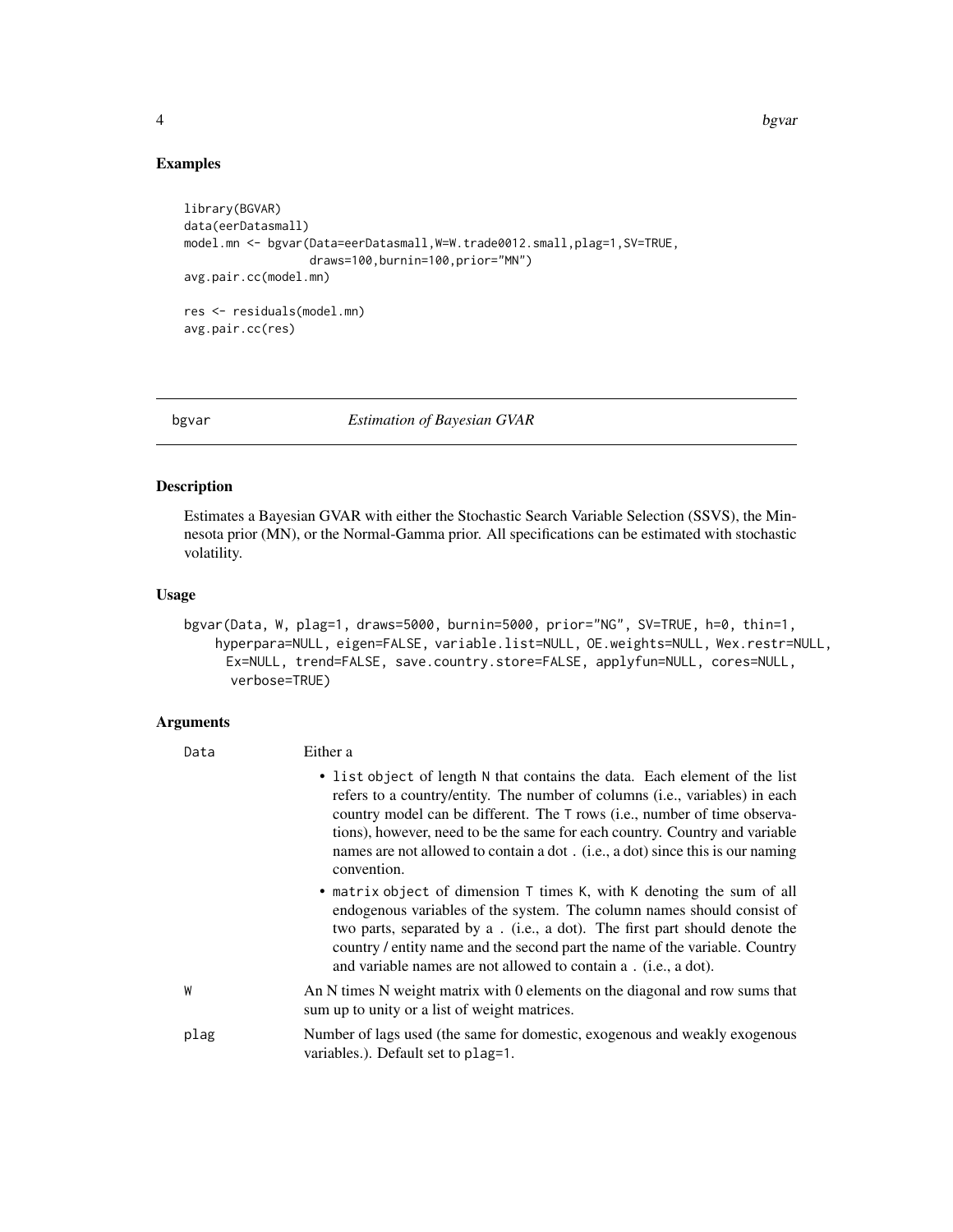#### bgvar 500 m stores that the set of the set of the set of the set of the set of the set of the set of the set of the set of the set of the set of the set of the set of the set of the set of the set of the set of the set of

| draws     | Number of draws saved. Default set to draws=5000.                                                                                                                                                                                                                                                                                                                                                                             |
|-----------|-------------------------------------------------------------------------------------------------------------------------------------------------------------------------------------------------------------------------------------------------------------------------------------------------------------------------------------------------------------------------------------------------------------------------------|
| burnin    | Number of burn-ins. Default set to burnin=5000.                                                                                                                                                                                                                                                                                                                                                                               |
| prior     | Either SSVS for the Stochastic Search Variable Selection prior, MN for the Min-<br>nesota prior or NG for the Normal-Gamma prior. See Details below.                                                                                                                                                                                                                                                                          |
| SV        | If set to TRUE, models are fitted with stochastic volatility using the stochvol<br>package. Due to storage issues, not the whole history of the T variance co-<br>variance matrices are kept, only the median. Consequently, the BGVAR package<br>shows only one set of impulse responses (with variance covariance matrix based<br>on mean sample point volatilities) instead of T sets. Specify SV=FALSE to turn<br>SV off. |
| h         | Defines the hold-out sample. Default without hold-out sample, thus set to zero.                                                                                                                                                                                                                                                                                                                                               |
| thin      | Is a thinning interval of the MCMC chain. As a rule of thumb, workspaces get<br>large if draws/thin>500. Default set to thin=1.                                                                                                                                                                                                                                                                                               |
| hyperpara | Is a list object that defines the hyperparameters when the prior is set to either MN,<br>SSVS or NG.                                                                                                                                                                                                                                                                                                                          |
|           | • a_1 is the prior hyperparameter for the inverted gamma prior (shape) (set<br>$a_1 = b_1$ to a small value for the standard uninformative prior). Default is<br>set to a_1=0.01.                                                                                                                                                                                                                                             |
|           | • b_1 is the prior hyperparameter for the inverted gamma prior (rate). Default<br>is set to $b_1 = 0.01$ .                                                                                                                                                                                                                                                                                                                    |
|           | • prmean Prior mean on the first lag of the autoregressive coefficients, stan-<br>dard value is prmean=1 for non-stationary data. Prior mean for the remain-<br>ing autoregressive coefficients automatically set to 0.                                                                                                                                                                                                       |
|           | • bmu If SV=TRUE, this is the prior hyperparameter for the mean of the the<br>mean of the log-volatilities. Default is bmu=0.                                                                                                                                                                                                                                                                                                 |
|           | • Bmu If SV=TRUE, this is the prior hyperparameter for the variance of the<br>mean of the log-volatilities. Default is Bmu=100.                                                                                                                                                                                                                                                                                               |
|           | • a0 If SV=TRUE, this is the hyperparameter of the shape1 parameter for the<br>Beta prior on the persistence parameter of the log-volatilities. Default is<br>$a0 = 25.$                                                                                                                                                                                                                                                      |
|           | • b0 If SV=TRUE, this is the hyperparameter of the shape2 parameter for the<br>Beta prior on the persistence parameter of the log-volatilities. Default is<br>$b0=1.5$ .                                                                                                                                                                                                                                                      |
|           | • Bsigma If SV=TRUE, this is the hyperparameter for the Gamma prior on the<br>variance of the log-volatilities. Default is set to Bsigma=1.<br>$\bullet$ "MN"                                                                                                                                                                                                                                                                 |
|           | - shrink1 Starting value of shrink1. Default set to 0.1.                                                                                                                                                                                                                                                                                                                                                                      |
|           | - shrink2 Starting value of shrink2. Default set to 0.2.                                                                                                                                                                                                                                                                                                                                                                      |
|           | - shrink3 Hyperparameter of shrink3. Default set to 100.                                                                                                                                                                                                                                                                                                                                                                      |
|           | - shrink4 Starting value of shrink4. Default set to 0.1.<br>$\cdot$ "SSVS"                                                                                                                                                                                                                                                                                                                                                    |
|           | - tau0 is the prior variance associated with the normal prior on the re-<br>gression coefficients if a variable is NOT included (spike, tau0 should<br>be close to zero).                                                                                                                                                                                                                                                     |
|           |                                                                                                                                                                                                                                                                                                                                                                                                                               |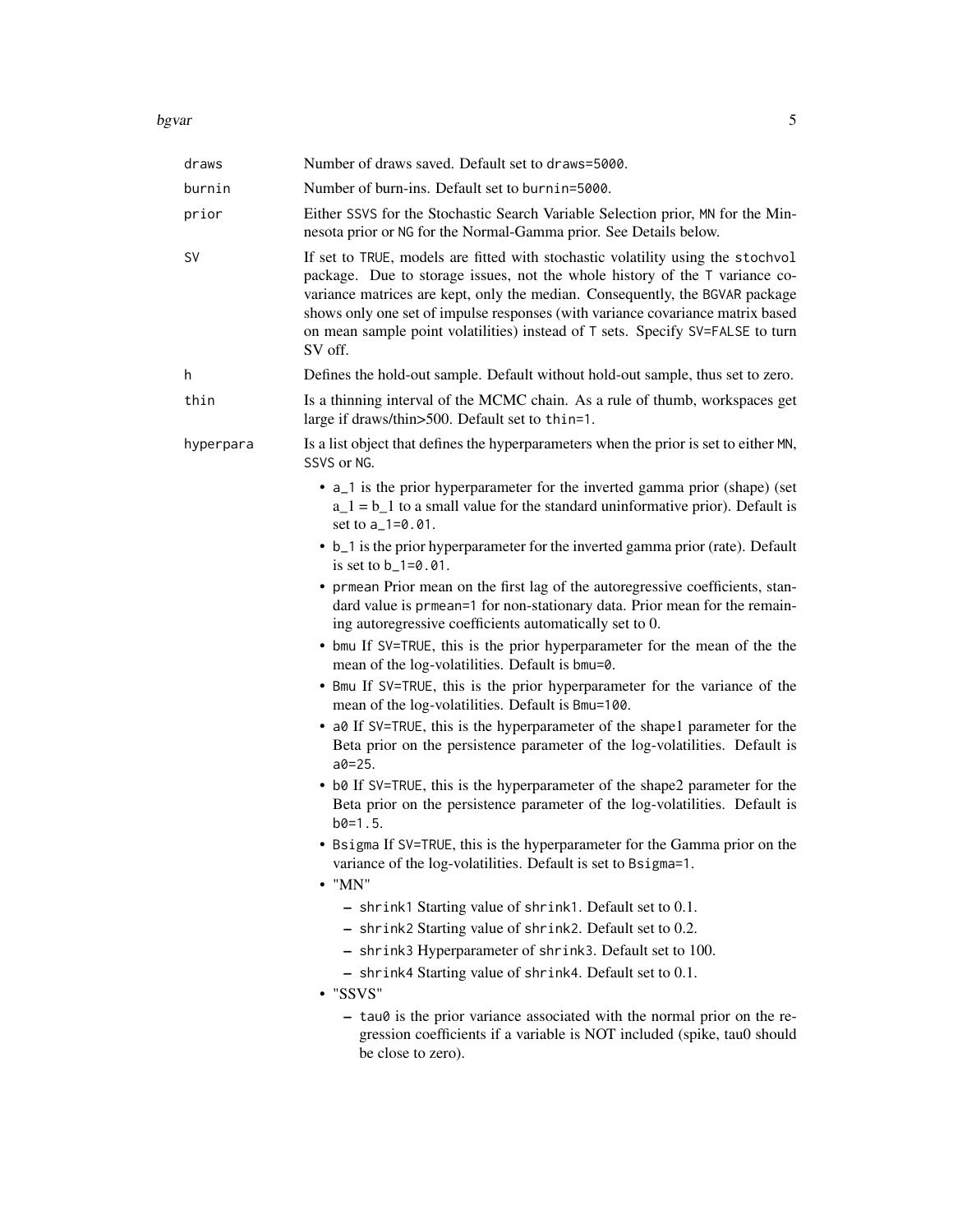- tau1 is the prior variance associated with the normal prior on the regression coefficients if a variable is included (slab, tau1 should be large).
- kappa0 is the prior variance associated with the normal prior on the covariances if a covariance equals zero (spike, kappa0 should be close to zero).
- kappa1 is the prior variance associated with the normal prior on the covariances if a covariance is unequal to zero (slab, kappa1 should be large).
- $p_i$  is the prior inclusion probability for each regression coefficient whether it is included in the model (default set to  $p_i = 0.5$ ).
- q\_ij is the prior inclusion probability for each covariance whether it is included in the model (default set to  $q_i$  j=0.5).
- "NG":
	- e\_lambda Prior hyperparameter for the Gamma prior on the lag-specific shrinkage components, standard value is e\_lambda=1.5.
	- d\_lambda Prior hyperparameter for the Gamma prior on the lag-specific shrinkage components, standard value is d\_lambda=1.
	- a\_start Parameter of the Normal-Gamma prior that governs the heaviness of the tails of the prior distribution. A value of a\_start=1 would lead to the Bayesian LASSO. Default value differs per entity and set to a\_start=1/log(M), where M is the number of endogenous variables per entity.
	- sample\_A If set to TRUE a\_start is sampled.
- eigen Set to TRUE if you want to compute the largest eigenvalue of the companion matrix for each posterior draw. If the modulus of the eigenvalue is significantly larger than unity, the model is unstable. Unstable draws exceeding an eigenvalue of one are then excluded. If eigen is set to a numeric value, then this corresponds to the maximum eigenvalue. The default is set to 1.05 (which excludes all posterior draws for which the eigenvalue of the companion matrix was larger than 1.05 in modulus).
- variable.list In case W is a list of weight matrices, specify here which set of variables should be weighted by which weight matrix. See the help file on getweights for details. Default is NULL.
- OE.weights Default value is set to NULL. Can be used to provide information of how to handle additional country models (other entities). Additional country models can be used to endogenously determine variables that are (weakly) exogenous for the majority of the other country models. As examples, one could think of an additional oil price model (see also Mohaddes and Raissi 2019) or a model for the joint euro area monetary policy (see also Georgiadis 2015; Feldkircher, Gruber and Huber (2020)). The data for these additional country models has to be contained in Data. The number of additional country models is unlimited. Each list entry of OE.weights has to be named similar to the name of the additional country model contained in Data. Each slot of OE.weight has to contain the following information: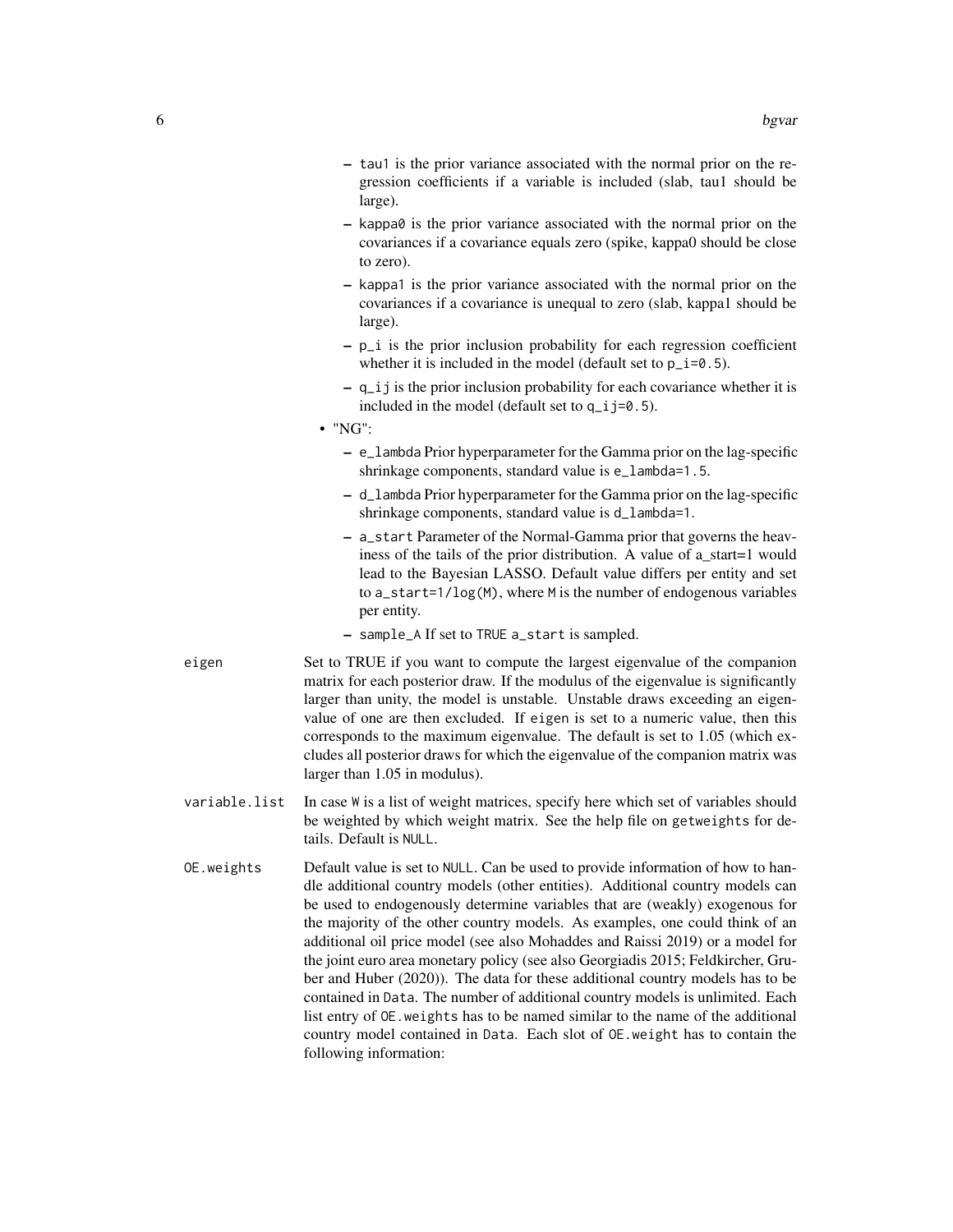|                    | • weights a vector of weights with names relating to the countries for which<br>data should be aggregated. Can also relate to a subset of countries contained<br>in the data.                                                                                                                                                                                                                                                                                                                                                                                                                                                                                                                                                                                                                                                                            |
|--------------------|----------------------------------------------------------------------------------------------------------------------------------------------------------------------------------------------------------------------------------------------------------------------------------------------------------------------------------------------------------------------------------------------------------------------------------------------------------------------------------------------------------------------------------------------------------------------------------------------------------------------------------------------------------------------------------------------------------------------------------------------------------------------------------------------------------------------------------------------------------|
|                    | • variables a vector of variables names that should be included in the addi-<br>tional country model. Variables that are not contained in the data slot of the<br>extra country model are assumed to be weakly exogenous for the additional<br>country model (aggregated with weight).                                                                                                                                                                                                                                                                                                                                                                                                                                                                                                                                                                   |
|                    | • exo a vector of variable names that should be fed into the other countries as<br>(weakly) exogenous variables.                                                                                                                                                                                                                                                                                                                                                                                                                                                                                                                                                                                                                                                                                                                                         |
| Wex.restr          | A character vector that contains variables that should only be specified as weakly<br>exogenous if not contained as endogenous variable in a particular country. An<br>example that has often been used in the literature is to place these restrictions<br>on nominal exchange rates. Default is NULL in which case all weakly exogenous<br>variables are treated symmetrically. See function getweights for more details.                                                                                                                                                                                                                                                                                                                                                                                                                              |
| Ex                 | For including truly exogenous variables to the model. Either a                                                                                                                                                                                                                                                                                                                                                                                                                                                                                                                                                                                                                                                                                                                                                                                           |
|                    | • list object of maximum length N that contains the data. Each element<br>of the list refers to a country/entity and has to match the country/entity<br>names in Data. If no truly exogenous variables are added to the respective<br>country/entity model, omit the entry. The T rows (i.e., number of time<br>observations), however, need to be the same for each country. Country and<br>variable names are not allowed to contain a dot. (i.e., a dot) since this is<br>our naming convention.<br>• matrix object of dimension T times number of truly exogenous variables.<br>The column names should consist of two parts, separated by a . (i.e., a dot).<br>The first part should denote the country / entity name and the second part<br>the name of the variable. Country and variable names are not allowed to<br>contain a . (i.e., a dot). |
| trend              | If set to TRUE a deterministic trend is added to the country models.                                                                                                                                                                                                                                                                                                                                                                                                                                                                                                                                                                                                                                                                                                                                                                                     |
| save.country.store |                                                                                                                                                                                                                                                                                                                                                                                                                                                                                                                                                                                                                                                                                                                                                                                                                                                          |
|                    | If set to TRUE then function also returns the container of all draws of the individ-<br>ual country models. Significantly raises object size of output and default is thus<br>set to FALSE.                                                                                                                                                                                                                                                                                                                                                                                                                                                                                                                                                                                                                                                              |
| applyfun           | Allows for user-specific apply function, which has to have the same interface<br>than lapply. If cores=NULL then lapply is used, if set to a numeric either<br>parallel::parLapply() is used on Windows platforms and parallel::mclapply()<br>on non-Windows platforms.                                                                                                                                                                                                                                                                                                                                                                                                                                                                                                                                                                                  |
| cores              | Specifies the number of cores which should be used. Default is set to NULL and<br>applyfun is used.                                                                                                                                                                                                                                                                                                                                                                                                                                                                                                                                                                                                                                                                                                                                                      |
| verbose            | If set to FALSE it suppresses printing messages to the console.                                                                                                                                                                                                                                                                                                                                                                                                                                                                                                                                                                                                                                                                                                                                                                                          |

#### Details

We provide three priors, the Minnesota labeled MN, the Stochastic Search Variable Selection prior labeled SSVS and the Normal-Gamma prior labeled NG. The first one has been implemented for global VARs in Feldkircher and Huber (2016) and the second one in Crespo Cuaresma et al. (2016), while the last one has been introduced to VAR modeling in Huber and Feldkircher (2019). Please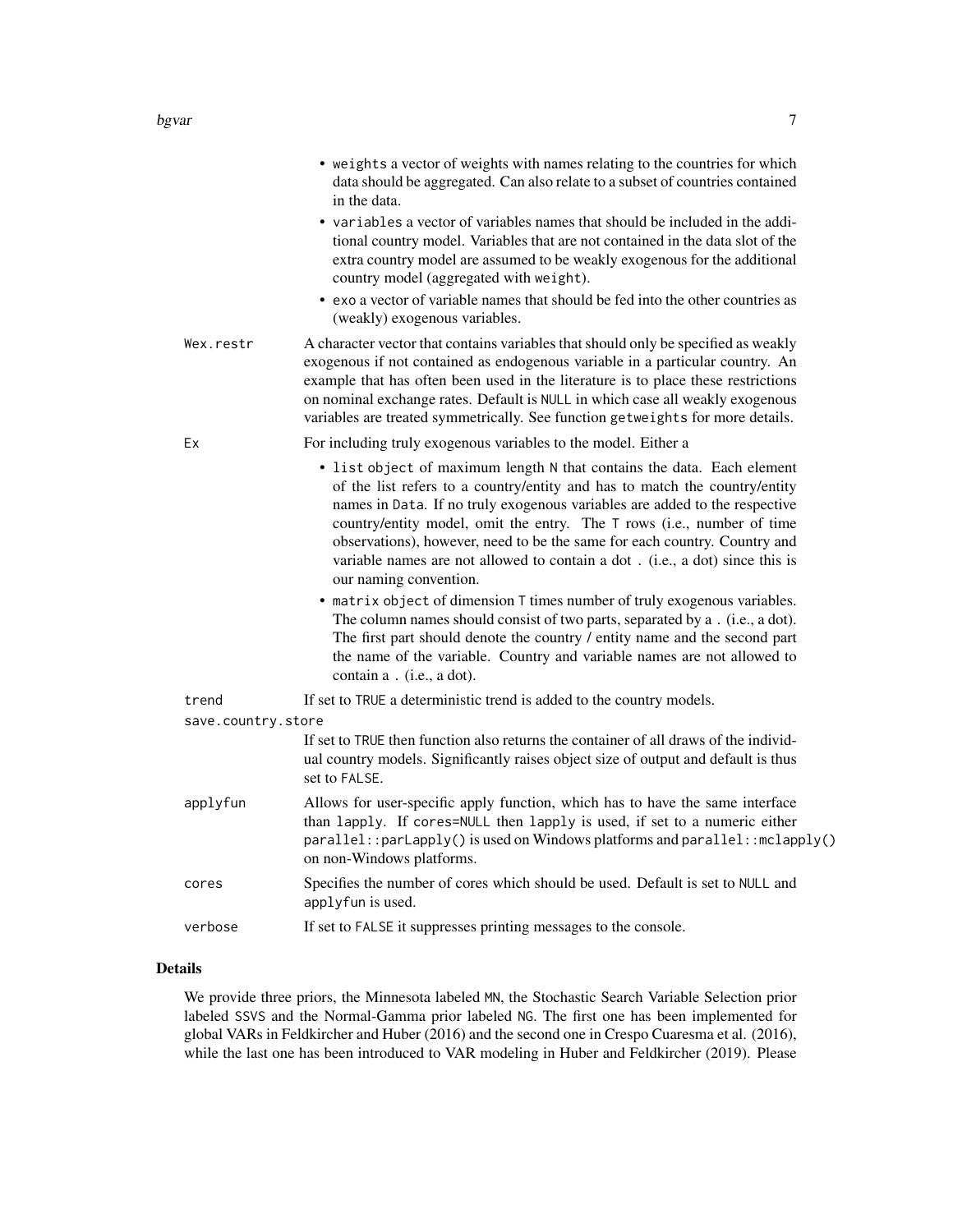consult these references for more details on the specification. In the following we will briefly explain the difference between the three priors. The Minnesota prior pushes the variables in the country-specific VAR towards their unconditional stationary mean, or toward a situation where there is at least one unit root present. The SSVS prior is a form of a 'spike' and 'slab' prior. Variable selection is based on the probability of assigning the corresponding regression coefficient to the 'slab' component. If a regression coefficient is non informative, the 'spike' component pushes the associated posterior estimate more strongly towards zero. Otherwise, the slab component resembles a non-informative prior that has little impact on the posterior. Following George et. al. (2008) we set the prior variances for the normal distribution in a semi-automatic fashion. This implies scaling the mixture normal with the OLS standard errors of the coefficients for the full model. The NG prior is a form of global-local shrinkage prior. Hence, the local component shrinks each coefficient towards zero if there is no information for the associated dependent variable. Otherwise, the prior exerts a fat-tail structure such that deviations from zero are possible. The global component is present for each lag, thus capturing the idea that higher lags should be shrunk more aggressively towards zero.

#### Value

Returns a list of class bgvar with the following elements:

- args is a list object that contains the arguments submitted to function bgvar.
- xglobal is a matrix object of dimension T times N  $(T \# \text{ of observations}, K \# \text{ of variables in})$ the system).
- gW is the global weight matrix. It is a list, with N entries, each of which contains the weight matrix of each country.
- country.res is a matrix that contains the posterior mean of the country models' residuals. The residuals have been obtained as a running mean and thus always relate to the full set of posterior draws. This implies that in case you have opted for trimming the draws the residuals do not correspond to the posterior draws of the "trimmed" coefficients. This is a storage problem, rather than a statistical problem. Experiments, however, show that residual properties (autocorrelation, cross-sectional correlation) of trimmed and reported residuals are close.
- stacked results
	- S\_large is a three-dimensional array (K times K times draws) of the (block-diagonal) posterior variance covariance matrix.
	- F\_large is a four-dimensional array (K times K times lags times draws) of the coefficients.
	- Ginv\_large is a three-dimensional array (K times K times draws) of the inverse of the G matrix.
	- $-$  A\_large is a three-dimensional array (K times K+1 times draws) of the posterior estimates for the K coefficients plus a global constant.
	- F.eigen in case eigen="TRUE", returns a vector that contains for each posterior draw the modulus of the largest eigenvalue of the companion matrix.
	- trim.info is a character vector. Contains information regarding the nr. of stable draws out of total (thinned) draws. Experience shows that a maximum eigenvalue of 1.05 seems a reasonable choice when working with data in levels to generate stable impulse responses.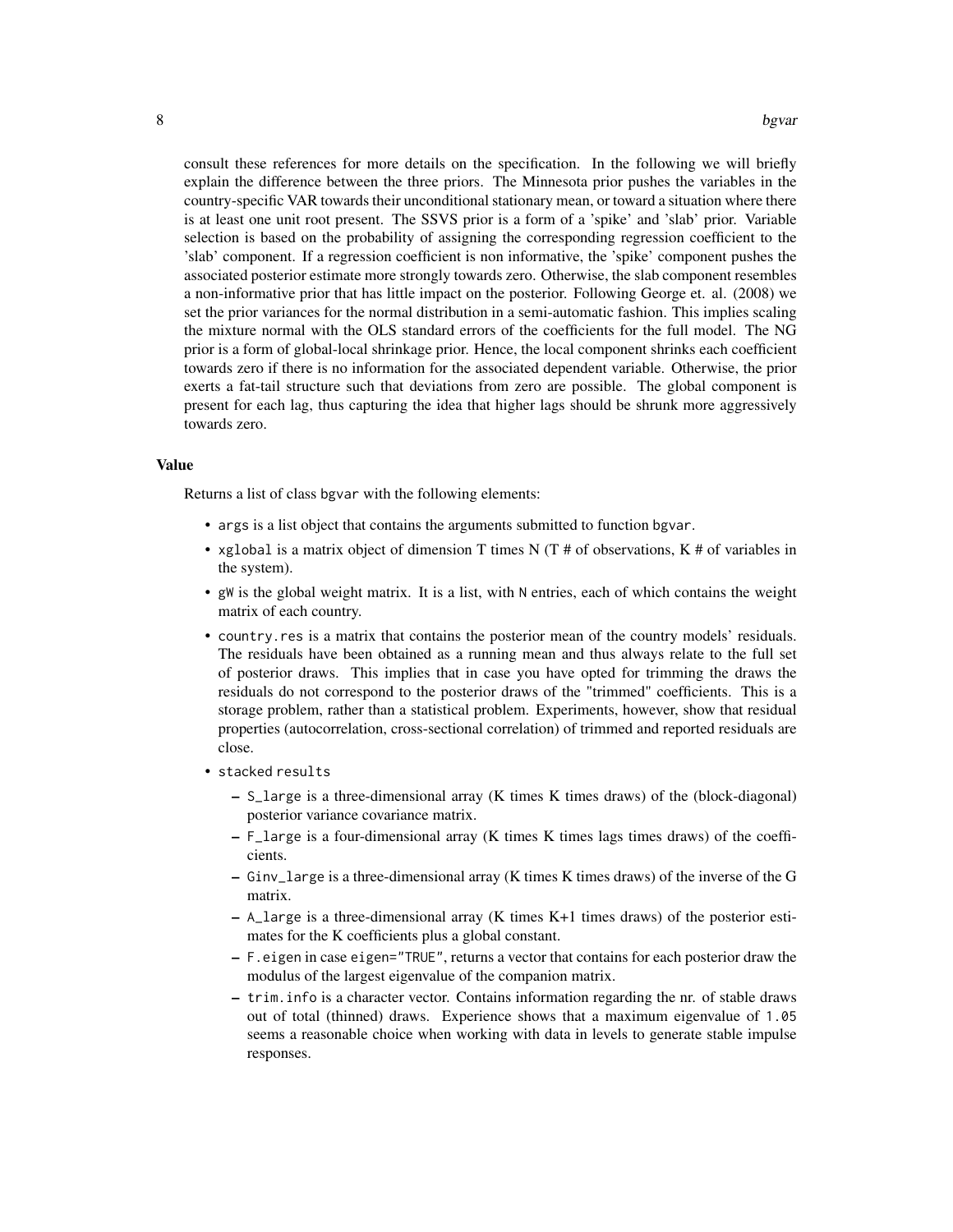#### bgvar 9

- cc.results each entry of this list contains an list object of length N. Each entry in the list corresponds to one country model and contains one of the following posterior medians.
	- coeffs contains in each entry the matrix with the posterior median of the estimated coefficients. Columns of the matrix correspond to an equation in the country model (i.e., the dependent variable) and rows to coefficient estimates of the explanatory variables.
	- sig contains in each entry the variance-covariance matrix for each point in time. If SV=FALSE all entries along the time dimension are the same.
	- theta contains in each entry the estimated prior variances for the coefficients. Explains how much shrinkage is induced on each coefficient depending on the prior setup.
	- res contains in each entry a matrix of dimension (T-p times K) with the posterior median of the residuals of the cross-country models.
	- shrink in case prior="MN" each entry contains the estimated shrinkage parameters.
	- PIP in case prior="SSVS" returns a list object. The first slot in the list PIP.cc, is a list of length N and contains the posterior inclusion probabilities of the country models. The second slot in the list, named PIP. avg yields simple averages (over the country models where a particular variable has been included) of the posterior inclusion probabilities.
	- lambda2 in case prior="NG" each entry contains the estimated global shrinkage parameters. It is a matrix of dimension (p+1 times 3). Columns refer to the endogenous, weakly exogenous and shrinkage parameters for the covariances. Rows correspond to different degree of shrinkage per lag of the variables starting with the contemporaneous lag (only for weakly exogenous variables). In case of the covariances just one global shrinkage parameter is estimated.
	- tau in case prior="NG" each entry contains the estimated parameter that governs the heaviness of the tails of the marginal prior distribution of the coefficients associated to endogenous variables. Structure is the same as lambda2.

#### Author(s)

Maximilian Boeck, Martin Feldkircher, Florian Huber

#### References

Crespo Cuaresma, J., Feldkircher, M. and F. Huber (2016) Forecasting with Global Vector Autoregressive Models: A Bayesian Approach. *Journal of Applied Econometrics*, Vol. 31(7), pp. 1371- 1391. Doan, T. R., Litterman, B. R. and C. A. Sims (1984) Forecasting and Conditional Projection Using Realistic Prior Distributions. *Econometric Reviews*, Vol. 3, pp. 1-100.

Dovern, J., Feldkircher, M. and F. Huber (2016) Does joint modelling of the world economy pay off? Evaluating multivariate forecasts from a Bayesian GVAR. *Journal of Economic Dynamics and Control*, Vol. 70, pp. 86-100.

Feldkircher, M. and F. Huber (2016) The International Transmission of US Shocks - Evidence from Bayesian Global Vector Autoregressions. *European Economic Review*, Vol. 81, pp. 167-188.

Feldkircher, M. Gruber, T. and F. Huber (2020) International effects of a compression of euro area yield curves. *Journal of Banking & Finance*, Vol. 113, pp. 11-14.

George, E.I., Sun, D. and S. Ni (2008) Bayesian stochastic search for var model restrictions. *Journal of Econometrics*, Vol. 142, pp. 553-580.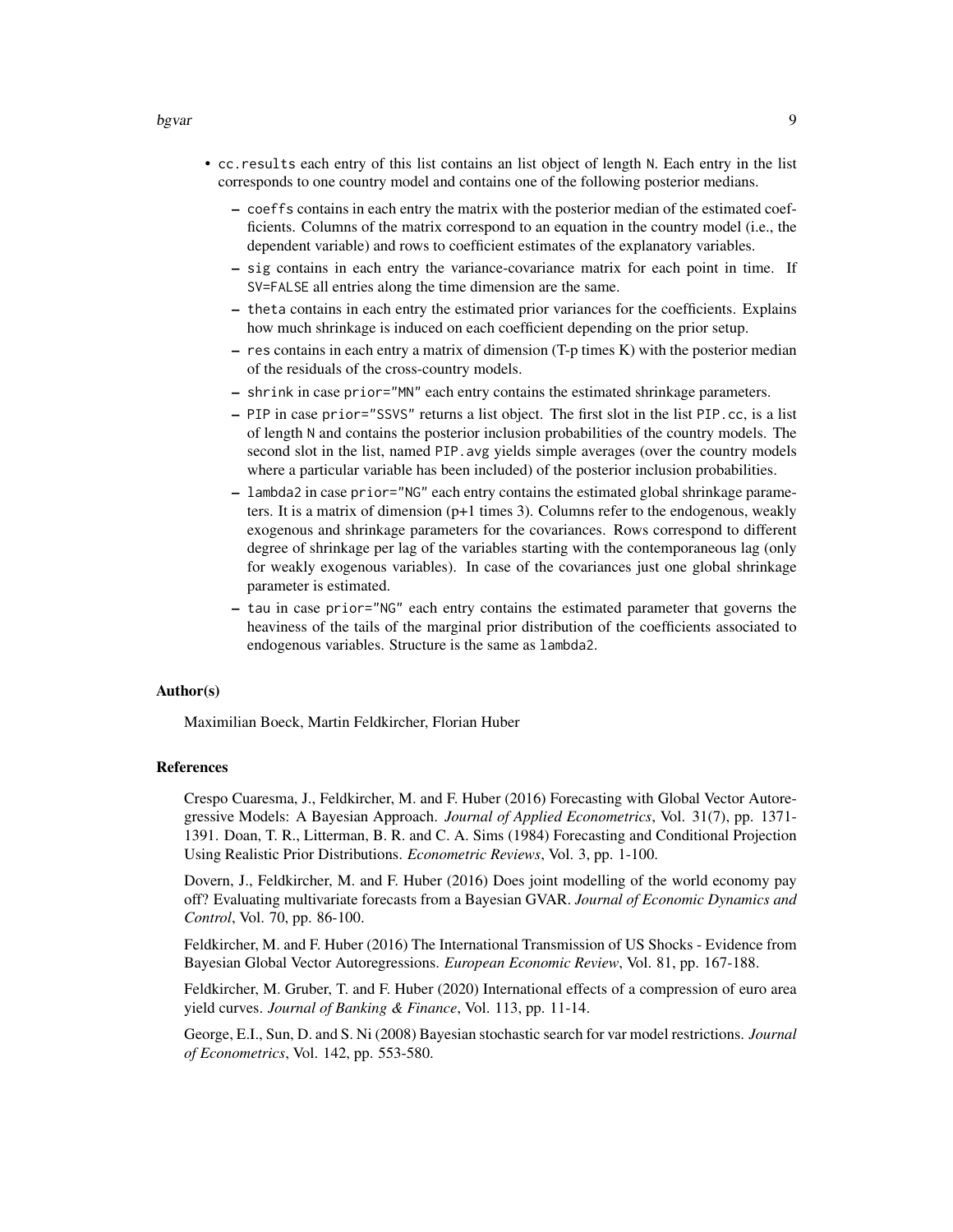Georgiadis, G. (2015) Examining asymmetries in the transmission of monetary policy in the euro area: Evidence from a mixed cross-section global VAR model. *European Economic Review*, Vol. 75, pp. 195-215.

Huber, F. and M. Feldkircher (2016) Adaptive Shrinkage in Bayesian Vector Autoregressive Models. *Journal of Business and Economic Statistics*, Vol. 37(1), pp. 27-39.

Mohaddes, K. and M. Raissi (2018). Compilation, Revision and Updating of the Global VAR (GVAR) Database, 1979Q2-2016Q4. University of Cambridge: Faculty of Economics (mimeo).

Mohaddes, K. and M. Raissi (2019) The US oil supply revolution and the global economy. *Empirical Economics*, Vol. 57, pp. 515-546.

Pesaran, M.H., Schuermann T. and S.M. Weiner (2004) Modeling Regional Interdependencies Using a Global Error-Correcting Macroeconometric Model. *Journal of Business and Economic Statistics*, Vol. 22, pp. 129-162.

Sims, C. A. (1992) Bayesian Inference for Multivariate Time Series with Trend. *Mimeo*, presented at the American statistical Association meeting.

Sims, C.A. and T. Zha (1998) Bayesian Methods for Dynamic Multivariate Models. *International Economic Review*, Vol. 39, pp. 949-968.

#### Examples

```
library(BGVAR)
data(eerDatasmall)
hyperpara <- list(tau0=0.1,tau1=3,kappa0=0.1,kappa1=7,a_1=0.01,b_1=0.01,p_i=0.5,q_ij=0.5)
model.ssvs <- bgvar(Data=eerDatasmall,W=W.trade0012.small,plag=1,draws=100,burnin=100,
                    prior="SSVS",SV=FALSE,hyperpara=hyperpara,thin=1)
## Not run:
library(BGVAR)
# replicate Feldkircher and Huber (2016) using trade based weights
data(eerData)
hyperpara <- list(tau0=0.1,tau1=3,kappa0=0.1,kappa1=7,a_1=0.01,b_1=0.01,p_i=0.5,q_ij=0.5)
model.ssvs <- bgvar(Data=eerData,W=W.trade0012,plag=1,draws=100,burnin=100,
                    prior="SSVS",SV=FALSE,hyperpara=hyperpara,thin=1)
print(model.ssvs)
# use different weight matrices
variable.list<-list();variable.list$real<-c("y","Dp","tb");variable.list$fin<-c("stir","ltir","rer")
model.mn <- bgvar(Data=eerData, W=W.list[c("tradeW.0012","finW0711")], plag=1, draws=200,
                  burnin=100,prior="MN",SV=TRUE,thin=2,variable.list=variable.list)
print(model.mn)
data(monthlyData)
EA.weights$variables <- c("EAstir","total.assets","M3","ciss","y","p")
OC.weights$variables <- c("poil","qoil","y")
OE.weights <- list(EB=EA.weights,OC=OC.weights)
hyperpara\leq -list(c_tau = 0.01, d_tau = 0.01,e_lambda=1.5,d_lambda=1,
                prmean=0,a_i=0.01,b_i=0.01,a_start=.6,sample_A=FALSE)
model.ssvs <- bgvar(Data=monthlyData,W=W,plag=2,draws=100,burnin=100,prior="SSVS",
                    hyperpara=hyperpara,eigen=TRUE,SV=TRUE,OE.weights=OE.weights)
print(model.ssvs)
## End(Not run)
```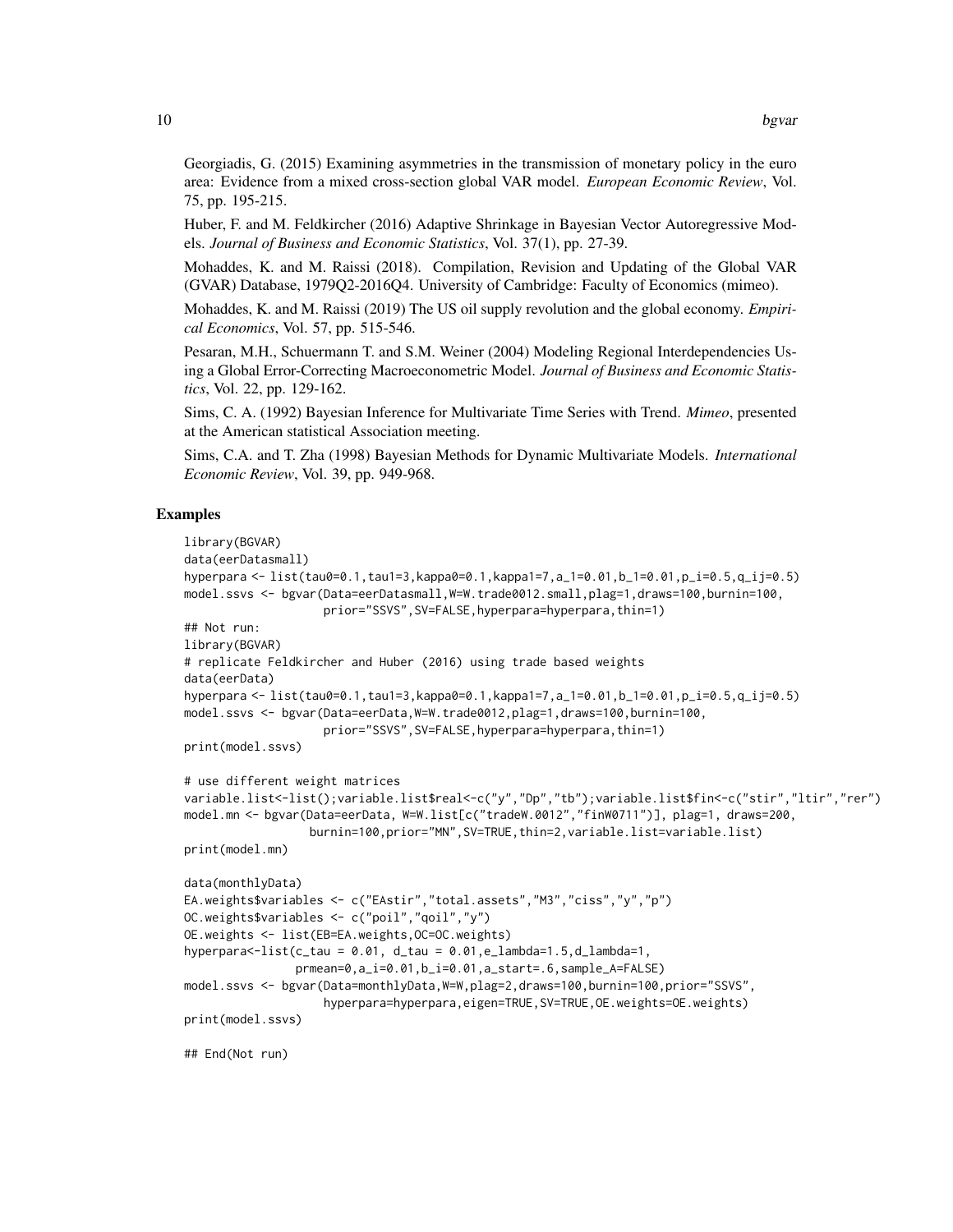<span id="page-10-0"></span>

#### Description

Extracts the global model coefficients for bgvar for certain quantiles of the posterior distribution. coefficients is an *alias* for it.

#### Usage

```
## S3 method for class 'bgvar'
coef(object, ..., quantile = 0.5)## S3 method for class 'bgvar'
```
 $coefficients(object, ..., quantile = 0.5)$ 

#### Arguments

| object                  | an object of class bgvar.                         |
|-------------------------|---------------------------------------------------|
| $\cdot$ $\cdot$ $\cdot$ | additional arguments.                             |
| quantile                | reported quantiles. Default is set to the median. |

#### Value

Returns an q times K times K times p array of the global coefficients, where q is the number of specified quantiles (this dimension is dropped if q=1), K the number of endogenous variables and p number of lags.

#### Examples

```
library(BGVAR)
data(eerDatasmall)
model.ng <- bgvar(Data=eerDatasmall,W=W.trade0012.small,plag=1,draws=100,burnin=100)
coef(model.ng)
```
coefficients(model.ng)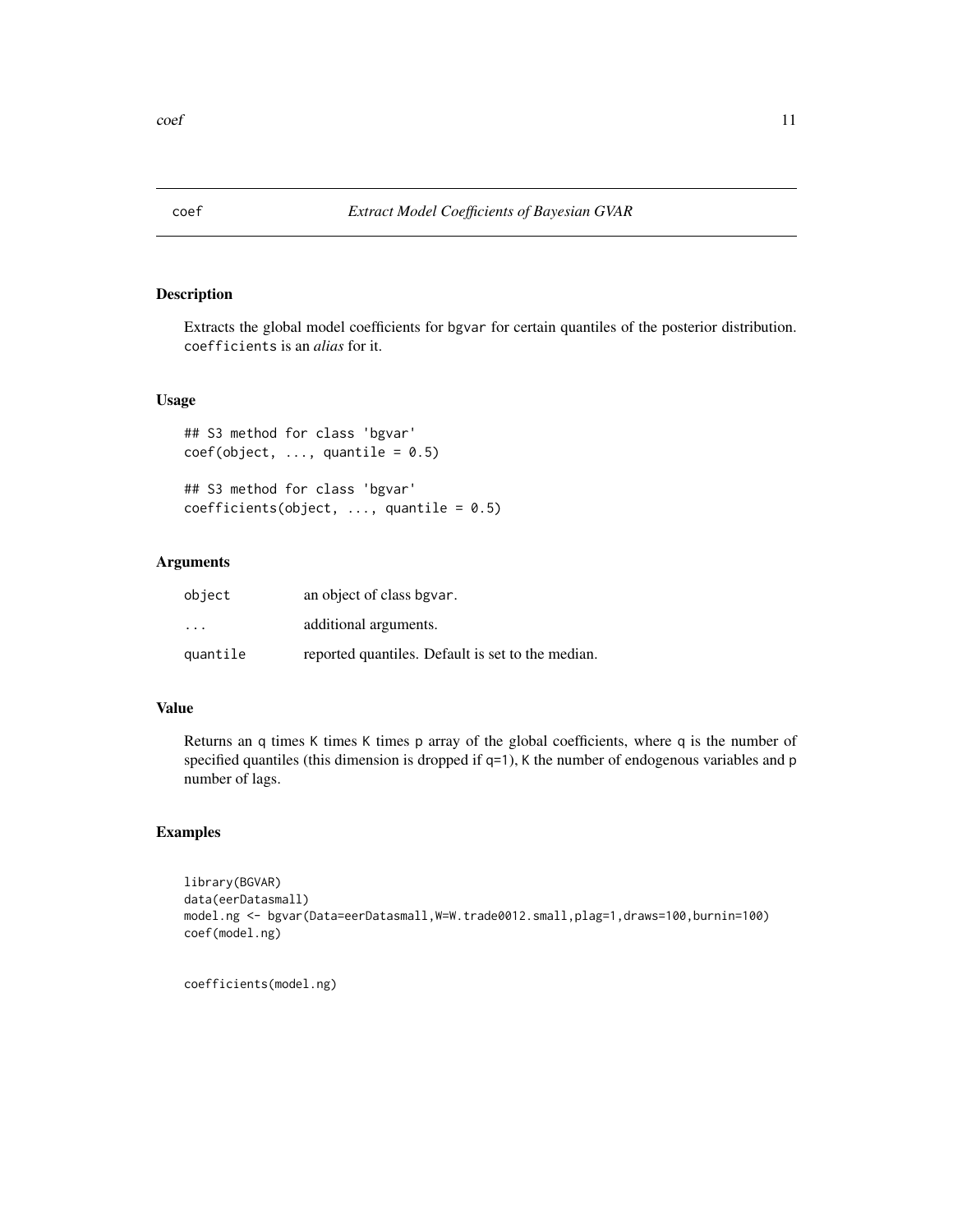<span id="page-11-0"></span>

#### Description

Function that computes conditional forecasts for Bayesian Vector Autoregressions.

#### Usage

cond.predict(constr, bgvar.obj, pred.obj, constr\_sd=NULL, verbose=TRUE)

#### Arguments

| constr    | a matrix containing the conditional forecasts of size horizon times K, where<br>horizon corresponds to the forecast horizon specified in pred.obj, while K is<br>the number of variables in the system. The ordering of the variables have to<br>correspond the ordering of the variables in the system. Rest is just set to NA. |
|-----------|----------------------------------------------------------------------------------------------------------------------------------------------------------------------------------------------------------------------------------------------------------------------------------------------------------------------------------|
| bgvar.obj | an item fitted by bgvar.                                                                                                                                                                                                                                                                                                         |
| pred.obj  | an item fitted by predict. Note that save. store=TRUE is required as argument!                                                                                                                                                                                                                                                   |
| constr_sd | a matrix containing the standard deviations around the conditional forecasts.<br>Must have the same size as constr.                                                                                                                                                                                                              |
| verbose   | If set to FALSE it suppresses printing messages to the console.                                                                                                                                                                                                                                                                  |

#### Details

Conditional forecasts need a fully identified system. Therefore this function utilizes short-run restrictions via the Cholesky decomposition on the global solution of the variance-covariance matrix of the Bayesian GVAR.

#### Value

Returns an object of class bgvar.pred with the following elements

- fcast is a K times n.ahead times 5-dimensional array that contains 16%th, 25%th, 50%th, 75%th and 84% percentiles of the conditional posterior predictive distribution.
- xglobal is a matrix object of dimension T times N (T # of observations, K # of variables in the system).
- n.ahead specified forecast horizon.

#### Author(s)

Maximilian Boeck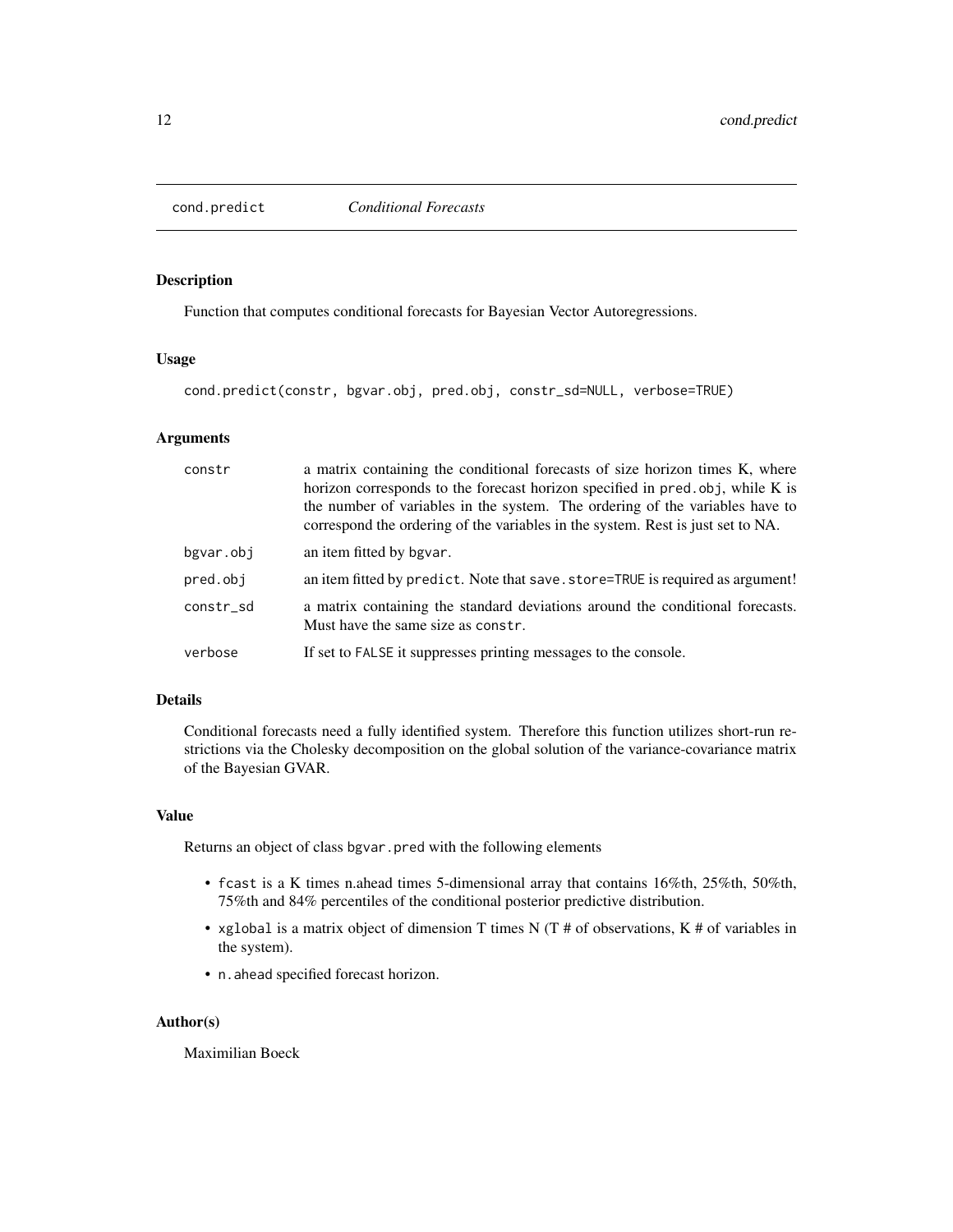#### <span id="page-12-0"></span>conv.diag 2012 13 and 2012 13 and 2012 13 and 2012 13 and 2012 13 and 2012 13 and 2012 13 and 2012 13 and 2013

#### References

Jarocinski, M. (2010) *Conditional forecasts and uncertainty about forecasts revisions in vector autoregressions.* Economics Letters, Vol. 108(3), pp. 257-259.

Waggoner, D., F. and T. Zha (1999) *Conditional Forecasts in Dynamic Multivariate Models.* Review of Economics and Statistics, Vol. 81(4), pp. 639-561.

#### Examples

```
library(BGVAR)
data(eerDatasmall)
model.ssvs.eer<-bgvar(Data=eerDatasmall,W=W.trade0012.small,draws=100,burnin=100,
                      plag=1,prior="SSVS",eigen=TRUE)
# compute predictions
fcast <- predict(model.ssvs.eer,n.ahead=8,save.store=TRUE)
# set up constraints matrix of dimension n.ahead times K
constr <- matrix(NA,nrow=fcast$n.ahead,ncol=ncol(model.ssvs.eer$xglobal))
colnames(constr) <- colnames(model.ssvs.eer$xglobal)
constr[1:5,"US.Dp"] <- model.ssvs.eer$xglobal[76,"US.Dp"]
# add uncertainty to conditional forecasts
constr_sd <- matrix(NA,nrow=fcast$n.ahead,ncol=ncol(model.ssvs.eer$xglobal))
colnames(constr_sd) <- colnames(model.ssvs.eer$xglobal)
constr_sd[1:5,"US.Dp"] <- 0.001
```

```
cond_fcast <- cond.predict(constr, model.ssvs.eer, fcast, constr_sd)
```
conv.diag *MCMC Convergence Diagnostics*

#### Description

This function computes Geweke's Convergence diagnostic making use of the coda package.

#### Usage

conv.diag(object, crit.val=1.96)

#### Arguments

| object   | a fitted bgvar object.                  |
|----------|-----------------------------------------|
| crit.val | critical value used for test statistic. |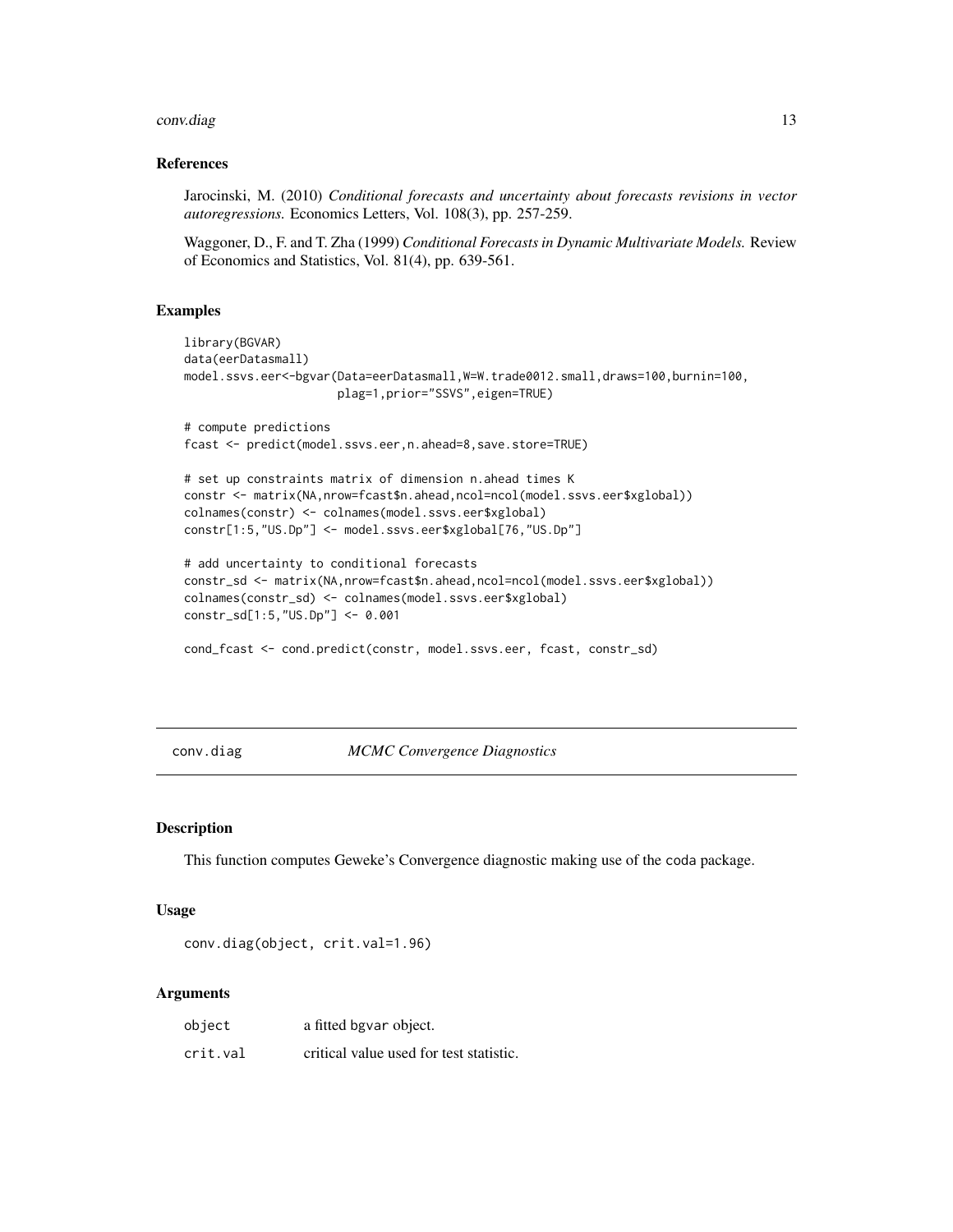#### <span id="page-13-0"></span>Details

Geweke (1992) proposed a convergence diagnostic for Markov chains based on a test for equality of the means of the first and last part of a Markov chain (by default we use the first 10% and the last 50%). If the samples are drawn from the stationary distribution of the chain, the two means are equal and Geweke's statistic has an asymptotically standard normal distribution. The test statistic is a standard Z-score: the difference between the two sample means divided by its estimated standard error. The standard error is estimated from the spectral density at zero and so takes into account any autocorrelation.

#### Value

Returns an object of class bgvar.CD. This is a list with

- geweke.z Z-scores for a test of equality of means between the first and last parts of the chain. A separate statistic is calculated for each variable in each chain.
- perc is the percentage of Z-scores exceeding crit.val (in absolute terms).

#### Author(s)

Martin Feldkircher

#### References

Geweke, J. (1992) Evaluating the accuracy of sampling-based approaches to calculating posterior moments. *Bayesian Statistics* 4 (edited by JM Bernado, JO Berger, AP Dawid and AFM Smith). Clarendon Press, Oxford, UK.

#### See Also

[geweke.diag](#page-0-0) in the coda package.

#### Examples

```
library(BGVAR)
data(eerDatasmall)
model.mn <- bgvar(Data=eerDatasmall,W=W.trade0012.small,plag=1,draws=200,burnin=200,prior="MN")
geweke <- conv.diag(model.mn)
```
DIC *Deviance Information Criterion*

#### Description

Computes the Deviance information criterion for an object bgvar.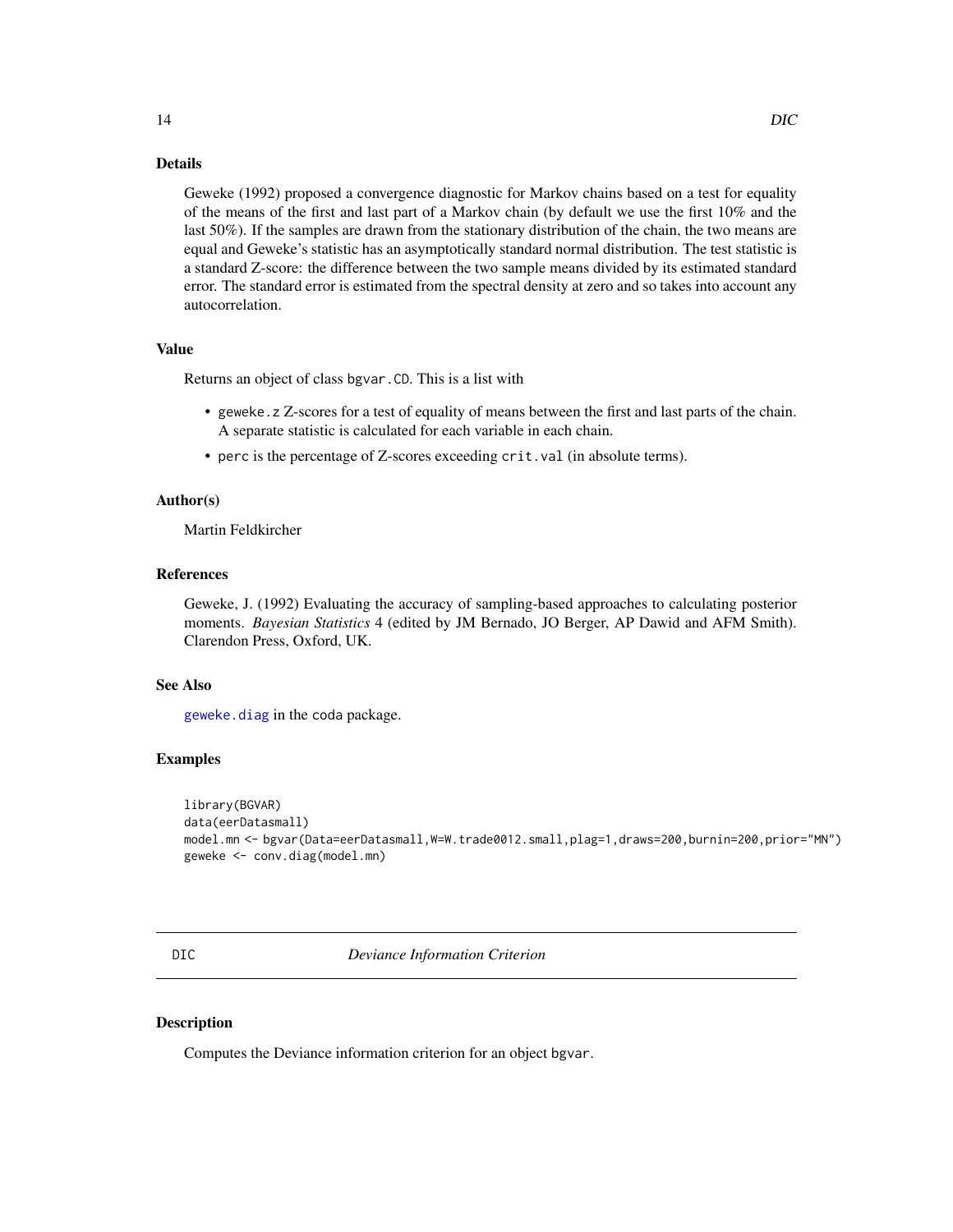#### <span id="page-14-0"></span>eerData 15

#### Usage

DIC(object, ...)

#### Arguments

| object                  | an object of class bgvar. |
|-------------------------|---------------------------|
| $\cdot$ $\cdot$ $\cdot$ | additional arguments.     |

#### Value

Returns a numeric value with the corresponding DIC.

#### Author(s)

Maximilian Boeck

#### References

Spiegelhalter, D. J. and Best, N. G., Carlin, B. P. and Linde, A. (2002) *Bayesian measures of model complexity and fit.* Journal of the Royal Statistical Society, Series B, Vol. 64(4), pp. 583-639.

#### Examples

```
library(BGVAR)
data(eerDatasmall)
model.mn <- bgvar(Data=eerDatasmall,W=W.trade0012.small,plag=2,draws=100,burnin=100,prior="MN")
DIC(model.mn)
```
eerData *Example data set to replicate Feldkircher and Huber (2016)*

#### Description

This data set contains 76 quarterly observations by country, spanning the period from 1995Q1 to 2013Q4. The country coverage is 43 countries and the Euro area (EA) as a regional aggregate.

#### Usage

eerData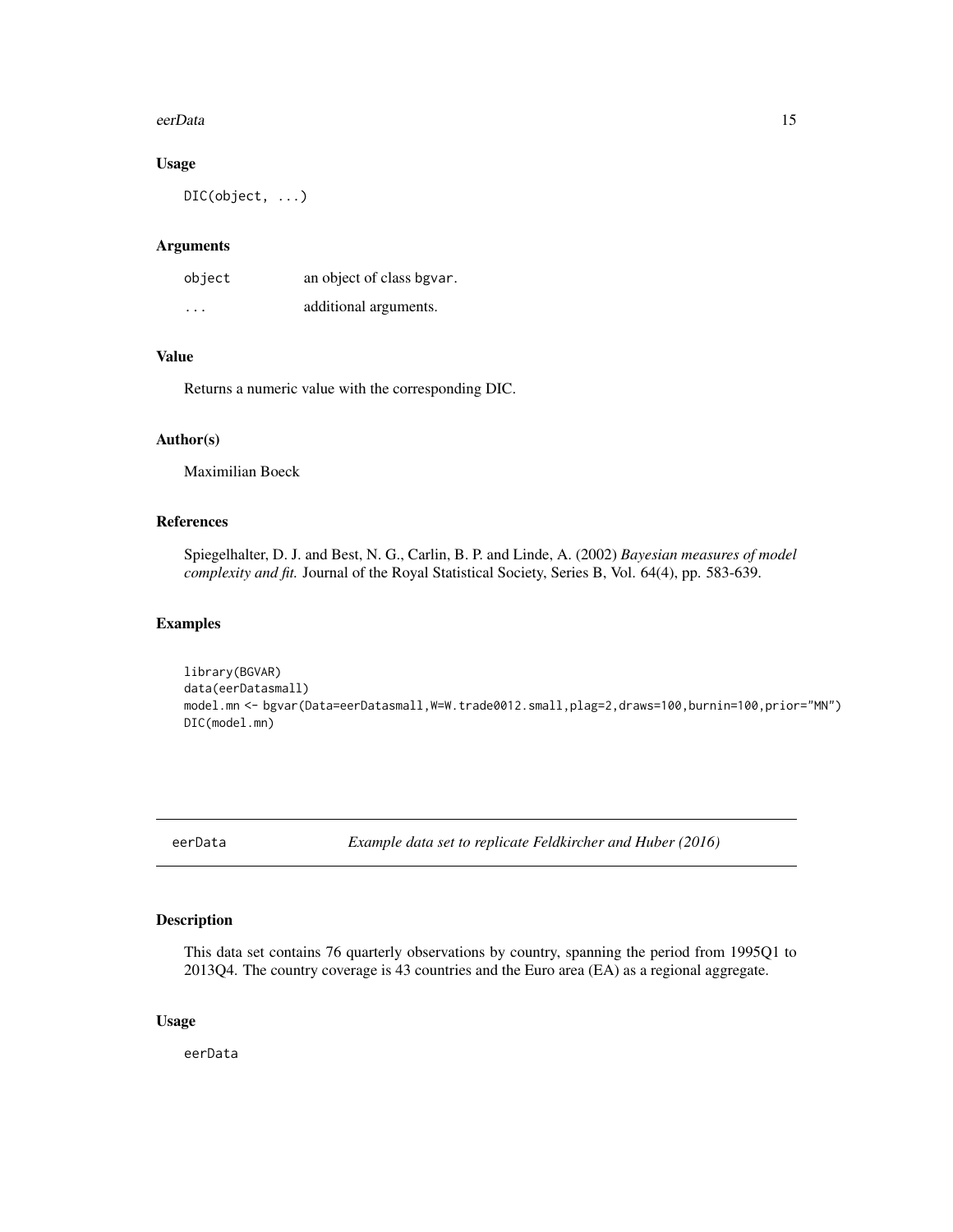#### <span id="page-15-0"></span>Format

The data loads two objects eerData, which is a list object of length N (i.e, the number of countries) and W.trade0012, which is an N times N weight matrix with rowsums summing up to unity and zero elements on its diagonal. The global variable, oil prices, is included in the US country model as e.g., in Dees et al. (2007). The countries are abbreviated using ISO-2 codes. The weight matrix corresponds to average annual bilateral trade flows (including services) over the period from 2000 to 2012.eerData contains the country data, for more details, see below:

W.trade0012 N times N weight matrix based on trade flows, rowsums equal unity.

W.list A list of 10 weight matrices, described in Feldkircher and Huber (2016).

eerData is a list object of length N containing

- y Real GDP, average of 2005=100. Seasonally adjusted, in logarithms.
- Dp Consumer prices (period-on-period). CPI seasonally adjusted, in logarithm.
- stir Short-term interest rate, typically 3-months money market rate.
- ltir Long-term interest rates, typically 10-year government bond yields.
- reer Real effective exchange rate, deflated by consumer prices.
- tb Trade balance (ratio of real exports to real imports).
- poil Price of oil, seasonally adjusted, in logarithms.

eerDatasmall *Example data set to show functionality of the package*

#### **Description**

This data set is a subset of eerData containing just three countries with 76 quarterly observations, spanning the period from 1995Q1 to 2013Q4. The country coverage are the United States, the United Kingdom and the Euro area (EA) as a regional aggregate.

#### Usage

eerDatasmall

#### Format

The data loads two objects eerDatasmall, which is a list object of length N (i.e, the number of countries) and W.trade0012, which is an N times N weight matrix with rowsums summing up to unity and zero elements on its diagonal. The global variable, oil prices, is included in the US country model as e.g., in Dees et al. (2007). The countries are abbreviated using ISO-2 codes. The weight matrix corresponds to average annual bilateral trade flows (including services) over the period from 2000 to 2012.eerDatasmall contains the country data, for more details, see below:

W.trade0012.small N times N weight matrix based on trade flows, rowsums equal unity.

eerDatasmall is a list object of length N containing

- y Real GDP, average of 2005=100. Seasonally adjusted, in logarithms.
- Dp Consumer prices (period-on-period). CPI seasonally adjusted, in logarithm.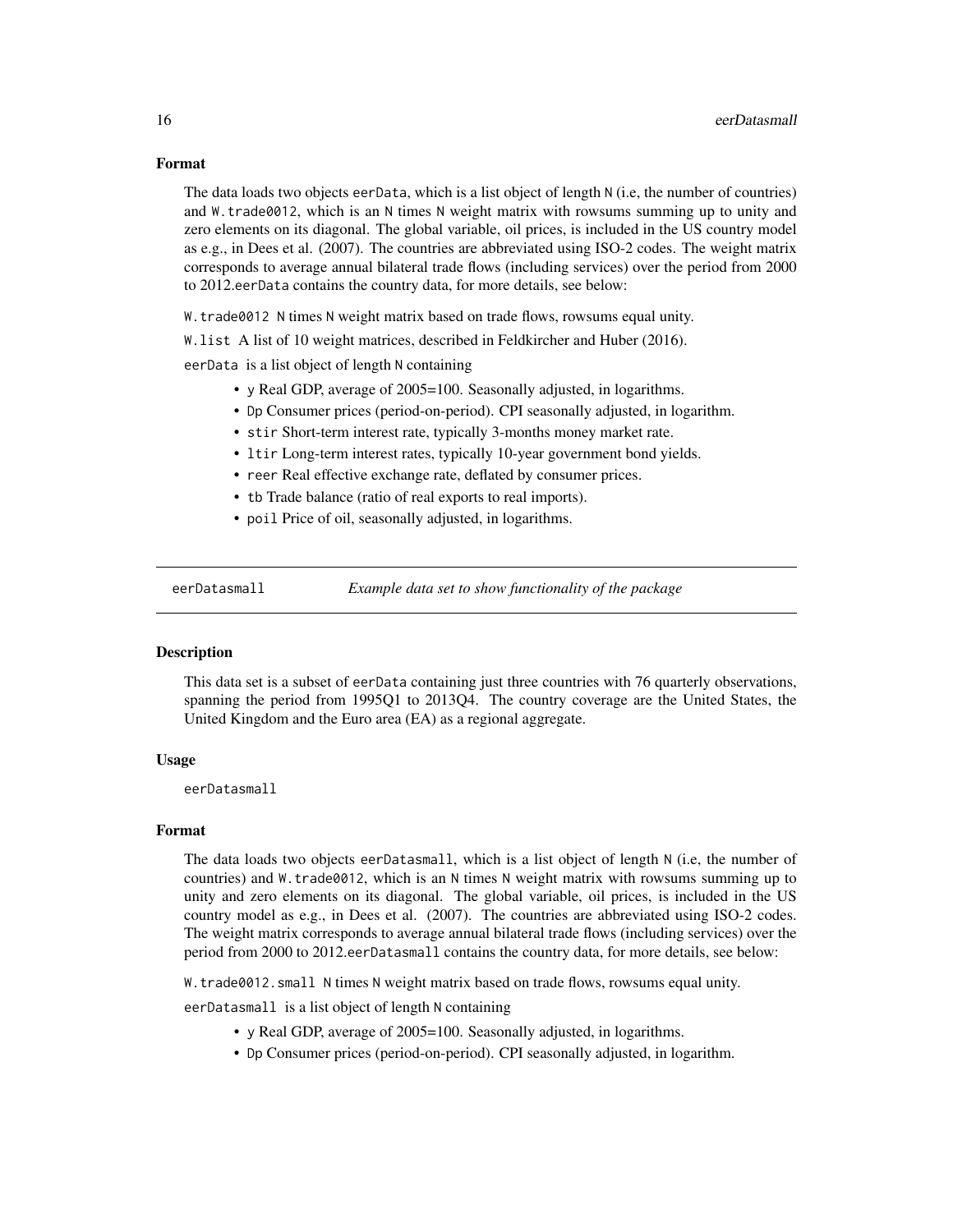#### <span id="page-16-0"></span>eerDataspf 17

- stir Short-term interest rate, typically 3-months money market rate.
- ltir Long-term interest rates, typically 10-year government bond yields.
- reer Real effective exchange rate, deflated by consumer prices.
- tb Trade balance (ratio of real exports to real imports).
- poil Price of oil, seasonally adjusted, in logarithms.

eerDataspf *eerData extended with expectations data*

#### **Description**

This data set contains 76 quarterly observations by country, spanning the period from 1995Q1 to 2013Q4. The country coverage is 43 countries + the euro area (EA) as a regional aggregate. Additionally, the US country dataset is extended with four quarter ahead expectation data on output, prices and short-term interest rates from the Survey of Professional Forecasters.

#### Usage

eerDataspf

#### Format

The data loads two objects eerData, which is a list object of length N (i.e, the number of countries) and W.trade0012, which is an N times N weight matrix with rowsums summing up to unity and zero elements on its diagonal. The global variable, oil prices, is included in the US country model as e.g., in Dees et al. (2007). The countries are abbreviated using ISO-2 codes. The weight matrix corresponds to average annual bilateral trade flows (including services) over the period from 2000 to 2012.eerData contains the country data, for more details, see below:

W.trade0012spf N times N weight matrix based on trade flows, rowsums equal unity.

eerDataspf is a list object of length N containing

- y\_t+4 four quarter ahead expectation of Real GDP growth.
- Dp\_t+4 four quarter ahead expectation of consumer price inflation.
- stir\_t+4 four quarter ahead expectation of short-term interest rates.
- y Real GDP growth.
- Dp Consumer price inflation (period-on-period).
- stir Short-term interest rate, typically 3-months money market rate.
- ltir Long-term interest rates, typically 10-year government bond yields.
- reer Real effective exchange rate, deflated by consumer prices.
- tb Trade balance (ratio of real exports to real imports).
- poil Price of oil, seasonally adjusted, in logarithms.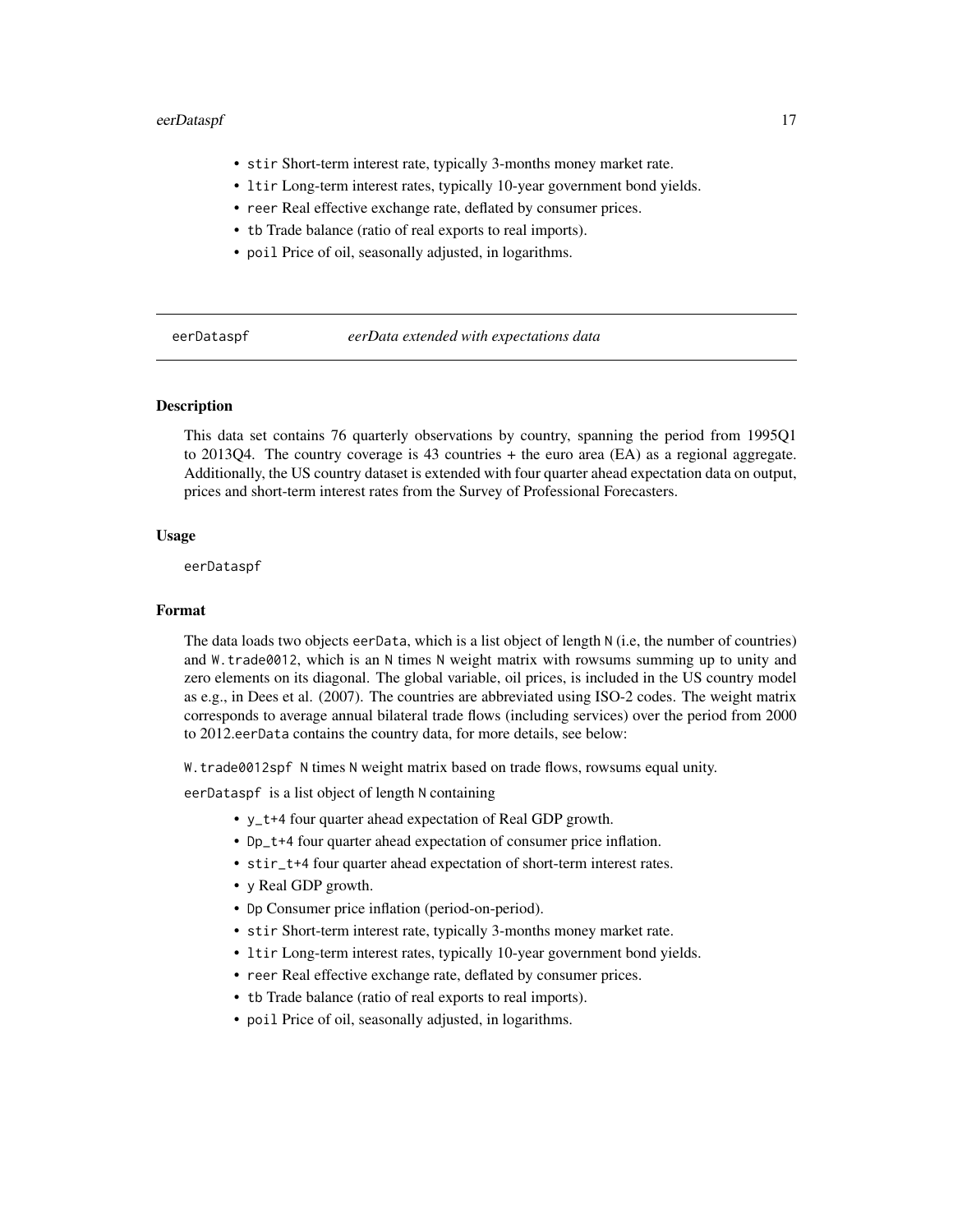#### <span id="page-17-0"></span>Description

This function calculates the forecast error variance decomposition (FEVDs) for Cholesky and signidentified shocks.

#### Usage

fevd(x, R=NULL, var.slct=NULL, verbose=TRUE)

#### Arguments

| $\mathsf{x}$ | an object of class bgvar. irf.                                                                                                                                                                           |
|--------------|----------------------------------------------------------------------------------------------------------------------------------------------------------------------------------------------------------|
| R            | If NULL and the x has been fitted via sign restrictions, the rotation matrix is used<br>that minimizes the distance to the median impulse responses at the posterior<br>median.                          |
| var.slct     | character vector that contains the variables for which forecast error variance<br>decomposition should be performed. If NULL the FEVD is computed for the<br>whole system, which is very time consuming. |
| verbose      | If set to FALSE it suppresses printing messages to the console.                                                                                                                                          |

#### Details

Since the calculations are very time consuming, the FEVDs are based on the posterior median only (as opposed to calculating FEVDs for each MCMC sweep). In case the underlying shock has been identified via sign restrictions, the rotation matrix corresponds to the one that fulfills the sign restrictions at the posterior median of the estimated coefficients. More precisely, the algorithm searches for 50 rotation matrices that fulfill the sign restrictions at the *posterior median* of the coefficients and then singles out the rotation matrix that minimizes the distance to the median of the impulse responses as suggested in Fry and Pagan (2011).

#### Value

Returns a list with two elements

- FEVD an array of size (K times horizon times N), where K are all variables in the system, horizon is the specified impulse response horizon and N is the size of the decomposed structural variables (if var.slct=NULL then K=N).
- xglobal used data of the model.

#### Author(s)

Maximilian Boeck, Martin Feldkircher, Florian Huber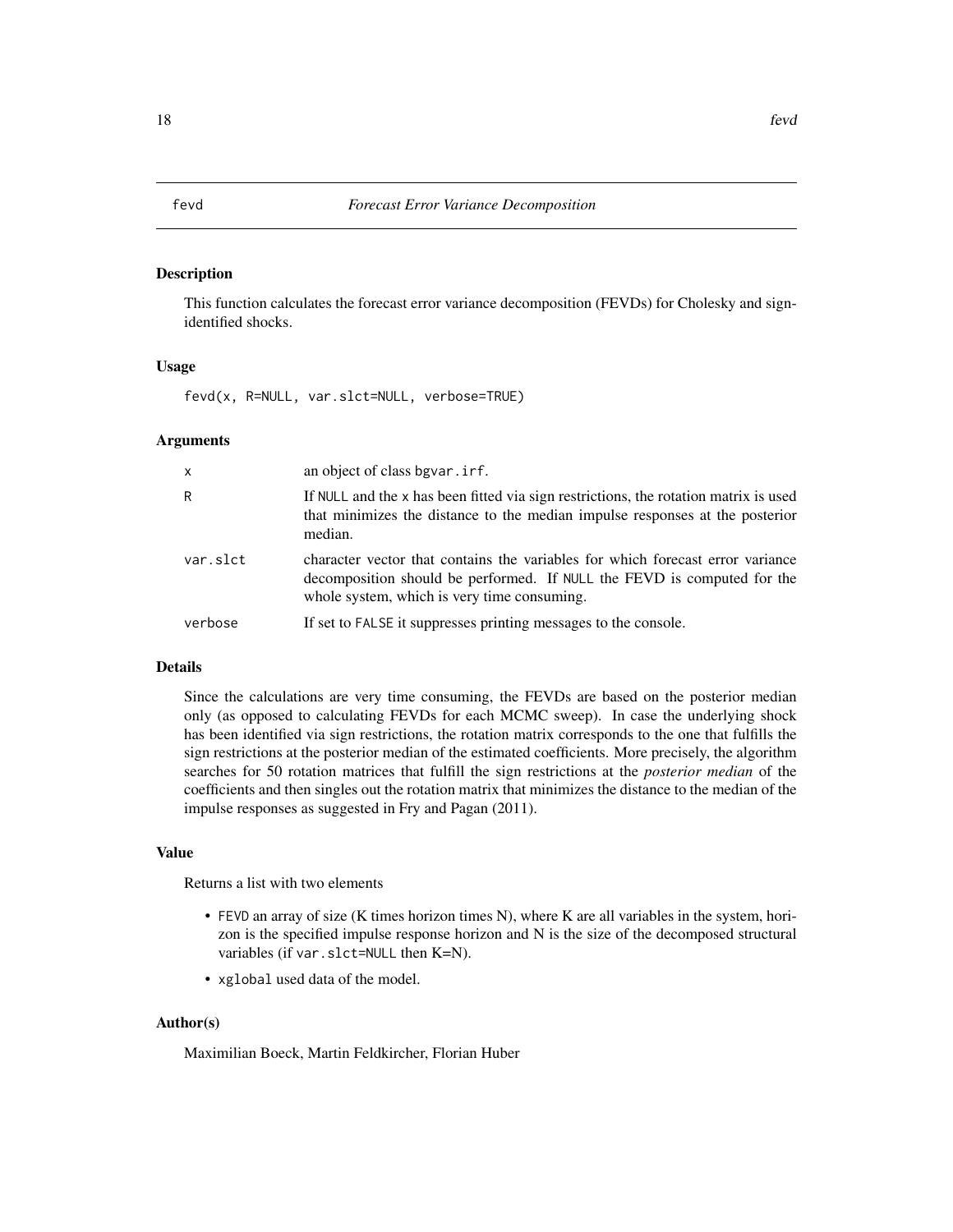#### <span id="page-18-0"></span>fitted the contract of the contract of the contract of the contract of the contract of the contract of the contract of the contract of the contract of the contract of the contract of the contract of the contract of the con

#### See Also

[irf](#page-21-1)

#### Examples

#### fitted *Extract Fitted Values of Bayesian GVAR*

### Description

Extracts the fitted values for bgvar.

#### Usage

```
## S3 method for class 'bgvar'
fitted(object, ..., global = TRUE)
```
#### Arguments

| object    | an object of class bgvar.                                                  |
|-----------|----------------------------------------------------------------------------|
| $\ddotsc$ | additional arguments.                                                      |
| global    | if TRUE global fitted values are returned otherwise country fitted values. |

#### Value

Returns an T times K matrix, where T is the number of observations and K number of endogenous variables.

#### Examples

```
library(BGVAR)
data(eerDatasmall)
model.ng <- bgvar(Data=eerDatasmall,W=W.trade0012.small,plag=1,draws=100,burnin=100)
fitted(model.ng)
```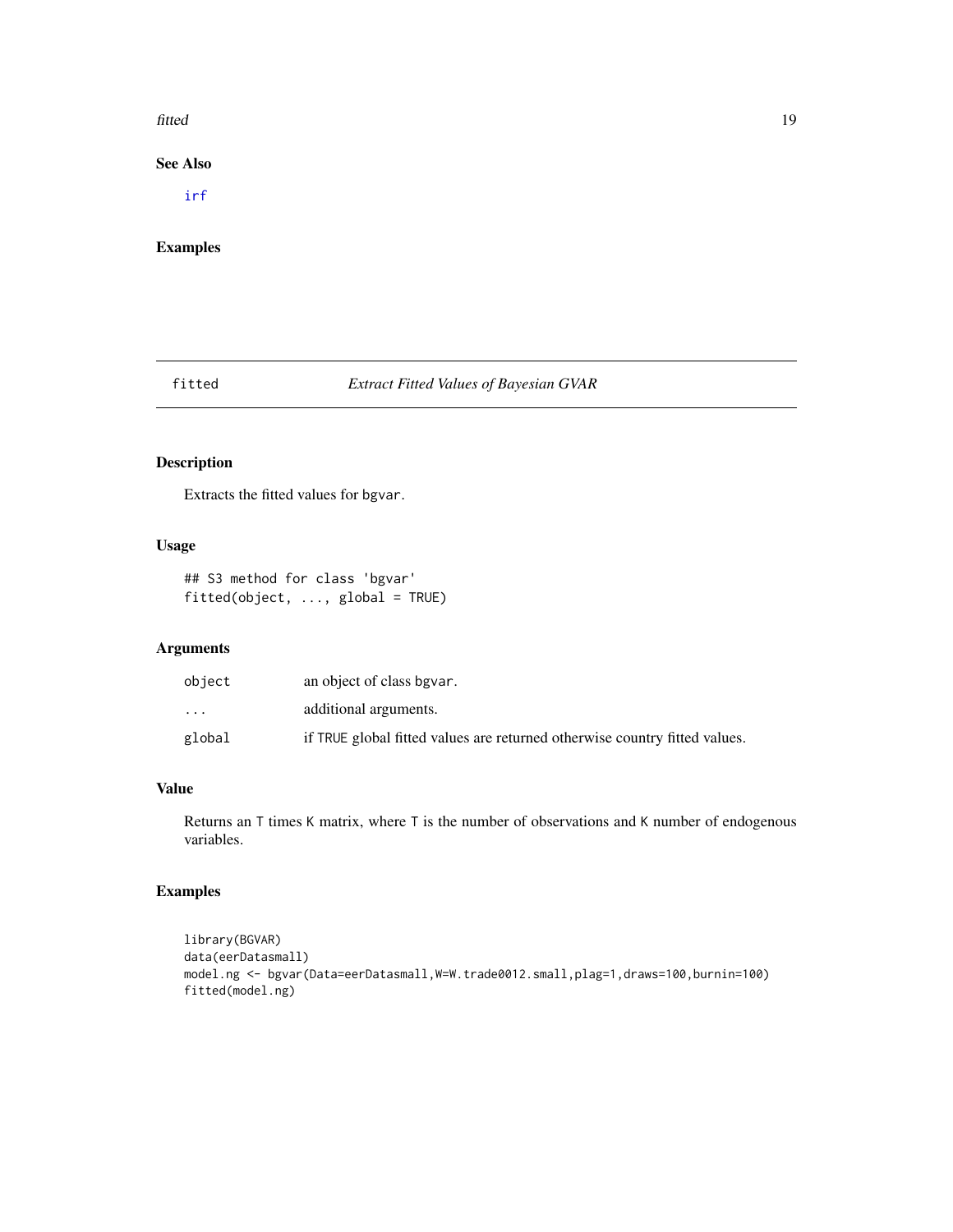#### <span id="page-19-0"></span>Description

This function calculates a complete generalized forecast error variance decomposition (GFEVDs) based on generalized impulse response functions akin to Lanne-Nyberg (2016). The Lanne-Nyberg (2016) corrected GFEVD sum up to unity.

#### Usage

gfevd(x, n.ahead=24, running=TRUE, applyfun=NULL, cores=NULL, verbose=TRUE)

#### Arguments

| X        | an object of class bgvar.                                                                                                                                                                                                                                                    |
|----------|------------------------------------------------------------------------------------------------------------------------------------------------------------------------------------------------------------------------------------------------------------------------------|
| n.ahead  | the forecast horizon.                                                                                                                                                                                                                                                        |
| running  | Default is set to TRUE and implies that only a running mean over the posterior<br>draws is calculated. A full analysis including posterior bounds is likely to cause<br>memory issues.                                                                                       |
| applyfun | Allows for user-specific apply function, which has to have the same interface<br>than lapply. If cores=NULL then lapply is used, if set to a numeric either<br>$parallel::pardisplay()$ is used on Windows platforms and $parallel::mclapply()$<br>on non-Windows platforms. |
| cores    | Specifies the number of cores which should be used. Default is set to NULL and<br>applyfun is used.                                                                                                                                                                          |
| verbose  | If set to FALSE it suppresses printing messages to the console.                                                                                                                                                                                                              |

#### Value

Returns a list with two elements

- GFEVD a three or four-dimensional array, with the first dimension referring to the K time series that are decomposed into contributions of K time series (second dimension) for n.ahead forecast horizons. In case running=TRUE only the posterior mean else also its 16% and 84% credible intervals is contained in the fourth dimension.
- xglobal used data of the model.

#### Author(s)

Maximilian Boeck, Martin Feldkircher

#### References

Lanne, M. and H. Nyberg (2016) *Generalized Forecast Error Variance Decomposition for Linear and Nonlinear Multivariate Models.* Oxford Bulletin of Economics and Statistics, Vol. 78(4), pp. 595-603.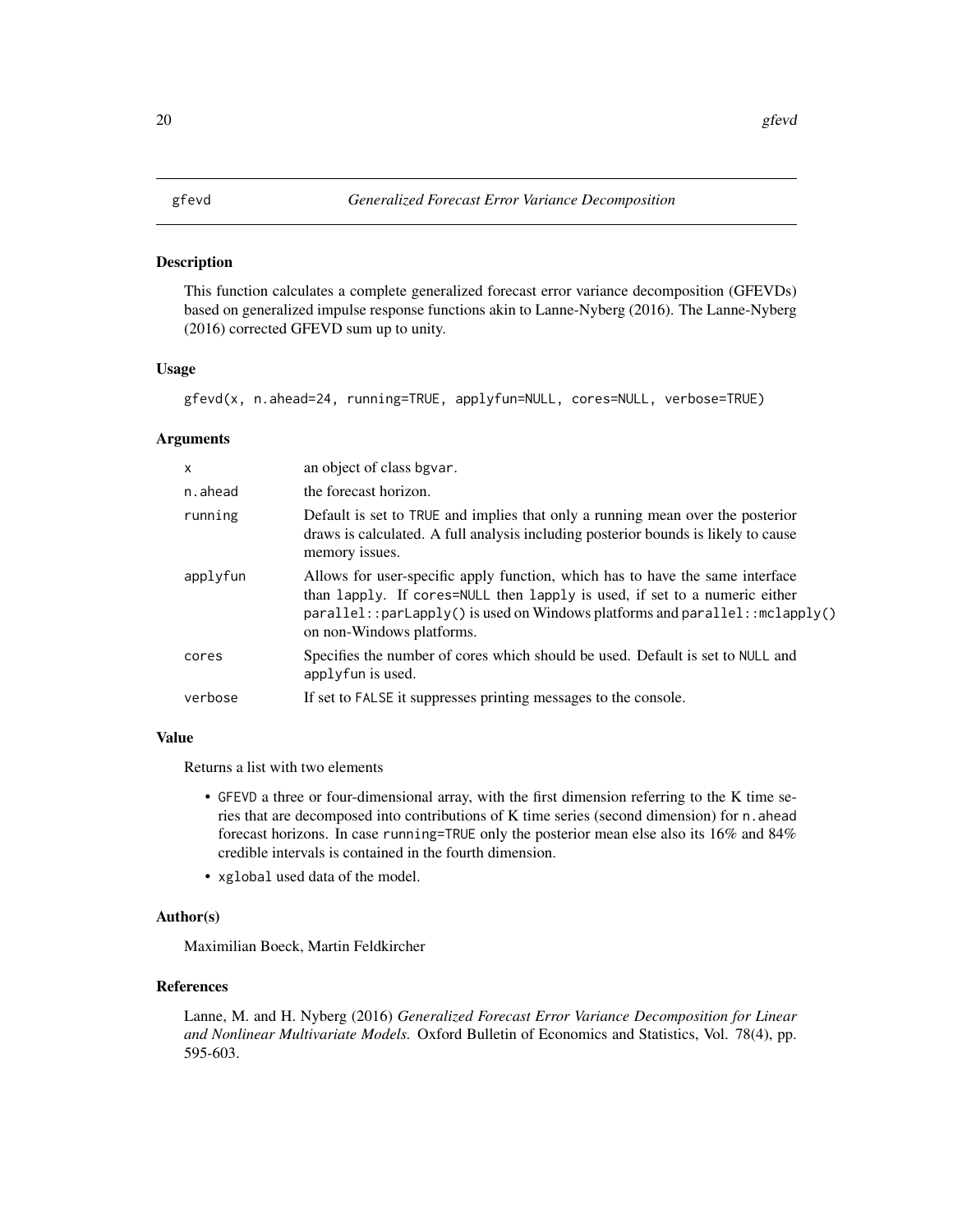#### <span id="page-20-0"></span>See Also

[bgvar](#page-3-1).

#### Examples

#### hd *Historical Decomposition*

#### Description

A function that calculates historical decomposition (HD) of the time series and the structural error.

#### Usage

hd(x, R=NULL, verbose=TRUE)

#### Arguments

| x       | an item fitted by IRF.                                                                                                                                                                            |
|---------|---------------------------------------------------------------------------------------------------------------------------------------------------------------------------------------------------|
| R       | If NULL and the irf, bgvar object has been fitted via sign restrictions, the rota-<br>tion matrix is used that minimizes the distance to the median impulse responses<br>at the posterior median. |
| verbose | If set to FALSE it suppresses printing messages to the console.                                                                                                                                   |

#### Details

To save computational time as well as due to storage limits, both functions are based on the posterior median (as opposed to calculating HDs and the structural error for each draw of the MCMC chain). In case the shock has been identified via sign restrictions, a rotation matrix has to be selected to calculate both statistics. If not specified otherwise (via R), the algorithm searches for 50 rotation matrices that fulfill the sign restrictions at the *posterior median* of the coefficients and then singles out the rotation matrix that minimizes the distance to the median of the impulse responses as suggested in Fry and Pagan (2011).

#### Value

Returns a list with the following objects

• hd\_array is a three-dimensional array with the first dimension referring to the K time series, the second to the T observations and the third dimensions containing the contribution of the shocks in explaining historically deviations in the time series from their trend. The third dimension is  $K+3$ , since the last three entries contain the contributions of the constant, the initial condition and a residual component that the contributions sum up to the original time series. If a trend i specified in the model the third dimension is K+3 with trend ordered after the constant.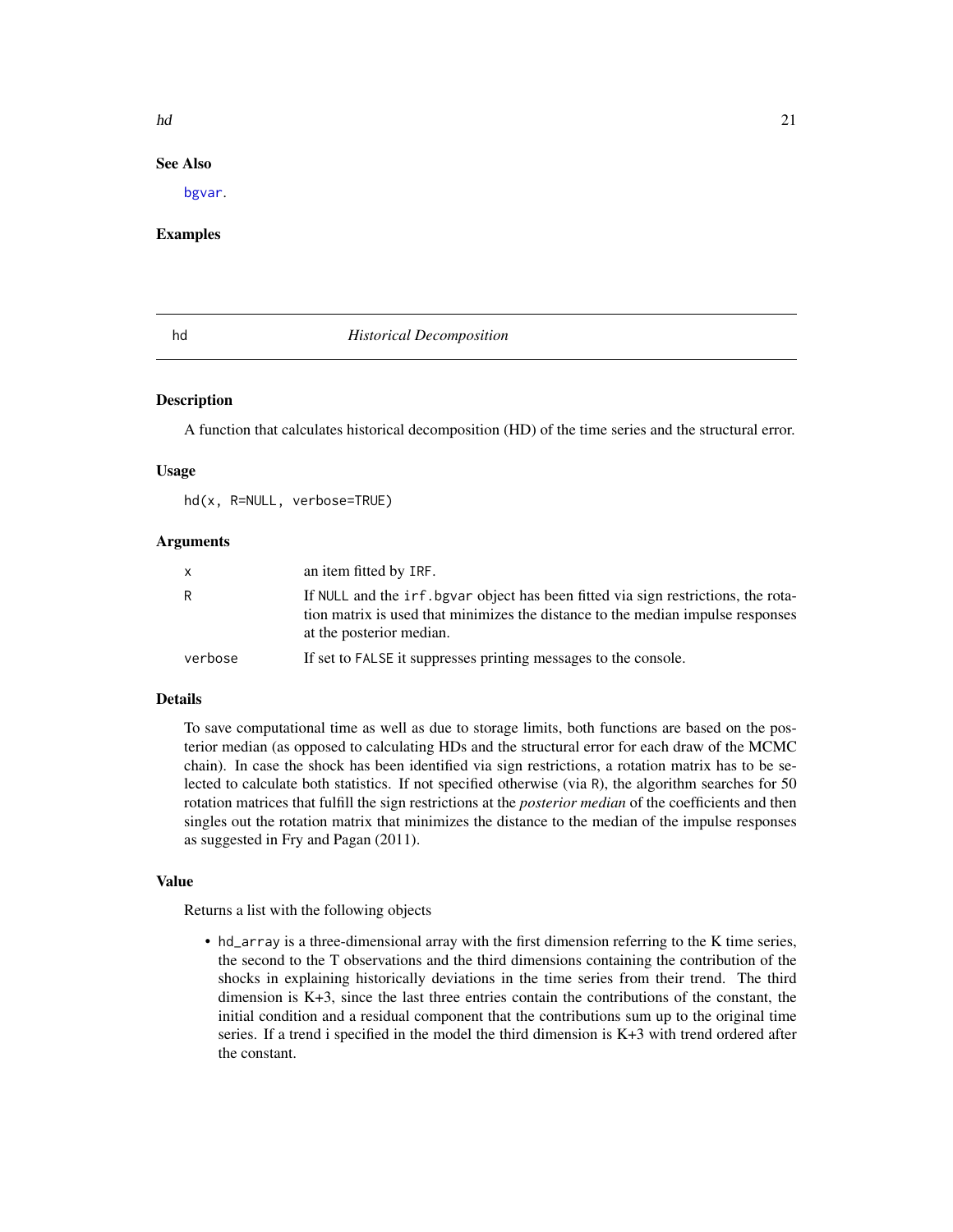- <span id="page-21-0"></span>• struc.shcok contains the structural shock.
- x is a matrix object that contains the original time series, which is of dimension K times (T-plag).

#### Author(s)

Maximilian Boeck, Martin Feldkircher, Florian Huber

#### References

Fry, R. and A. Pagan (2011) *Sign restrictions in Structural Vector Autoregressions: A Critical Review*. Journal of Economic Literature, Vol. 49(4), pp. 938-960.

#### See Also

[bgvar](#page-3-1) and [irf](#page-21-1).

#### Examples

<span id="page-21-1"></span>irf *Impulse Response Function*

#### Description

This function calculates three alternative ways of dynamic responses, namely generalized impulse response functions (GIRFs) as in Pesaran and Shin (1998), orthogonalized impulse response functions using a Cholesky decomposition and finally impulse response functions given a set of userspecified sign restrictions.

#### Usage

irf(x, n.ahead=24, shock=NULL, sign.constr=NULL, save.store=FALSE, applyfun=NULL, cores=NULL, verbose=TRUE)

#### Arguments

| $\mathsf{x}$ | an object of class bgvar.                                                                                                                                                                                                                                                                                                                                                                                                                                                                                                                                                                                                                                                                                                                 |
|--------------|-------------------------------------------------------------------------------------------------------------------------------------------------------------------------------------------------------------------------------------------------------------------------------------------------------------------------------------------------------------------------------------------------------------------------------------------------------------------------------------------------------------------------------------------------------------------------------------------------------------------------------------------------------------------------------------------------------------------------------------------|
| n.ahead      | forecasting horizon.                                                                                                                                                                                                                                                                                                                                                                                                                                                                                                                                                                                                                                                                                                                      |
| shock        | This is a list object. It should contain an entry labeled var that contains the<br>name of the variable to be shocked. Also it should contain a list entry labeled $cN$<br>that contains a character (or character vector) of the country (countries) in which<br>the variable should be shocked. Finally it has to contain an entry labeled ident<br>that is either chol if the shock is based on a short-run identification scheme<br>done with the Cholesky decomposition or girf if generalized impulse responses<br>should be calculated. In case impulses should be normalized (e.g., $a + 100bp$ )<br>increase in the interest rate), add another entry scal that contains a numeric<br>value of the desired impact normalization. |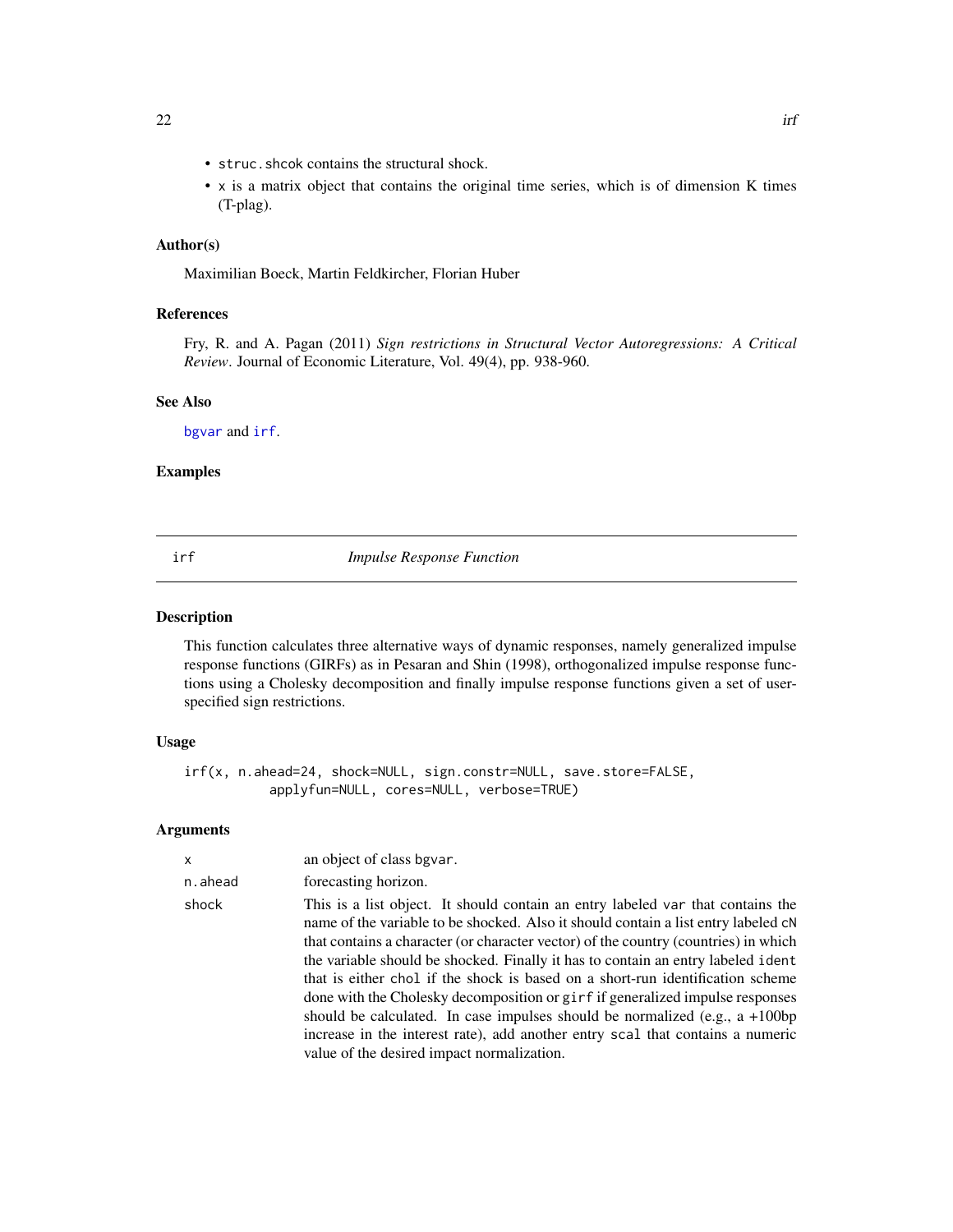|            | shock separated by a dot. Example, "AT.ltir" (long-term interest rates<br>in Austria).                                                                                                                                                                                                                                                                                                                                                                                                                                                                      |
|------------|-------------------------------------------------------------------------------------------------------------------------------------------------------------------------------------------------------------------------------------------------------------------------------------------------------------------------------------------------------------------------------------------------------------------------------------------------------------------------------------------------------------------------------------------------------------|
|            | - restrictions is a list containing the variables to restrict. Can have<br>several sub-list restrictions, e.g., sign.constr\$shock1\$restricionts\$rest1=c("DE.y","AT.<br>sign.constr\$shock1\$restricionts\$rest2=c("NL.p","AT.p"), putting<br>restrictions on GDP in Germany and Austria and a second set of restric-<br>tions on prices in the Netherlands and Austria.                                                                                                                                                                                  |
|            | $-$ sign is a character vector of length of set of restrictions $+1$ , specifying<br>the signs to impose. Use either $\geq$ , $\lt$ or 0. The latter implements zero re-<br>strictions according to Arias et al. (2019). First entry is for the shock,<br>say AT. 1tir should go up, the following entries refer to the restric-<br>tions. sign.constr\$shock1\$sign=c(">","<","<") would impose<br>AT. ltir to increase, and variables specified in sign. constr\$shock1\$restricionts\$rest1<br>and sign.constr\$shock1\$restricionts\$rest2 to decrease. |
|            | - rest. horz is a vector with same length as slot sign above and speci-<br>fies the length of periods the restrictions are imposed. If rest. horz is<br>1, only impact restrictions are considered.                                                                                                                                                                                                                                                                                                                                                         |
|            | - constr is a vector with same length as slot sign above with elements<br>lying between 0 and 1. It specifies the percentage of countries for which<br>cross-country restrictions have to hold. If no cross-country restrictions<br>are supplied, set all elements of constr to 1.<br>- scal optional numeric in case impact normalization is desired.                                                                                                                                                                                                      |
|            | #' MaxTries Optional numeric corresponding to the maximum tries to search<br>for a rotation matrix that fulfills the user-specified restrictions. Default is set<br>to 7500. After MaxTries unsuccessful tries the algorithm sets the impulse<br>response for that specific posterior draw to NA. shock2 define a second list<br>with the same arguments as shock1 to identify a second shock. Can be used<br>iteratively to identify multiple shocks.                                                                                                      |
| save.store | If set to TRUE the full posterior is returned. Default is set to FALSE in order to<br>save storage.                                                                                                                                                                                                                                                                                                                                                                                                                                                         |
| applyfun   | Allows for user-specific apply function, which has to have the same interface<br>than lapply. If cores=NULL then lapply is used, if set to a numeric either<br>parallel::parLapply() is used on Windows platforms and parallel::mclapply()<br>on non-Windows platforms.                                                                                                                                                                                                                                                                                     |
| cores      | Specifies the number of cores which should be used. Default is set to NULL and<br>applyfun is used.                                                                                                                                                                                                                                                                                                                                                                                                                                                         |
| verbose    | If set to FALSE it suppresses printing messages to the console.                                                                                                                                                                                                                                                                                                                                                                                                                                                                                             |

### Value

Returns a list of class bgvar.irf with the following elements:

• posterior is a four-dimensional array (K times n.ahead times nr. of shocks times 7) that contains 7 quantiles of the posterior distribution of the impulse response functions: the 50%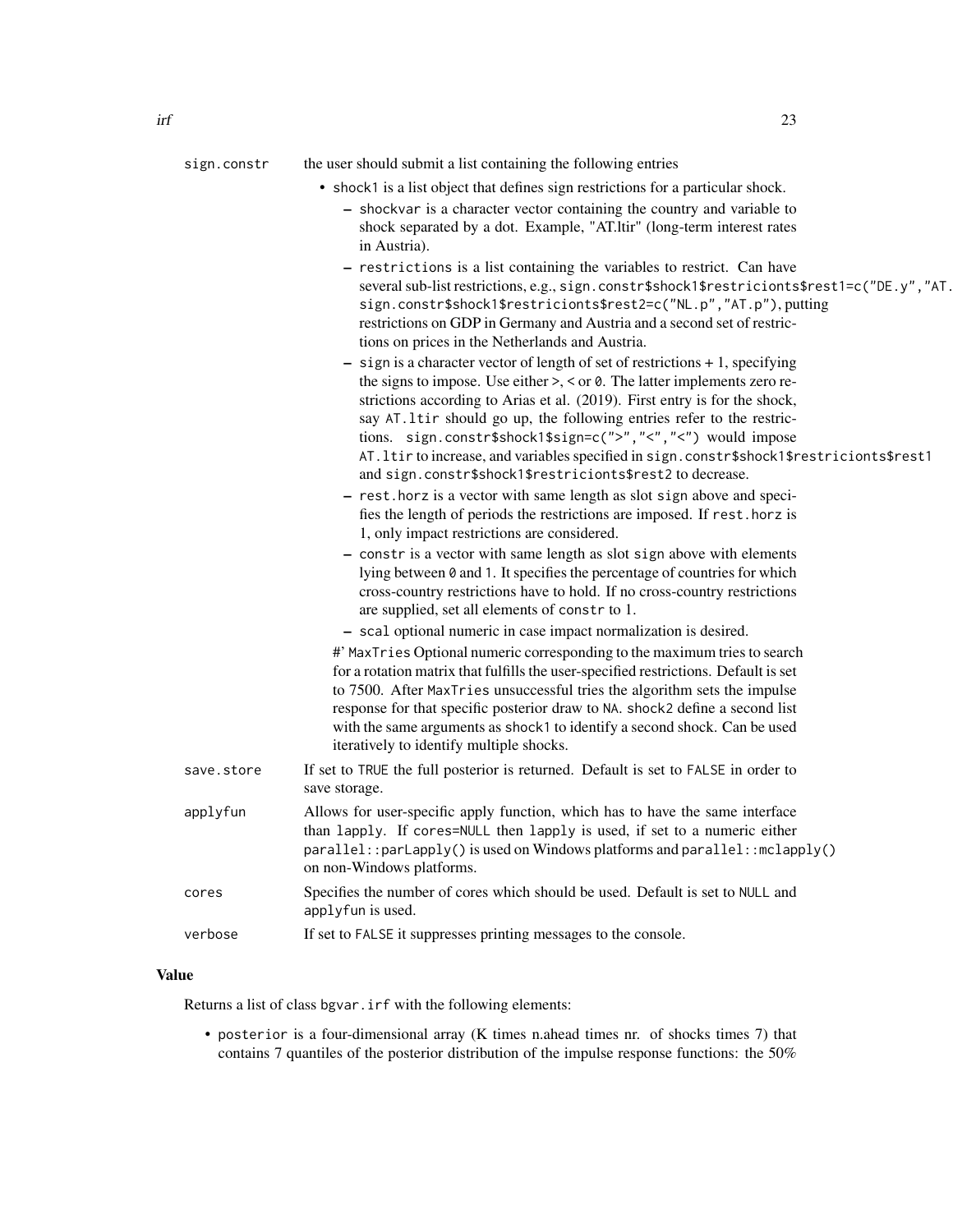("low25" and "high75"), the 68% ("low16" and "high84") and the 90% ("low05" and "high95") credible sets along with the posterior median ("median").

- rot.nr in case identification is based on sign restrictions (i.e., ident="sign"), this provides the number of rotation matrices found for the number of posterior draws (save\*save\_thin).
- shock in case identification is based on Cholesky decomposition (i.e. ident="chol"), this gives back the details of the identification specification.
- sign.constr in case identification is based on sign restrictions (i.e. ident="sign"), this gives back the set of sign restrictions specified by the user.
- ident character giving back the chosen identification scheme.
- struc.obj is a list object that contains posterior quantitites needed when calculating historical decomposition and structural errors via hd.decomp.
	- A median posterior of global coefficient matrix.
	- Ginv median posterior of matrix Ginv, which describes contemporaneous relationships between countries.
	- S posterior median of matrix with country variance-covariance matrices on the main diagonal.
	- Rmed posterior rotation matrix if ident="sign".
- model.obj is a list object that contains model-specific information, in particular
	- xglobal used data of the model.
	- plag used lag specification of the model.
- IRF\_store is a four-dimensional array (K times n.ahead times nr. of shock times draws) which stores the whole posterior distribution. Exists only if save.irf.store=TRUE.

#### Author(s)

Maximilian Boeck, Martin Feldkircher, Florian Huber

#### References

Arias, J.E., Rubio-Ramirez, J.F, and D.F. Waggoner (2018) *Inference Based on SVARs Identified with Sign and Zero Restrictions: Theory and Applications.* Econometrica Vol. 86(2), pp. 685-720.

D'Amico, S. and T. B. King (2017) *What Does Anticipated Monetary Policy Do?* Federal Reserve Bank of Chicago Working paper series, Nr. 2015-10.

Pesaran, H.M. and Y. Shin (1998) *Generalized impulse response analysis in linear multivariate models.* Economics Letters, Volume 58, Issue 1, p. 17-29.

#### Examples

```
oldpar <- par(no.readonly =TRUE)
# First example, a US monetary policy shock, quarterly data
library(BGVAR)
data(eerDatasmall)
model.ssvs.eer<-bgvar(Data=eerDatasmall,W=W.trade0012.small,draws=100,burnin=100,
                      plag=1,prior="SSVS",eigen=TRUE)
# US monetary policy shock
shocks<-list();shocks$var="stir";shocks$cN<-"US";shocks$ident="chol";shocks$scal=-100
```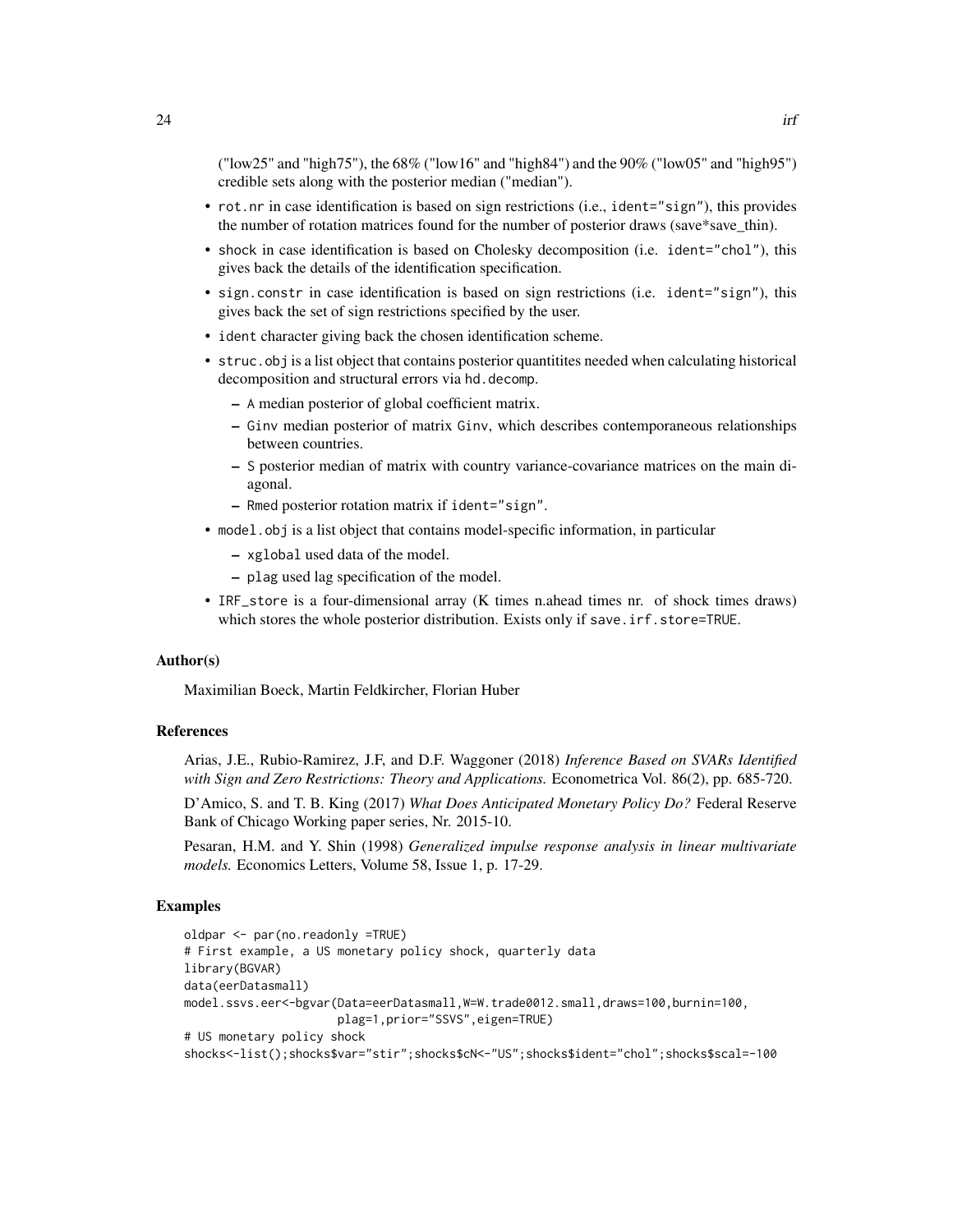```
irf.chol.us.mp<-irf(model.ssvs.eer,shock=shocks,n.ahead=24)
# plots an impulse response function
plot(irf.chol.us.mp,resp="US")
# Second example, using sign restrictions
sign.constr<-list()
sign.constr$shock1$shock<-c("US.stir")
sign.constr$shock1$restrictions$res1<-c("US.y")
sign.constr$shock1$restrictions$res2<-c("US.Dp")
sign.constr$shock1$sign<-c(">","<","<")
sign.constr$shock1$rest.horz<-c(1,1,1)
sign.constr$shock1$constr<-c(1,1,1)
sign.constr$shock1$scal=+100
sign.constr$MaxTries<-200
irf.sign.us.mp<-irf(model.ssvs.eer,sign.constr=sign.constr,n.ahead=24)
plot(irf.sign.us.mp, resp="US")
# calculates generalized impulse response functions for the same shock as above
shocks$ident="girf"
irf.girf.ssvs<-irf(model.ssvs.eer,shock=shocks,n.ahead=24)
plot(irf.girf.ssvs,resp="US.y")
# Shock to first ordered variable yields same responses of Cholesky and GIRF
shocks<-list();shocks$var="y";shocks$cN<-"US";shocks$ident="chol";shocks$scal<--100
irf.chol<-irf(model.ssvs.eer,shock=shocks,n.ahead=24)
shocks$ident<-"girf"
irf.girf<-irf(model.ssvs.eer,shock=shocks,n.ahead=24)
matplot(cbind(irf.chol$posterior["US.y",,1,"median"],
             irf.girf$posterior["US.y",,1,"median"]),
        type="l",ylab="")
matplot(cbind(irf.chol$posterior["US.Dp",,1,"median"],
              irf.girf$posterior["US.Dp",,1,"median"]),
        type="l",ylab="")
matplot(cbind(irf.chol$posterior["EA.y",,1,"median"],
              irf.girf$posterior["EA.y",,1,"median"]),
       type="l",ylab="")
sign.constr<-list()
# the variable to shock, can be imposed for more than one country
sign.constr$shock1$shock<-c("US.stir")
# but should be the same variable for all of them
sign.constr$shock1$restrictions$res1<-c("US.y")
sign.constr$shock1$restrictions$res2<-c("US.Dp")
# first entry is for the shock, following entries for the restrictions
# (ltir should go up, y and p go down)
sign.constr$shock1$sign<-c(">","<","<")
# nr. of time periods restrictions are imposed, first entry is for the shock,
# following entries for the restrictions
sign.constr$shock1$rest.horz<-c(1,1,1)
# are constraints binding for all (1) countries specified for
# at least 50\% of the countries (0.5), or 75\% (0.75)
sign.constr$shock1$constr<-c(1,1,1)
# a minus 100 bp shock to long-term interest rates (on average)
sign.constr$shock1$scal=+100
```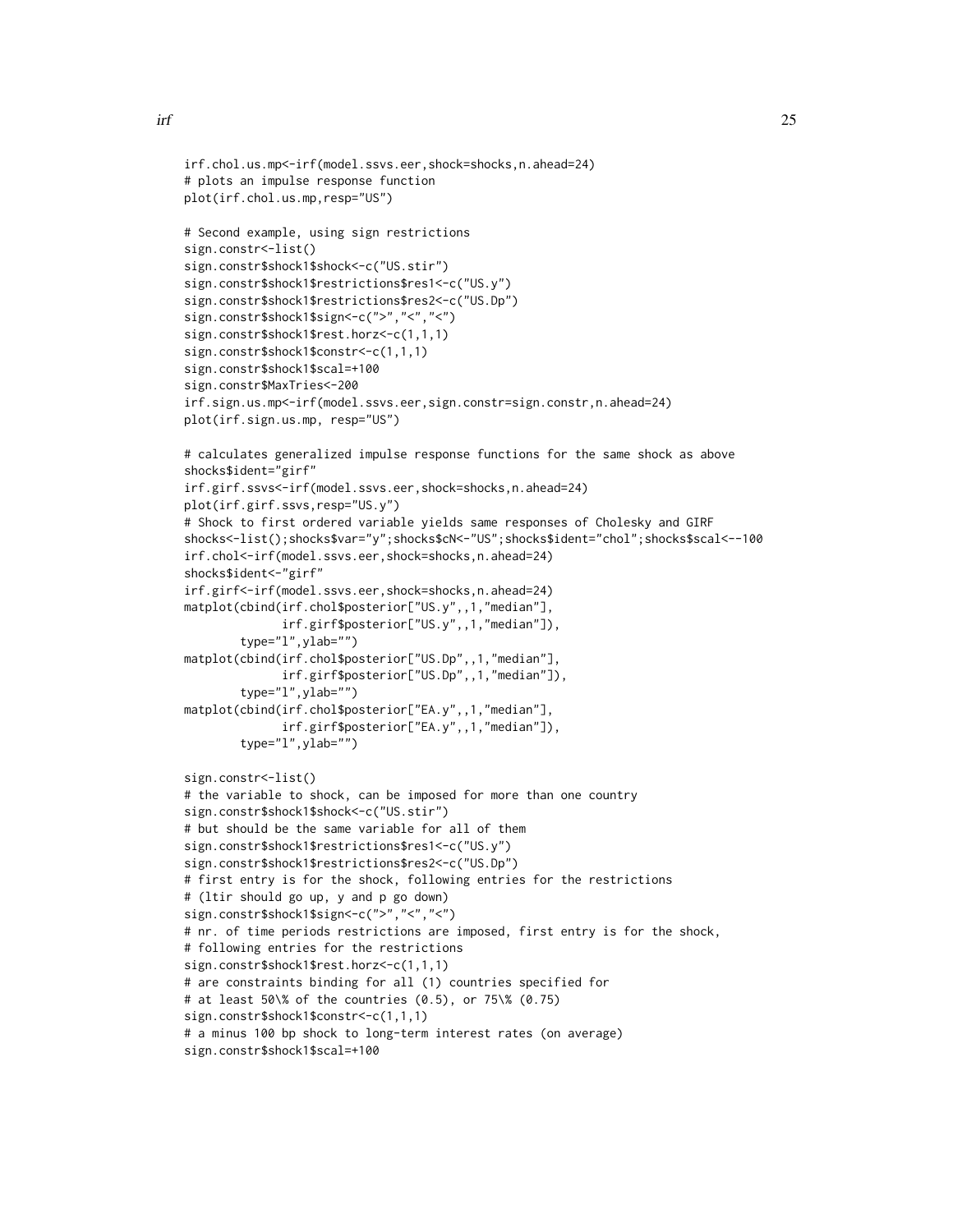```
sign.constr$MaxTries<-200
irf.sign.us.mp<-irf(model.ssvs.eer,sign.constr=sign.constr,n.ahead=24)
plot(irf.sign.us.mp,resp=c("US"))
# second example, cross-country restrictions, multiple shocks and ECB country model
data(monthlyData);monthlyData$OC<-NULL
OE.weights <- list(EB=EA.weights)
model.ssvs<-bgvar(Data=monthlyData,W=W,draws=100,burnin=100,plag=1,prior="SSVS",
                  thin=1,eigen=TRUE,OE.weights=OE.weights)
EA_countries <- c("AT", "BE", "DE","ES", "FI","FR", "IE", "IT", "NL", "PT","GR","SK")
# A simultaneous Cholesky shock to long-term interest rates in the euro area countries,
# scaled to amount to -100 basis points (on average over the EA countries).
# Note that the ordering of the variables influences the response, the ordering is exactly as
# in the country models, to use a different order you have re-estimate the model (by bgvar)
shocks<-list();shocks$var="ltir";shocks$cN<-EA_countries;shocks$ident="chol";shocks$scal=-100
irf.chol.ssvs<-irf(model.ssvs,shock=shocks,n.ahead=48)
plot(irf.chol.ssvs,resp=c("AT"))
# imposes sign restrictions on the cross-section and for a global shock (long-term interest rates)
sign.constr<-list()
# the variable to shock, can be imposed for more than one country
sign.constr$shock1$shock<-c(paste(EA_countries[-c(3,12)],".ltir",sep=""))
# but should be the same variable for all of them
# restrictions (industrial production should decrease for selected countries)
sign.constr$shock1$restrictions$res1<-paste(EA_countries,".y",sep="")
# another set of restrictions (inflation should decrease for selected countries)
sign.constr$shock1$restrictions$res2<-paste(EA_countries,".p",sep="")
# first entry is for the shock, following entries for the restrictions
# (ltir should go up, y and p go down)
sign.constr$shock1$sign<-c(">","<","<")
# nr. of time periods restrictions are imposed, first entry is for the shock,
# following entries for the restrictions
sign.constr$shock1$rest.horz<-c(1,1,1)
# are constraints binding for all (1) countries specified or for
# at least 50\% of the countries (0.5), or 75\% (0.75)
sign.constr$shock1$constr<-c(1,0.5,0.5)
# a minus 100 bp shock to long-term interest rates (on average)
sign.constr$shock1$scal=-100
sign.constr$MaxTries<-200
irf.sign.ssvs<-irf(model.ssvs,n.ahead=48,sign.constr=sign.constr)
plot(irf.sign.ssvs,resp=c("AT"))
# Same example but using a local (German) shock and cross-country restrictions.
# Note that the ordering of the variables influences the response,
# the ordering is exactly as in the country models, to use a different order you have re-estimate
# the model (by bgvar)
shocks<-list();shocks$var="ltir";shocks$cN<-EA_countries;shocks$ident="chol";shocks$scal=-100
irf.chol.ssvs<-irf(model.ssvs,shock=shocks,n.ahead=24)
```

```
# imposes sign restrictions on the cross-section and for a global shock (long-term interest rates)
sign.constr<-list()
sign.constr$shock1$shock<-c("DE.ltir") # the variable to shock,
# can be imposed for more than one country
#but should be the same variable for all of them
```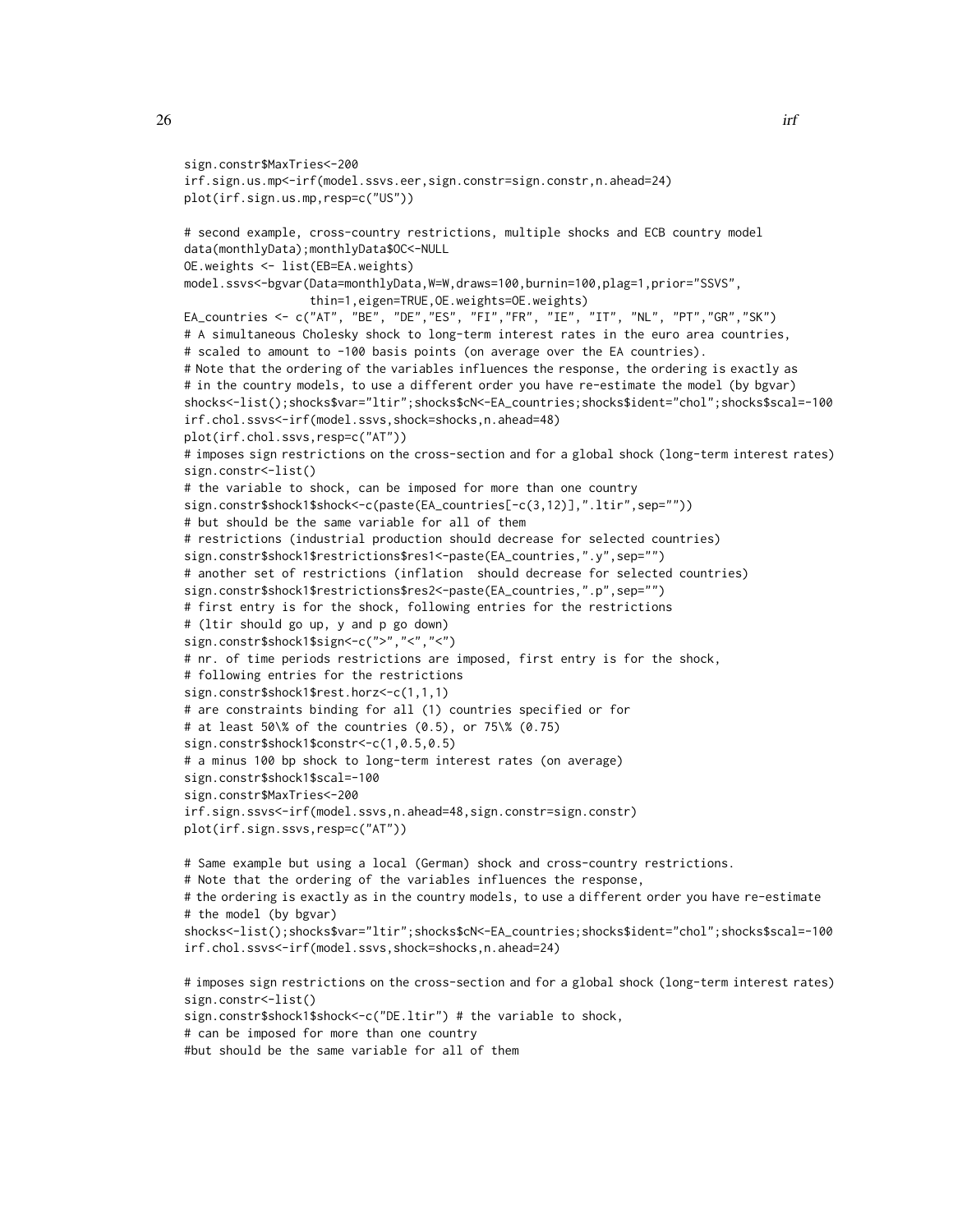```
# restrictions (industrial production should decrease for selected countries)
sign.constr$shock1$restrictions$res1<-paste(EA_countries,".y",sep="")
# another set of restrictions (inflation should decrease for selected countries)
sign.constr$shock1$restrictions$res2<-paste(EA_countries,".p",sep="")
# first entry is for the shock, following entries for the restrictions
# (ltir should go up, y and p go down)
sign.constr$shock1$sign<-c(">","<","<")
# nr. of time periods restrictions are imposed,
# first entry is for the shock, following entries for the restrictions
sign.constr$shock1$rest.horz<-c(2,2,1)
# are constraints binding for all (1) countries specified or for
# at least 50\% of the countries (0.5), or 75\% (0.75)
sign.constr$shock1$constr<-c(1,0.5,0.5)
# a minus 100 bp shock to long-term interest rates (on average)
sign.constr$shock1$scal=-100
sign.constr$MaxTries<-200
irf.sign.ssvs<-irf(model.ssvs,n.ahead=24,sign.constr=sign.constr)
# Example with zero restriction (Arias et al., 2018) and
# rationality conditions (D'Amico and King, 2017).
data("eerDataspf")
model.ssvs.eer<-bgvar(Data=eerDataspf,W=W.trade0012.spf,draws=300,burnin=300,
                      plag=1,prior="SSVS",thin=1,eigen=TRUE)
sign.constr<-list()
sign.constr$shock1$shock<-"US.stir_t+4"
sign.constr$shock1$restrictions$res1<-"US.Dp_t+4"
sign.constr$shock1$restrictions$res2<-"US.stir"
sign.constr$shock1$restrictions$res3<-"US.y_t+4"
# rationality condition: US.stir_t+4 on impact is equal to average of
# IRF of US.stir between horizon 1 and 4 (defined with rest.horz, but as period 5!)
sign.constr$shock1$restrictions$res4<-"US.stir_t+4"
# rationality condition: US.Dp_t+4 on impact is equal to H-step ahead IRF of US.Dp in
# horizon 4 (defined with rest.horz, but as period 5!)
sign.constr$shock1$restrictions$res5<-"US.Dp_t+4"
# rationality condition: US.y_t+4 on impact is equal to H-step ahead IRF of US.y in
# horizon 4 (defined with rest.horz, but as period 5!)
sign.constr$shock1$restrictions$res6<-"US.y_t+4"
sign.constr$shock1$sign<-c(">","<","0","<","ratio.avg","ratio.H","ratio.H")
sign.constr$shock1$rest.horz<-c(1,1,1,1,5,5,5)
sign.constr$shock1$constr<-c(1,1,1,1,1,1,1)
sign.constr$shock1$scal=0.1
sign.constr$MaxTries<-100
irf.sign<-irf(model.ssvs.eer,n.ahead=20,sign.constr=sign.constr)
par(mfrow=c(4,1),mar=c(5.1,4.1,4.1,2.1))
# rationality condition: US.stir_t+4 on impact is equal to average of IRF of
# US.stir between horizon 1 and 4
matplot(cbind(irf.sign$posterior["US.stir_t+4",,1,"median"],
              irf.sign$posterior["US.stir",,1,"median"]),
        type="l",ylab="",main="stir")
abline(h=mean(irf.sign$posterior["US.stir",2:5,1,"median"]))
abline(v=c(1,5),lty=3,col="grey")
# rationality condition: US.y_t+4 on impact is equal to H-step ahead IRF of US.y in horizon 4
matplot(cbind(irf.sign$posterior["US.y_t+4",,1,"median"],
```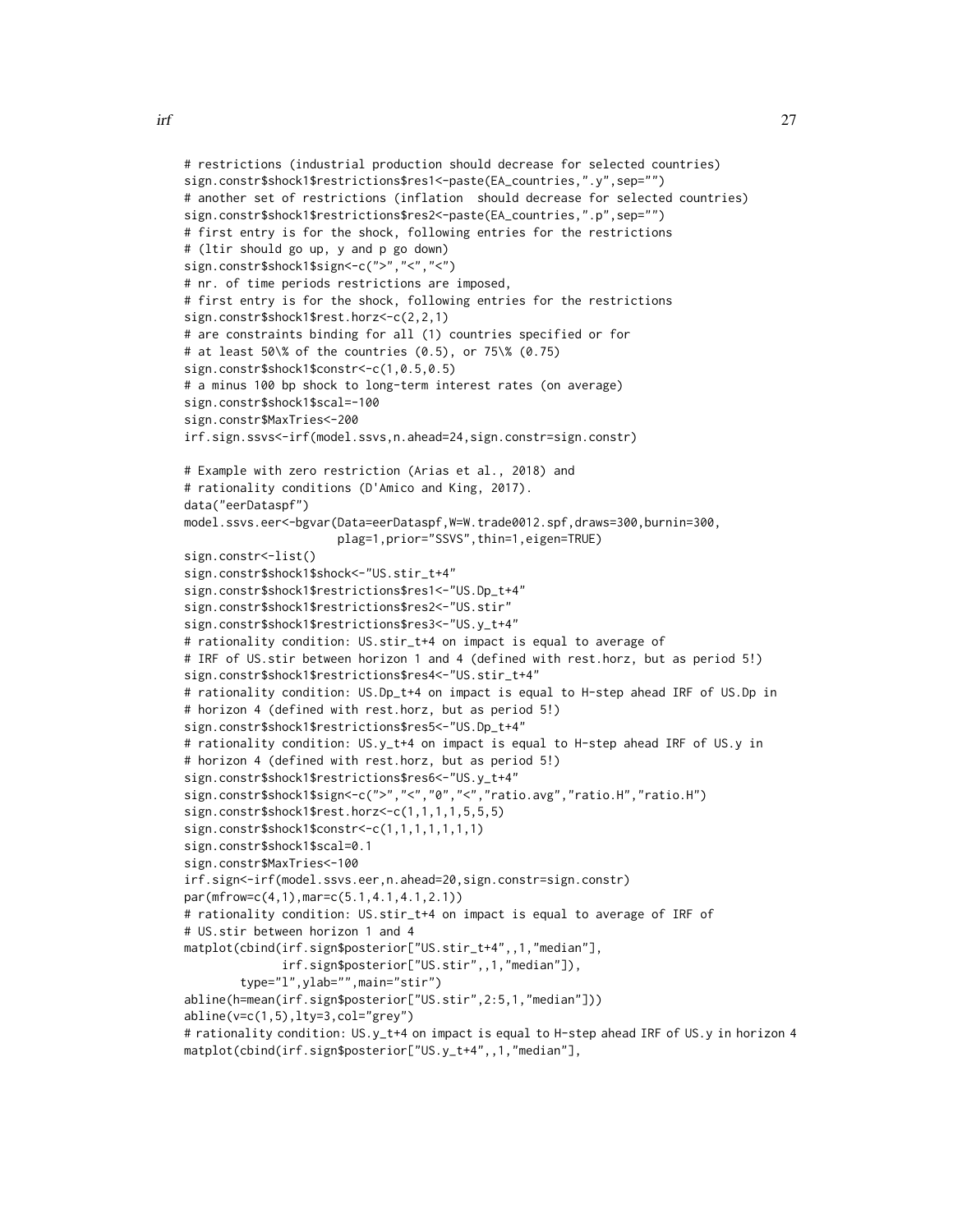```
irf.sign$posterior["US.y",,1,"median"]),
        type="l",ylab="",main="y")
abline(h=irf.sign$posterior["US.y_t+4",1,1,"median"])
abline(v=5,lty=3,col="grey")
# rationality condition: US.Dp_t+4 on impact is equal to H-step ahead IRF of US.Dp in horizon 4
matplot(cbind(irf.sign$posterior["US.Dp_t+4",,1,"median"],
              irf.sign$posterior["US.Dp",,1,"median"]),
        type="l",ylab="",main="Dp")
abline(h=irf.sign$posterior["US.Dp_t+4",1,1,"median"])
abline(v=5,lty=3,col="grey")
par(mar=rep(0,4))
plot("1",type="n",axes=FALSE)
legend("center",c("expectation","actual"),lty=1:2,col=c("black","red"),bty="n",ncol=2)
par(oldpar)
```
irfcf *Counterfactual Analysis*

#### **Description**

Function to perform counterfactual analysis. It enables to neutralize the response of a specific variable to a given shock.

#### Usage

irfcf(x, shockvar, resp, n.ahead=24, save.store=FALSE, verbose=TRUE)

#### **Arguments**

| X          | an object of class bgvar.                                                                           |
|------------|-----------------------------------------------------------------------------------------------------|
| shockvar   | structural shock of interest.                                                                       |
| resp       | response variable to neutralize.                                                                    |
| n.ahead    | forecasting horizon.                                                                                |
| save.store | If set to TRUE the full posterior is returned. Default is set to FALSE in order to<br>save storage. |
| verbose    | If set to FALSE it suppresses printing messages to the console.                                     |

#### Value

Returns a list of class bgvar.irf with the following elements:

• posterior is a four-dimensional array (K times K times n.ahead times 7) that contains 7 quantiles of the posterior distribution of the impulse response functions: the 50% ("low25" and "high75"), the 68% ("low16" and "high84") and the 90% ("low05" and "high95") credible sets along with the posterior median ("median").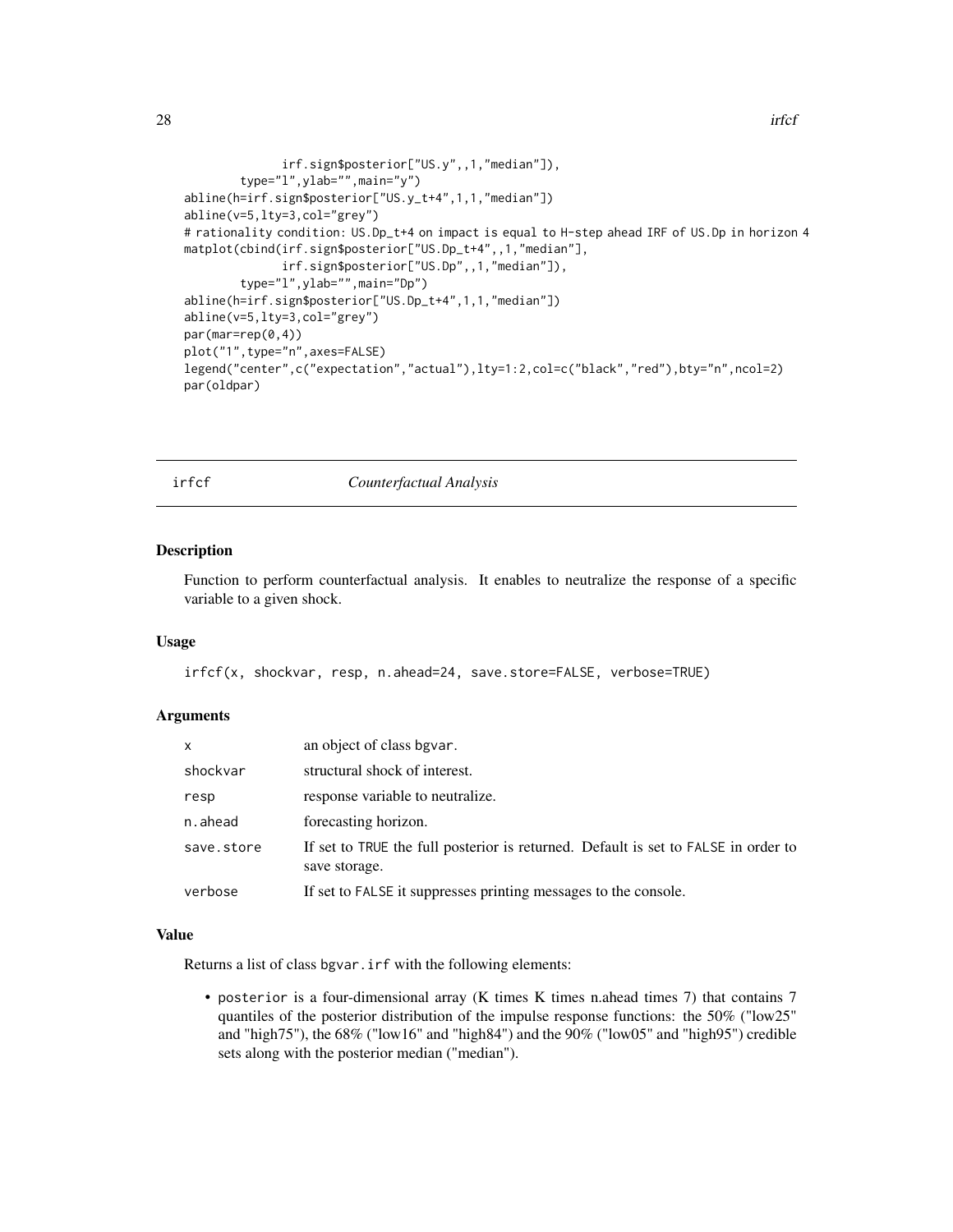- <span id="page-28-0"></span>• struc.obj is a list object that contains posterior quantitites needed when calculating historical decomposition and structural errors via hd.decomp.
	- A median posterior of global coefficient matrix.
	- Ginv median posterior of matrix Ginv, which describes contemporaneous relationships between countries.
	- S posterior median of matrix with country variance-covariance matrices on the main diagonal.
- model.obj is a list object that contains model-specific information, in particular
	- xglobal used data of the model.
	- plag used lag specification of the model.
- IRF\_store is a four-dimensional array (K times n.ahead times nr. of shock times draws) which stores the whole posterior distribution. Exists only if save.irf.store=TRUE.

#### Author(s)

Maximilian Boeck, Martin Feldkircher

#### Examples

```
## Not run:
library(BGVAR)
data(eerDatasmall)
model.ssvs.eer<-bgvar(Data=eerDatasmall,W=W.trade0012.small,draws=100,burnin=100,
                      plag=1,prior="SSVS",eigen=TRUE)
# very time-consuming
irfcf <- irfcf(model.ssvs.eer,shockvar="US.stir",resp="US.rer",n.ahead=24)
```
## End(Not run)

list\_to\_matrix *Convert Input List to Matrix*

#### Description

Converts a list to an appropriate input matrix for use of bgvar.

#### Usage

```
list_to_matrix(datalist)
```
#### Arguments

datalist a list of length N which contains each a matrix of size T times k, where T are time periods and k variables per entity..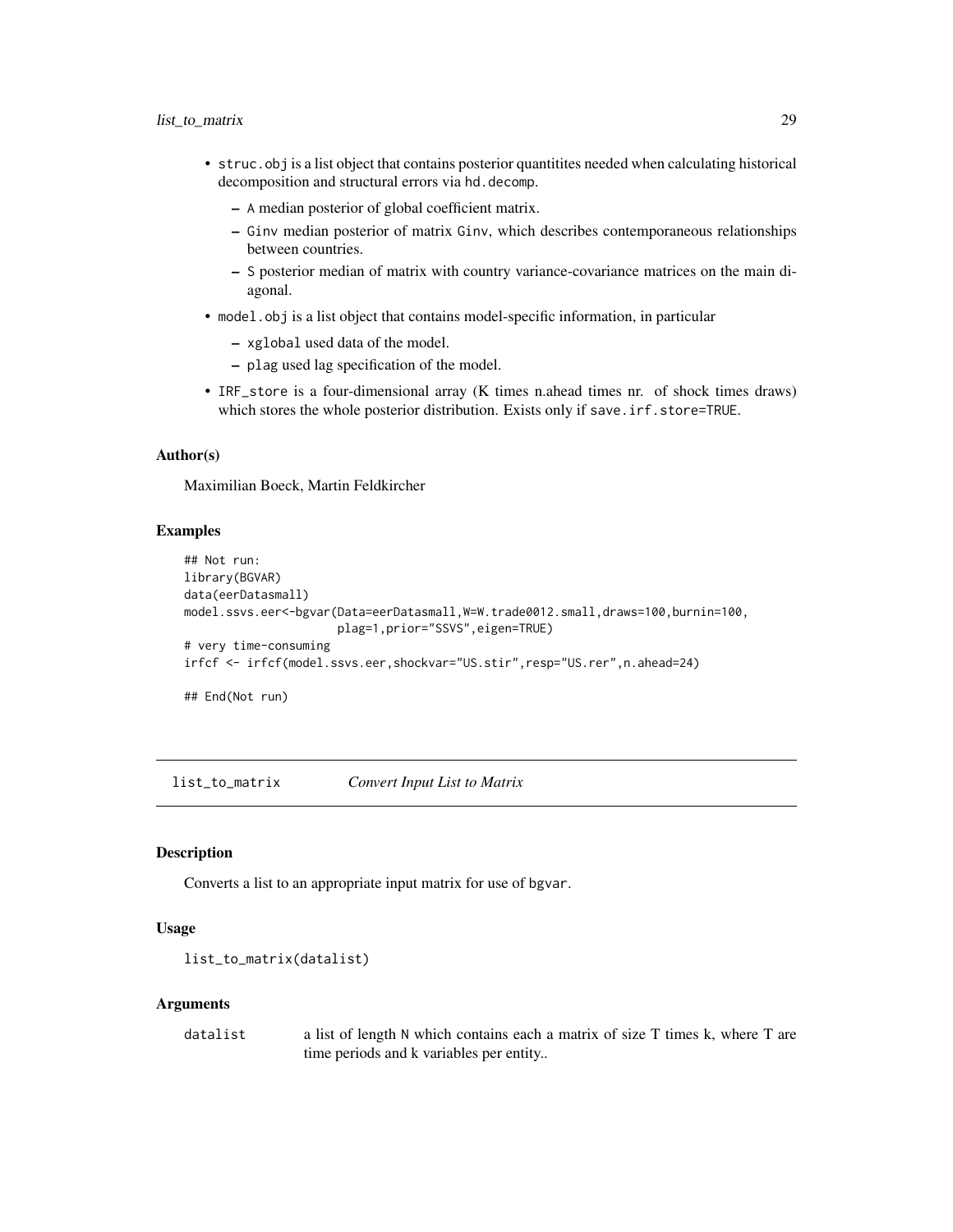<span id="page-29-0"></span>Note the naming convention. Columns should indicate entity and variable name, separated by a dot, e.g. US.y.

#### Value

returns a matrix of size T times K (number of time periods times number of total variables).

#### Author(s)

Maximilian Boeck

#### See Also

[bgvar](#page-3-1)

logLik *Extract Log-likelihood of Bayesian GVAR*

#### Description

Extract Log-Likelihood for bgvar.

#### Usage

```
## S3 method for class 'bgvar'
logLik(object, ..., quantile = 0.5)
```
#### Arguments

| object   | an object of class bgvar.                     |
|----------|-----------------------------------------------|
| .        | additional arguments.                         |
| quantile | reported quantiles. Default is set to median. |

#### Value

Returns an vector of dimension q (number of specified quantiles) of global log-likelihoods.

#### Examples

```
library(BGVAR)
data(eerDatasmall)
model.ng <- bgvar(Data=eerDatasmall,W=W.trade0012.small,plag=1,draws=100,burnin=100)
logLik(model.ng)
```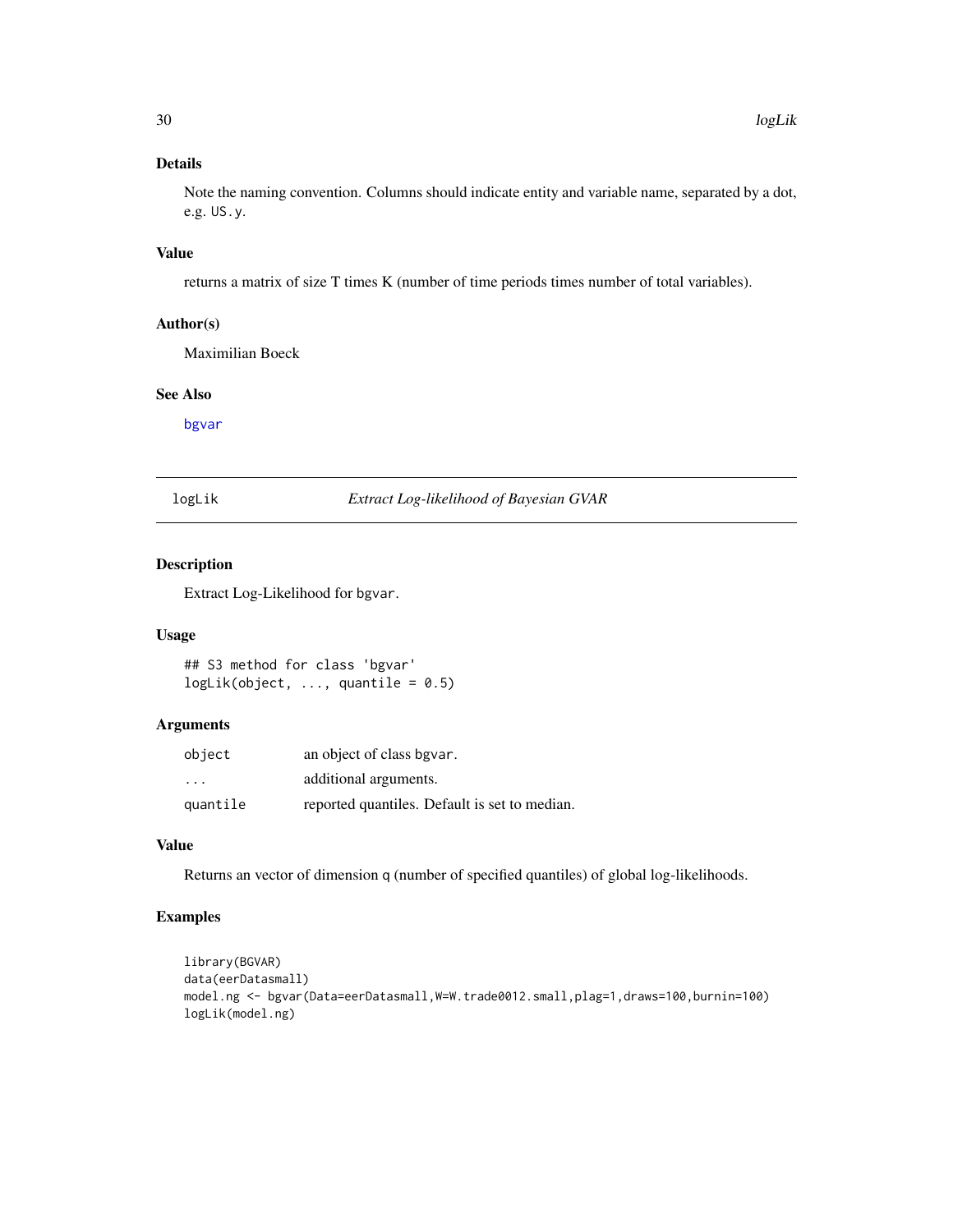#### Description

Computes and prints log-predictive score of an object of class bgvar.predict.

#### Usage

## S3 method for class 'bgvar.pred' lps(object, ...)

#### Arguments

| object   | an object of class bgvar.predict. |
|----------|-----------------------------------|
| $\cdots$ | additional arguments.             |

#### Value

Returns an object of class bgvar.lps, which is a matrix of dimension h times K, whereas h is the forecasting horizon and K is the number of variables in the system.

#### Author(s)

Maximilian Boeck, Martin Feldkircher

#### Examples

```
library(BGVAR)
data(eerDatasmall)
model.ssvs.eer<-bgvar(Data=eerDatasmall,W=W.trade0012.small,draws=100,burnin=100,
                      plag=1,prior="SSVS",eigen=TRUE,h=8)
fcast <- predict(model.ssvs.eer,n.ahead=8,save.store=TRUE)
lps <- lps(fcast)
```
matrix\_to\_list *Convert Input Matrix to List*

#### Description

Converts a big input matrix to an appropriate list for use of bgvar.

#### Usage

matrix\_to\_list(datamat)

<span id="page-30-0"></span>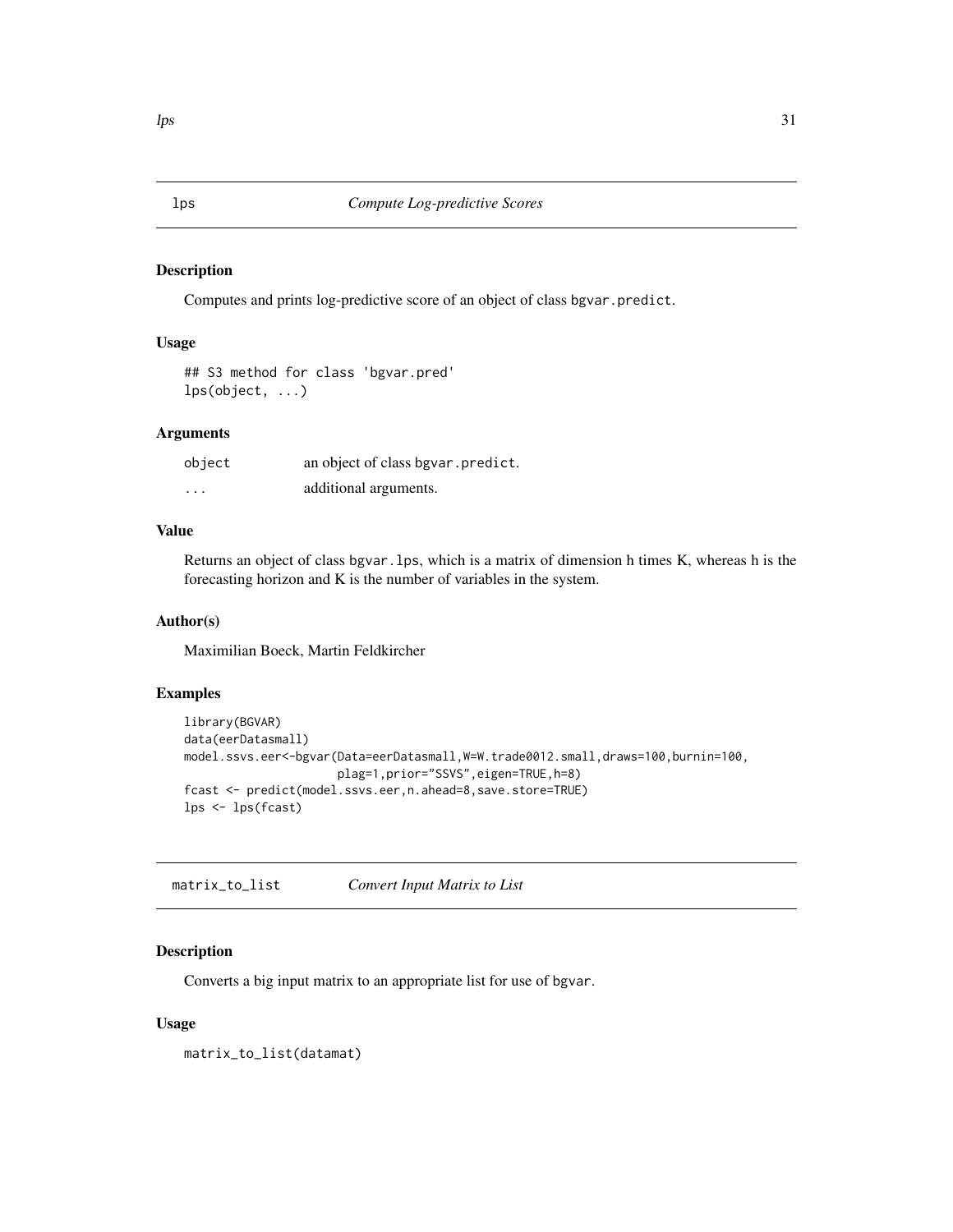#### <span id="page-31-0"></span>Arguments

datamat a matrix of size T times K, where T are time periods and K total amount of variables.

#### Details

Note the naming convention. Columns should indicate entity and variable name, separated by a dot, e.g. US.y.

#### Value

returns a list of length N (number of entities).

#### Author(s)

Maximilian Boeck

#### See Also

[bgvar](#page-3-1)

monthlyData *Monthly EU / G8 countries macroeconomic dataset*

#### Description

This data set contains monthly observations on industrial production, consumer price indices, shortand long-term interest rates, real effective exchange rates and equity prices. The time period covered is from January 2000 to December 2015 and the country coverage amounts to 28 countries – roughly corresponding to EU member states + G-8 countries and a country model to model common monetary policy in the euro area.

#### Usage

monthlyData

#### Format

The data loads three objects monthlyData, which is a list object of length N+1 (i.e, the number of countries + the ECB country model), W, which is an N times N weight matrix with rowsums summing up to unity and zero elements on its diagonal. The countries are abbreviated using ISO-2 codes. The weight matrix corresponds to average annual input output flows for the N countries over the period from 2000 to 2014. The data are from the world input output table database ([http://](http://www.wiod.org/home) [www.wiod.org/home](http://www.wiod.org/home)) and are fully described in Timmerman et al. (2015). monthlyData contains the country data. Per default, variables that should affect all countries (global variables) are treated as endogenous variables in the US country model (poil, pcom, vix). Akin to Georgiadis (2015), interest setting in the euro area is modeled by a Taylor rule that includes ppp-weighted output and prices of euro area countries. The euro area interest rate enters other country models as an additional exogenous variable. For more details, see below: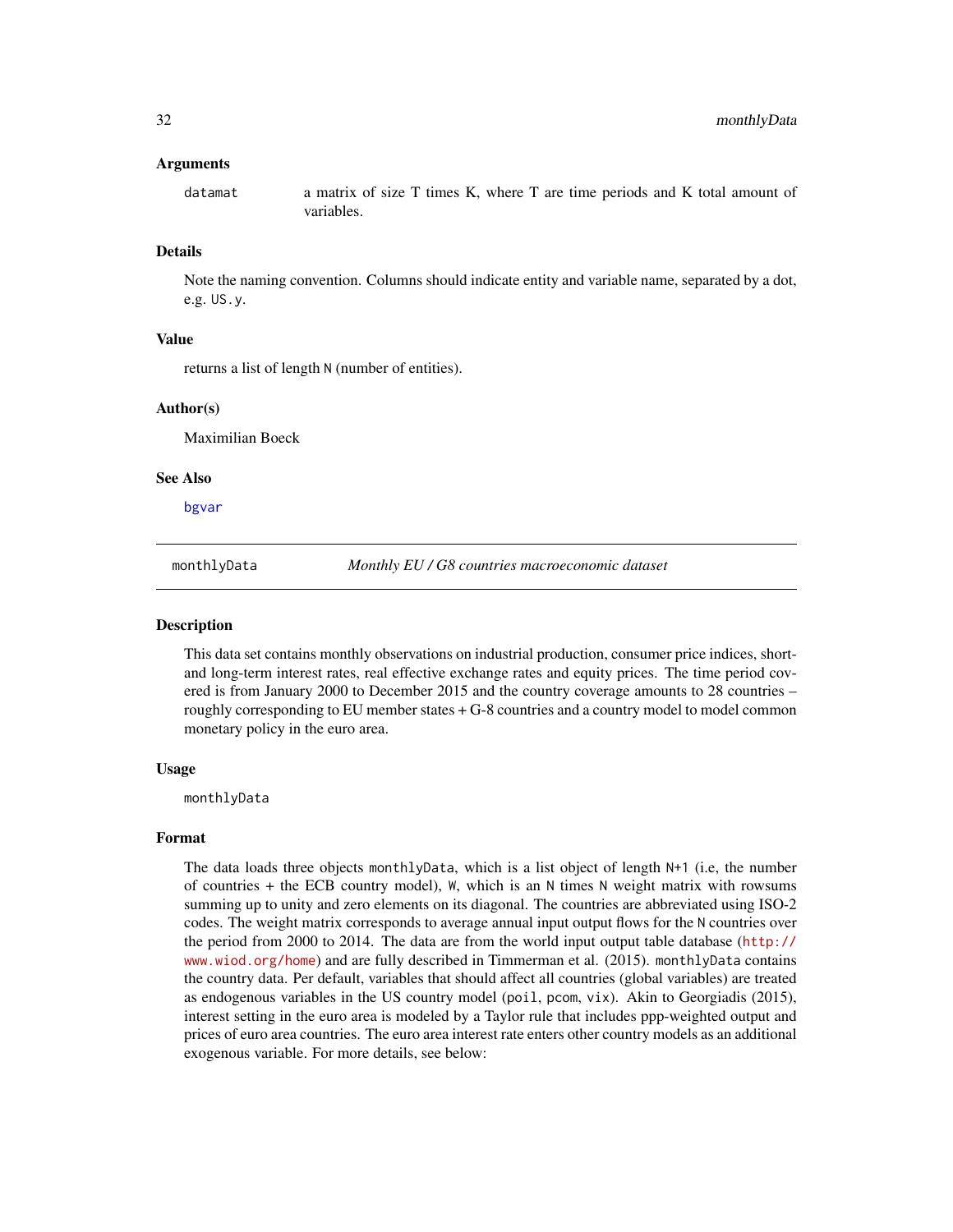#### <span id="page-32-0"></span>pesaranData 33

- W. N times N weight matrix, rowsums equal unity.
- monthlyData is a list object of length N containing
	- y Industrial production index, in real terms, logarithmic transform and seasonally adjusted.
	- p Harmonized Consumer Price Index (HCPI) for EU member states, for other countries Consumer Price Index. Data in logarithmic transform and seasonally adjusted.
	- stir Short-term interest rate, typically 3 months money market rate.
	- EAstir Short-term interest rate, typically 3 months money market rate (3 months euribor).
	- ltir Long term interest rates, typically 10-year government bond yields.
	- er Real effective exchange rate index, deflated by consumer prices.
	- eq Equity price index, in logarithmic transform.
	- poil Price of oil, seasonally adjusted, in logarithms.
	- pcom Commodity price index, seasonally adjusted, in logarithms.
	- vix Volatility index, in logarithms.

```
pesaranData pesaranData
```
#### **Description**

This data set contains 151 quarterly observations by country, spanning the period from 1979Q2 to 2016Q4. It can be downloaded from <https://sites.google.com/site/gvarmodelling/gvar-toolbox>. The country coverage is 33 countries.

#### Usage

pesaranData

#### Format

The data loads three objects pesaranData, which is a list object of length N (i.e, the number of countries) and W.1316, which is an N times N weight matrix with rowsums summing up to unity and zero elements on its diagonal. The global variable, oil prices, is included in the US country model as e.g., in Dees et al. (2007). The countries are abbreviated using ISO-2 codes. The weight matrix corresponds to average annual bilateral trade flows over the period from 2013 to 2016.peseranData contains the country data in logarithms, for more details, see below:

W.1316 N times N weight matrix based on trade flows, rowsums equal unity.

tA N times N times T array that contains the yearly, bilateral trade flows, which were used to construct W.1316.

peseranData is a list object of length N containing

- y Real GDP.
- Dp Consumer price inflation.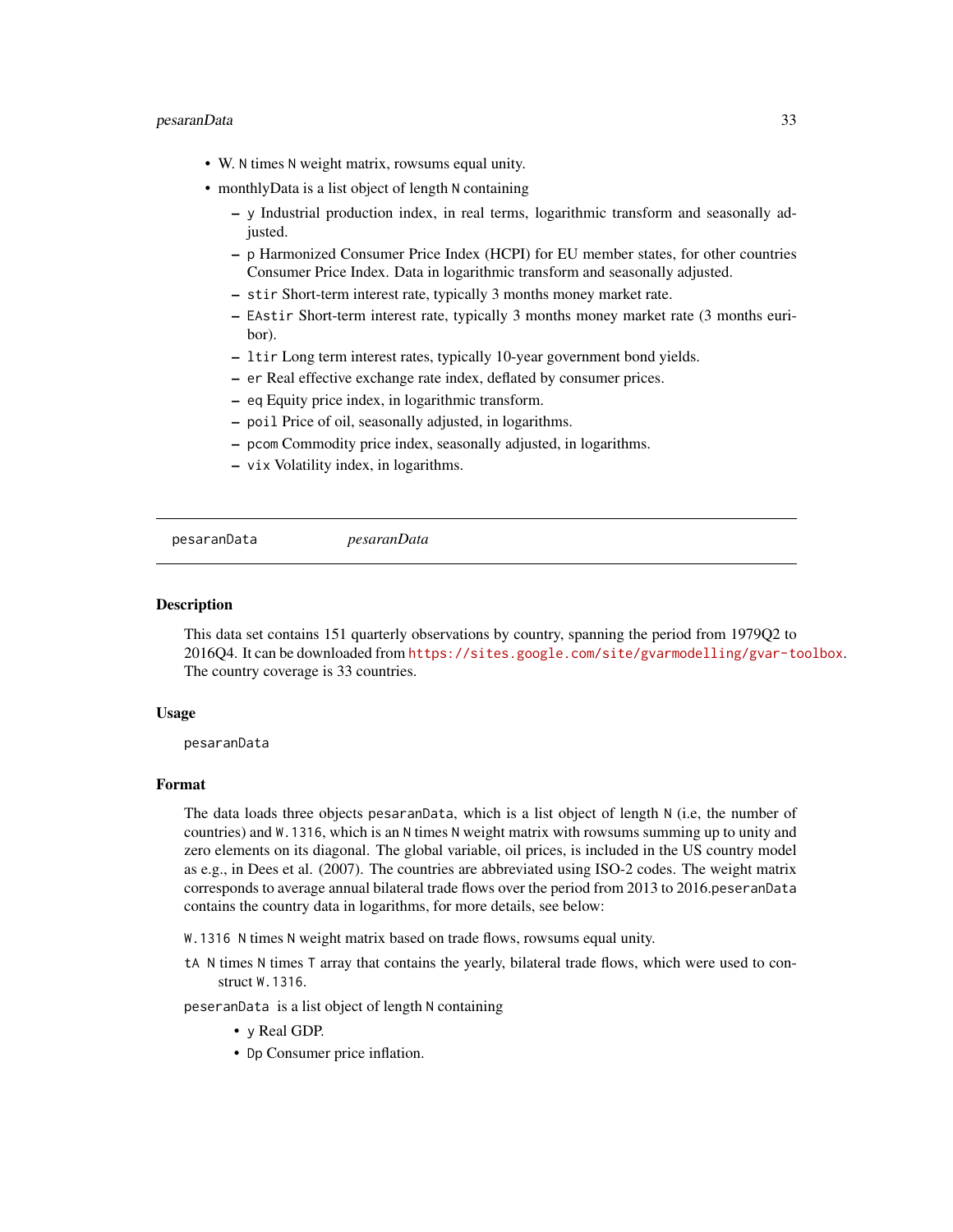- <span id="page-33-0"></span>• eq Equity prices.
- stir Short-term interest rate, typically 3-months money market rate.
- ltir Long-term interest rates, typically 10-year government bond yields.
- poil Price of oil.
- pmetal Price of metals.
- pmat Price of agricultural products.

| $\sim$<br>۰,<br>M. |
|--------------------|
|--------------------|

Graphical summary of output created with bgvar

#### Description

Plotting function for fitted values, residuals, predictions, impulse responses and forecast error variance decompositions created with the BGVAR package.

#### Usage

```
## S3 method for class 'bgvar'
plot(x, ..., resp = NULL, global = TRUE)## S3 method for class 'bgvar.resid'
plot(x, ..., resp = NULL, global = TRUE)## S3 method for class 'bgvar.pred'
plot(x, ..., resp = NULL, Cut = 40)## S3 method for class 'bgvar.irf'
plot(x, ..., resp = NULL, shock.nr = 1, cumulative = FALSE)## S3 method for class 'bgvar.fevd'
plot(x, ..., resp, k.max = 10)
```
#### Arguments

| $\mathsf{x}$ | either an object of class bgvar, bgvar.res, bgvar.irf, bgvar.predict or<br>bgvar.fevd.       |
|--------------|----------------------------------------------------------------------------------------------|
| .            | additional arguments.                                                                        |
| resp         | specify a variable to plot predictions.                                                      |
| global       | if TRUE global residuals are plotted, otherwise country residuals.                           |
| Cut          | length of series to be plotted before prediction begins.                                     |
| shock.nr     | specify shock to be plotted.                                                                 |
| cumulative   | whether cumulative impulse response functions should be plotted. Default is set<br>to FALSE. |
| k.max        | plots the k series with the highest for the decomposition of resp.                           |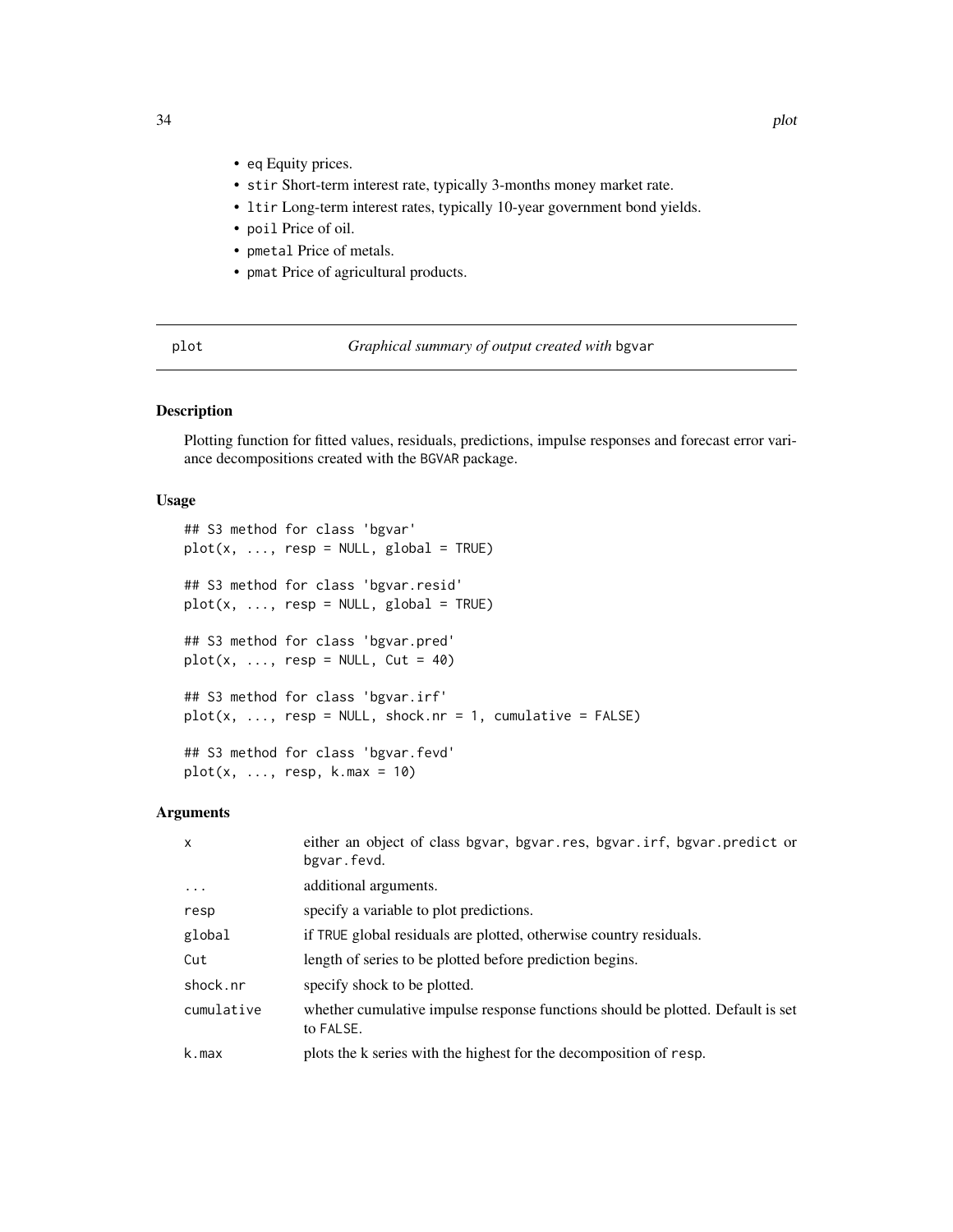#### <span id="page-34-0"></span>predict 35

#### Value

No return value.

#### Author(s)

Maximilian Boeck, Martin Feldkircher

#### Examples

```
model.ssvs <- bgvar(Data=eerData, W=W.trade0012, plag=1,draws=100, burnin=100,
                    prior="SSVS")
# example for class 'bgvar'
plot(model.ssvs, resp="EA")
# example for class 'bgvar.resid'
res <- residuals(model.ssvs)
plot(res, resp="EA")
# example for class 'bgvar.pred'
fcast <- predict(model.ssvs,n.ahead=8,save.store=TRUE)
plot(fcast, resp="US.Dp", Cut=20)
# example for class 'bgvar.irf'
shocks<-list();shocks$var="stir";shocks$cN<-"US";shocks$ident="chol";shocks$scal=-100
irf.chol.us.mp<-irf(model.ssvs,shock=shocks,n.ahead=24)
plot(irf.chol.us.mp,resp="US.y")
# example for class 'bgvar.fevd'
fevd.us.mp=fevd(irf.chol.us.mp,var.slct=c("US.Dp","EA.y"))
```

```
plot(fevd.us.mp, resp="US.Dp", k.max=10)
```

```
predict Predictions
```
#### Description

A function that computes predictions based on a object of class bgvar.

#### Usage

```
## S3 method for class 'bgvar'
predict(object, ..., n.ahead = 1, save.store = FALSE, verbose = TRUE)
```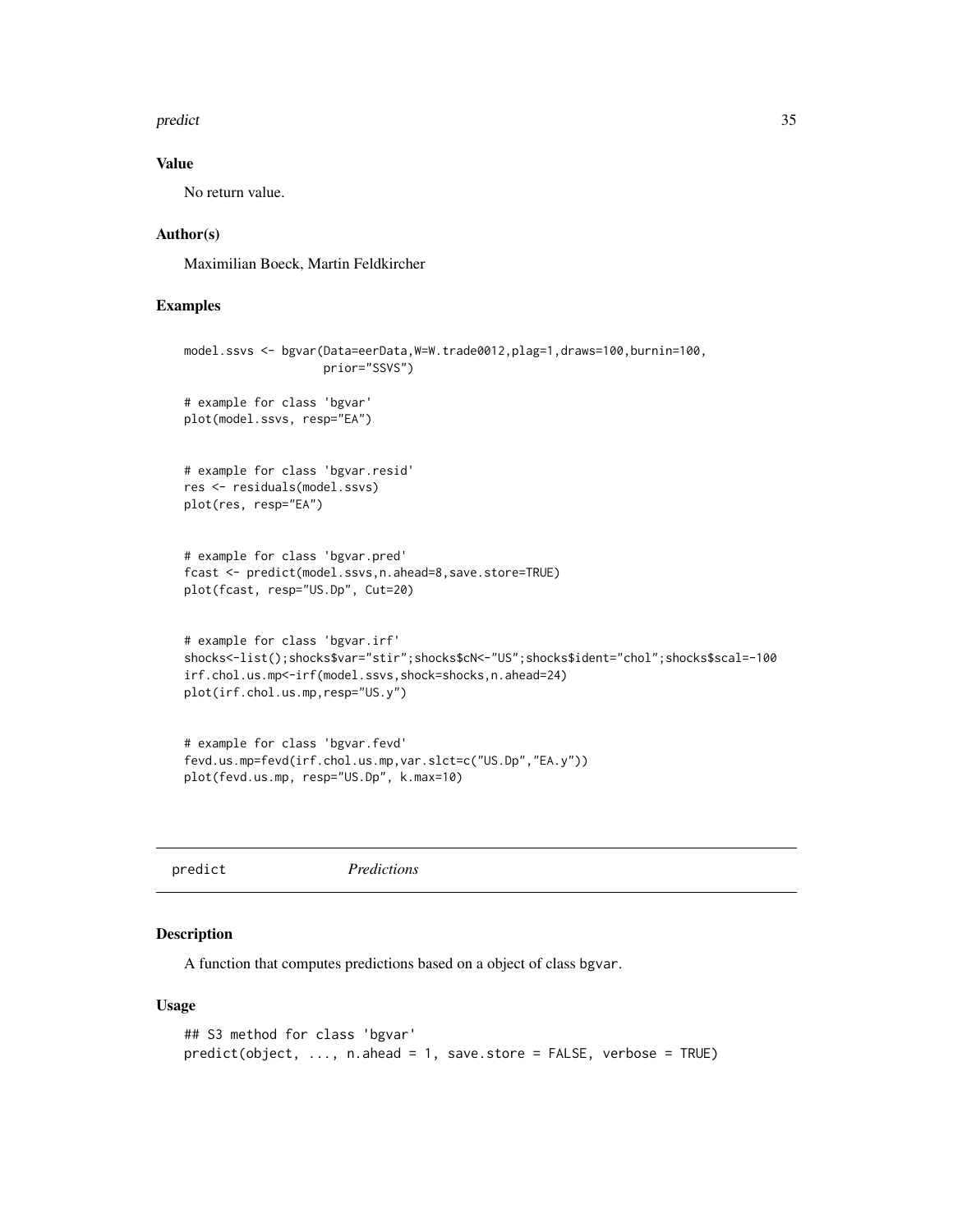#### <span id="page-35-0"></span>**Arguments**

| object     | an object of class bgvar.                                                                              |
|------------|--------------------------------------------------------------------------------------------------------|
| $\cdots$   | additional arguments.                                                                                  |
| n.ahead    | the forecast horizon.                                                                                  |
| save.store | If set to TRUE the full distribution is returned. Default is set to FALSE in order to<br>save storage. |
| verbose    | If set to FALSE it suppresses printing messages to the console.                                        |

#### Value

Returns an object of class bgvar.pred with the following elements

- fcast is a K times n.ahead times 5-dimensional array that contains 16%th, 25%th, 50%th, 75%th and 84% percentiles of the posterior predictive distribution.
- xglobal is a matrix object of dimension T times N (T  $#$  of observations, K  $#$  of variables in the system).
- n.ahead specified forecast horizon.
- lps.stats is an array object of dimension K times 2 times n.ahead and contains the mean and standard deviation of the log-predictive scores for each variable and each forecast horizon.
- hold.out if h is not set to zero, this contains the hold-out sample.

#### Author(s)

Maximilian Boeck, Martin Feldkircher, Florian Huber

#### Examples

```
library(BGVAR)
data(eerDatasmall)
model.ssvs <- bgvar(Data=eerDatasmall,W=W.trade0012.small,plag=1,draws=100,burnin=100,
                    prior="SSVS")
fcast <- predict(model.ssvs, n.ahead=8)
```
<span id="page-35-1"></span>resid.corr.test *Residual Autocorrelation Test*

#### Description

An F-test for serial autocorrelation in the residuals.

#### Usage

```
residual.corr.test(obj, lag.cor=1, alpha=0.95, dig1=5, dig2=3)
```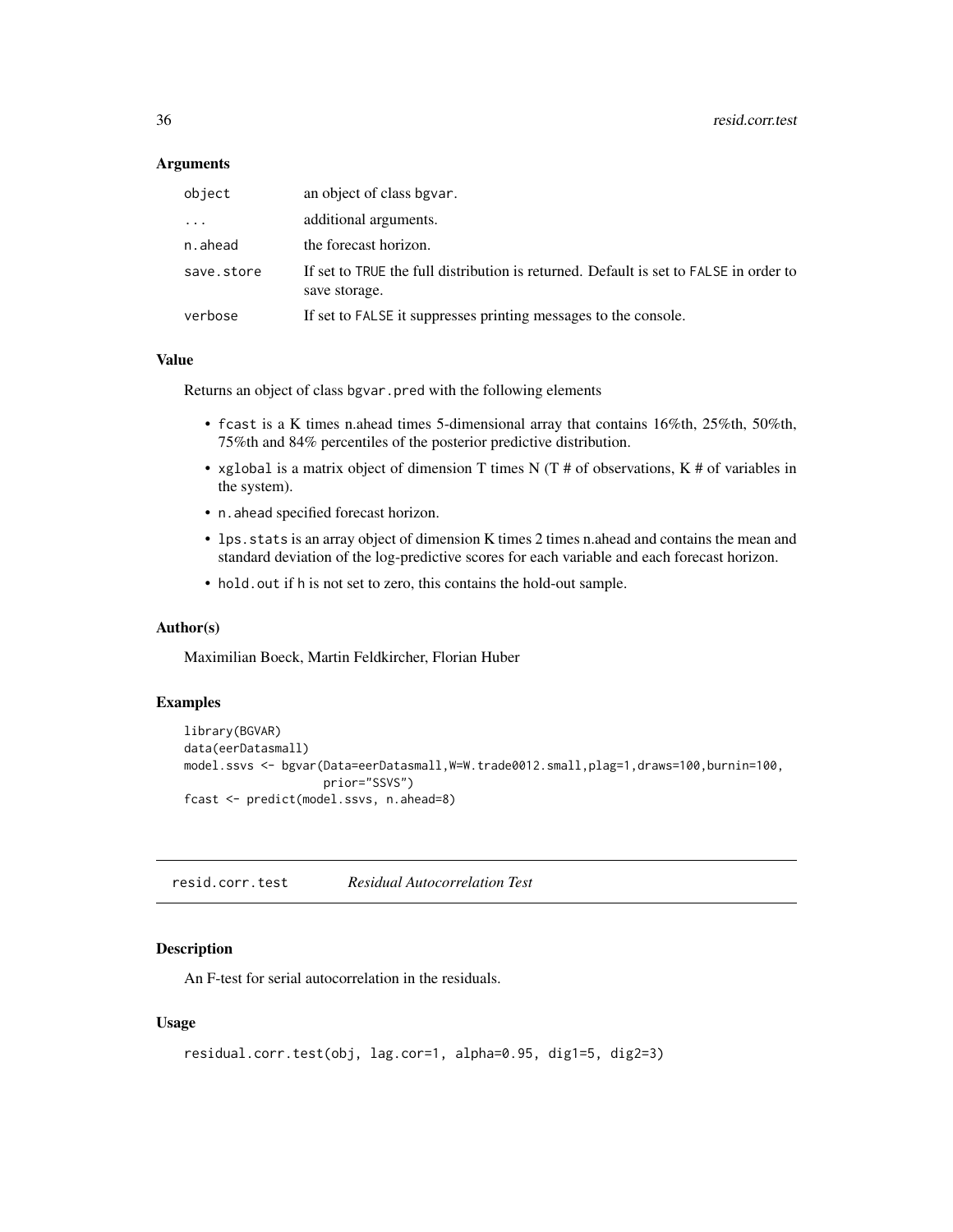#### resid.corr.test 37

#### **Arguments**

| obi     | an object of class bgvar.                                                      |
|---------|--------------------------------------------------------------------------------|
| lag.cor | the order of serial correlation to be tested for. Default is set to lag.cor=1. |
| alpha   | significance level of test. Default is set to alpha=0.95.                      |
| dig1    | number of digits to display F-statistics and its critical values.              |
| dig2    | number of digits to display p-values.                                          |

#### Details

It is the F-test of the familiar Lagrange Multiplier (LM) statistic (see Godfrey 1978a, 1978b), also known as the 'modified LM' statistic. The null hypothesis is that  $rho$ , the autoregressive parameter on the residuals, equals 0 indicating absence of serial autocorrelation. For higher order serial correlation, the null is that all rho's jointly are 0. The test is implemented as in Vanessa Smith's and Alessandra Galesi's "GVAR toolbox 2.0 User Guide", page 129.

#### Value

Returns a list with the following objects

- Fstat contains a list of length N with the associated F-statistic for each variable in each country.
- resTest contains a matrix of size 2N times K+3, with the F-statistics for each country and each variable.
- p.res contains a table which summarizes the output.
- pL contains a list of length N with the associated p-values for each variable in each country.

#### Author(s)

Martin Feldkircher

#### References

Godfrey, L.G. (1978a) *Testing Against General Autoregressive and Moving Average Error Models When the Regressors Include Lagged Dependent Variables.* Econometrica, 46, pp. 1293-1302. Godfrey, L.G. (1978b) *Testing for Higher Order Serial Correlation in Regression Equations When the Regressors Include Lagged Dependent Variables.* Econometrica, 46, pp. 1303-1310. Smith, L. V. and A. Galesi (2014) *GVAR Toolbox 2.0 User Guide*, available at [https://sites.google.com/](https://sites.google.com/site/gvarmodelling/gvar-toolbox) [site/gvarmodelling/gvar-toolbox](https://sites.google.com/site/gvarmodelling/gvar-toolbox).

#### Examples

```
library(BGVAR)
data(eerDatasmall)
model.mn <- bgvar(Data=eerDatasmall,W=W.trade0012.small,draws=100,burnin=100,plag=1,prior="MN")
residual.corr.test(model.mn)
```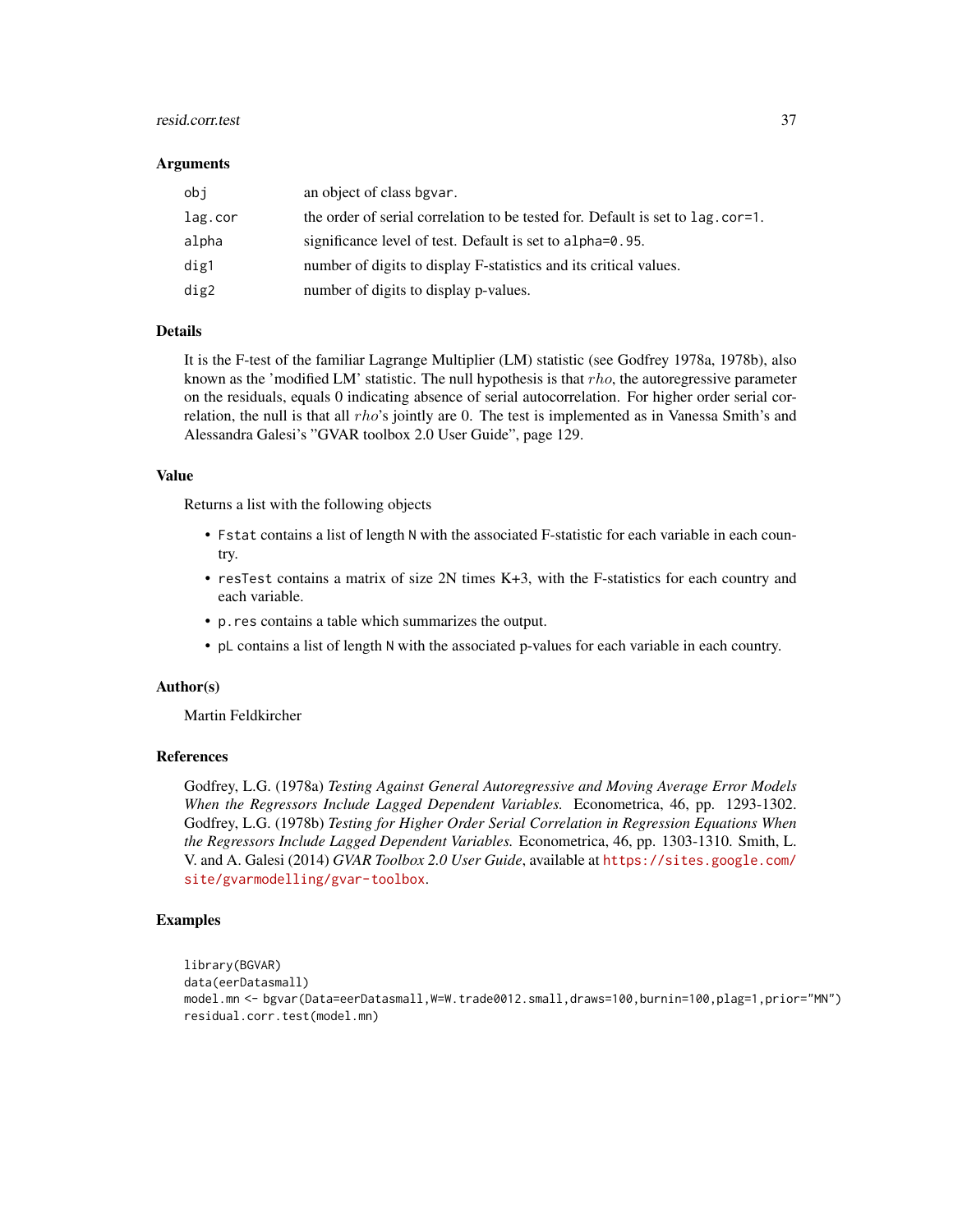<span id="page-37-1"></span><span id="page-37-0"></span>

#### Description

Calculate residuals of the global model and the country models.

#### Usage

```
## S3 method for class 'bgvar'
residuals(object, ...)
## S3 method for class 'bgvar'
resid(object, ...)
```
#### Arguments

| object   | a fitted bgvar object. |
|----------|------------------------|
| $\cdots$ | other arguments.       |

#### Details

This function calculates residuals of the global and the country models based on a bgvar object. Country models' residuals are equivalent to output generated by the print.bgvar function in case no trimming has been used. If trimming was invoked to discard unstable draws output of both functions might differ since print.bgvar calculates residuals as a running mean to save storage which is based on the *whole* set of posterior draws (including discarded draws). In this case it is recommended to recalculate the residuals with residuals.bgvar and re-do the serial autocorrelation or average pairwise cross-correlation analysis using functions resid.corr.test and avg.pair.cc.

#### Value

returns a list with the following arguments

- global is a (T-p) times K times draws/thin array containing the residuals of the global model.
- country is a (T-p) times K times draws/thin array containing the residuals of the country models.
- Data is a (T-p) times K matrix containing the data of the model.

#### Author(s)

Maximilian Boeck, Martin Feldkircher

#### See Also

[bgvar](#page-3-1) for estimation of a bgvar object.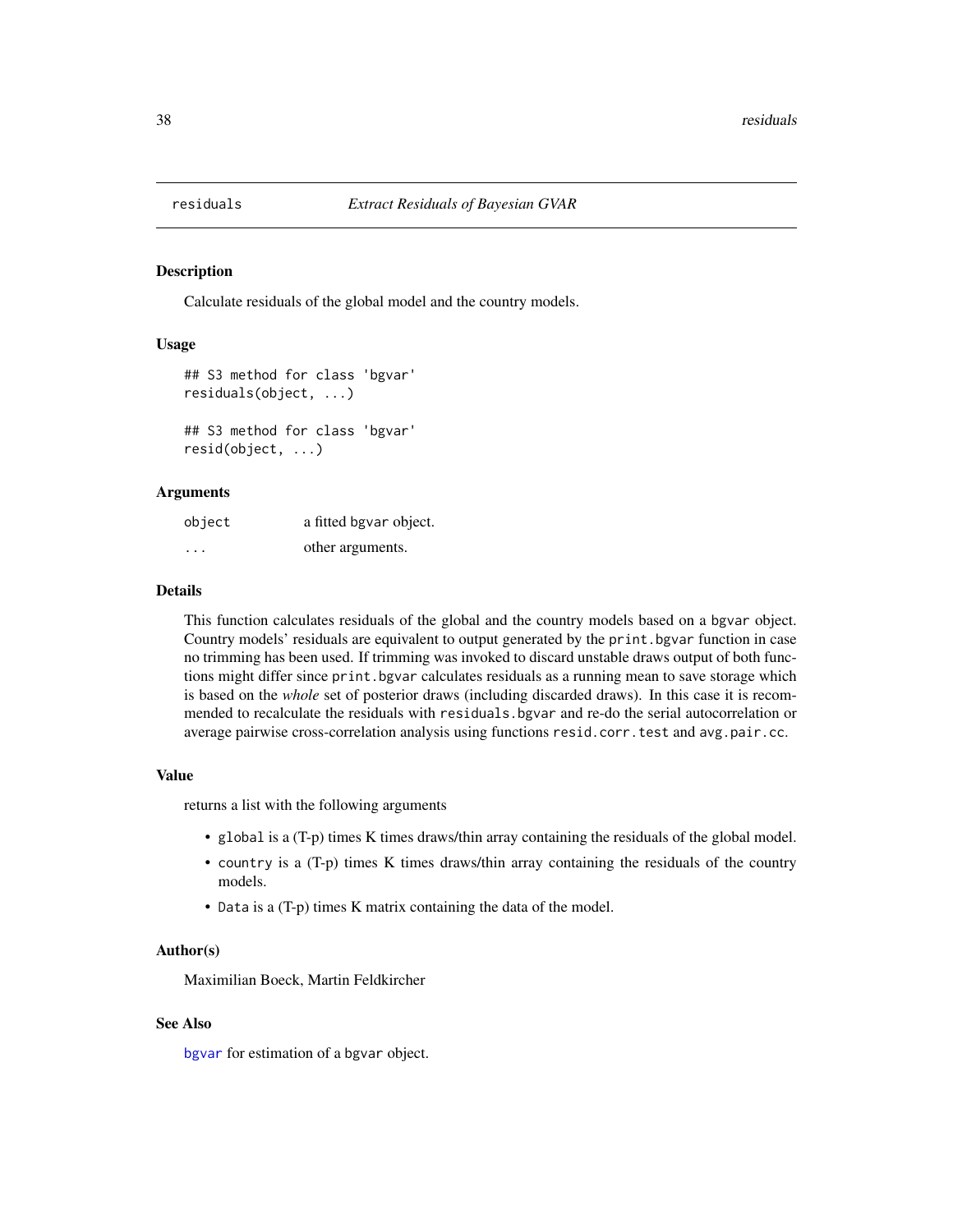#### <span id="page-38-0"></span>rmse 39

#### Examples

```
library(BGVAR)
data(eerDatasmall)
model.ng <- bgvar(Data=eerDatasmall,W=W.trade0012.small,plag=1,draws=100,burnin=100)
resid(model.ng)
```
resid(model.ng)

#### rmse *Compute Root Mean Squared Errors*

#### Description

Computes and prints root mean squared errors (RMSEs) of an object of class bgvar.predict.

#### Usage

## S3 method for class 'bgvar.pred' rmse(object, ...)

#### Arguments

| object  | an object of class bgvar. predict. |
|---------|------------------------------------|
| $\cdot$ | additional arguments.              |

#### Value

Returns an object of class bgvar.rmse, which is a matrix of dimension h times K, whereas h is the forecasting horizon and K is the number of variables in the system.

### Author(s)

Maximilian Boeck, Martin Feldkircher

#### Examples

```
library(BGVAR)
data(eerDatasmall)
model.ssvs.eer<-bgvar(Data=eerDatasmall,W=W.trade0012.small,draws=100,burnin=100,
                      plag=1,prior="SSVS",eigen=TRUE,h=8)
fcast <- predict(model.ssvs.eer,n.ahead=8,save.store=TRUE)
rmse <- rmse(fcast)
```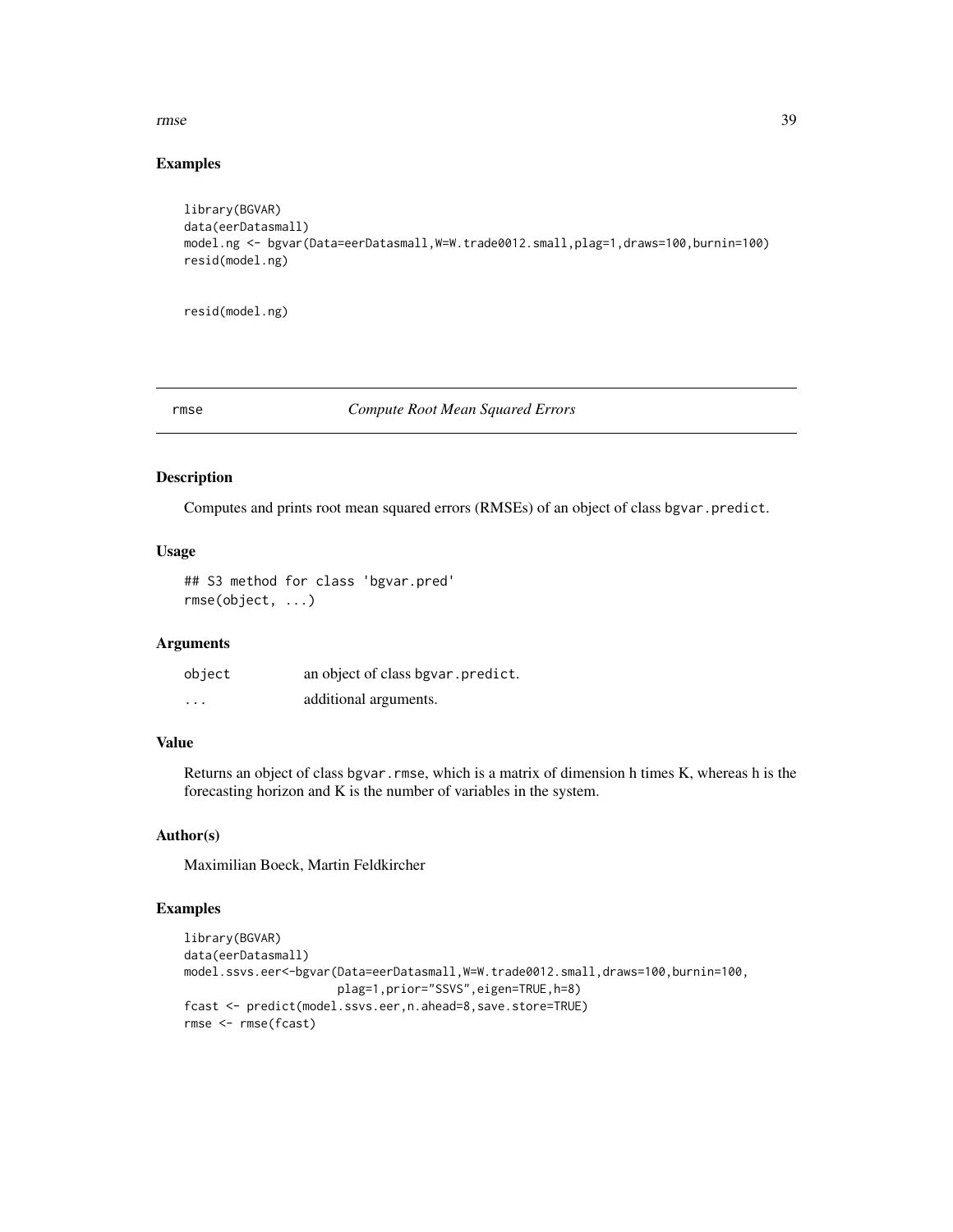<span id="page-39-0"></span>

#### Description

Output gives model information as well as some descriptive statistics on convergence properties, likelihood, serial autocorrelation in the errors and the average pairwise autocorrelation of crosscountry residuals.

#### Usage

## S3 method for class 'bgvar' summary(object, ...)

#### Arguments

| object                  | an object of class bgvar. |
|-------------------------|---------------------------|
| $\cdot$ $\cdot$ $\cdot$ | other arguments.          |

### Value

No return value.

#### Author(s)

Maximilian Boeck

#### See Also

[bgvar](#page-3-1) to estimate a bgvar object. [avg.pair.cc](#page-1-1) to compute average pairwise cross-country correlation of cross-country residuals separately. [resid.corr.test](#page-35-1) to compute F-test on first-order autocorrelation of cross-country residuals separately.

vcov *Extract Variance-covariance Matrix of Bayesian GVAR*

#### Description

Extracts the global variance-covariance matrix for bgvar for certain quantiles of the posterior distribution.

#### Usage

```
## S3 method for class 'bgvar'
vcov(object, ..., quantile = 0.5)
```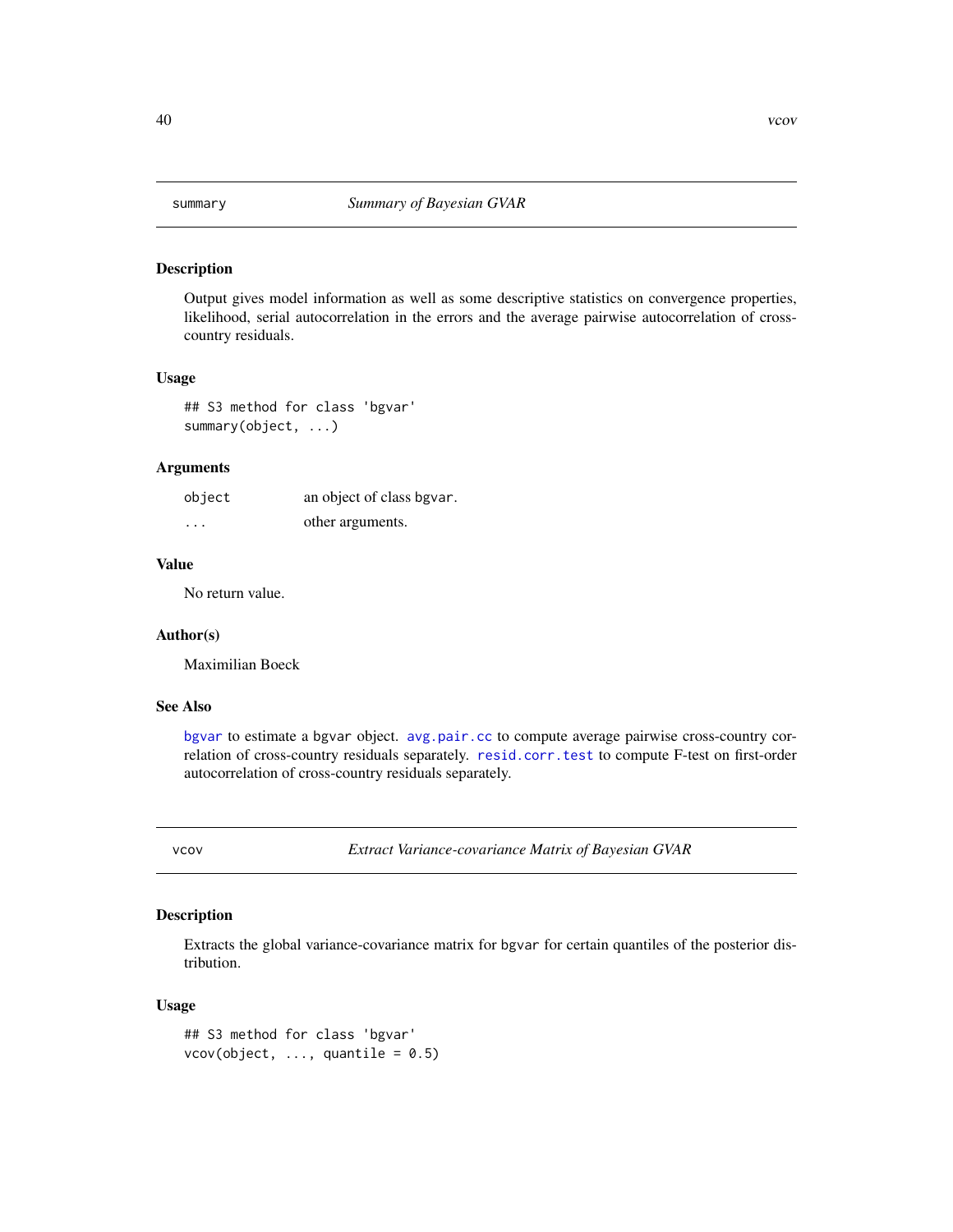vcov  $\sim$  41

#### Arguments

| object                  | an object of class bgvar.                     |
|-------------------------|-----------------------------------------------|
| $\cdot$ $\cdot$ $\cdot$ | additional arguments.                         |
| quantile                | reported quantiles. Default is set to median. |

### Value

Returns an q times K times K array of the global variance-covariance matrix, where q is the number of specified quantiles (this dimension is dropped if q=1) and K the number of endogenous variables.

### Examples

```
library(BGVAR)
data(eerDatasmall)
model.ng <- bgvar(Data=eerDatasmall,W=W.trade0012.small,plag=1,draws=100,burnin=100)
vcov(model.ng)
```